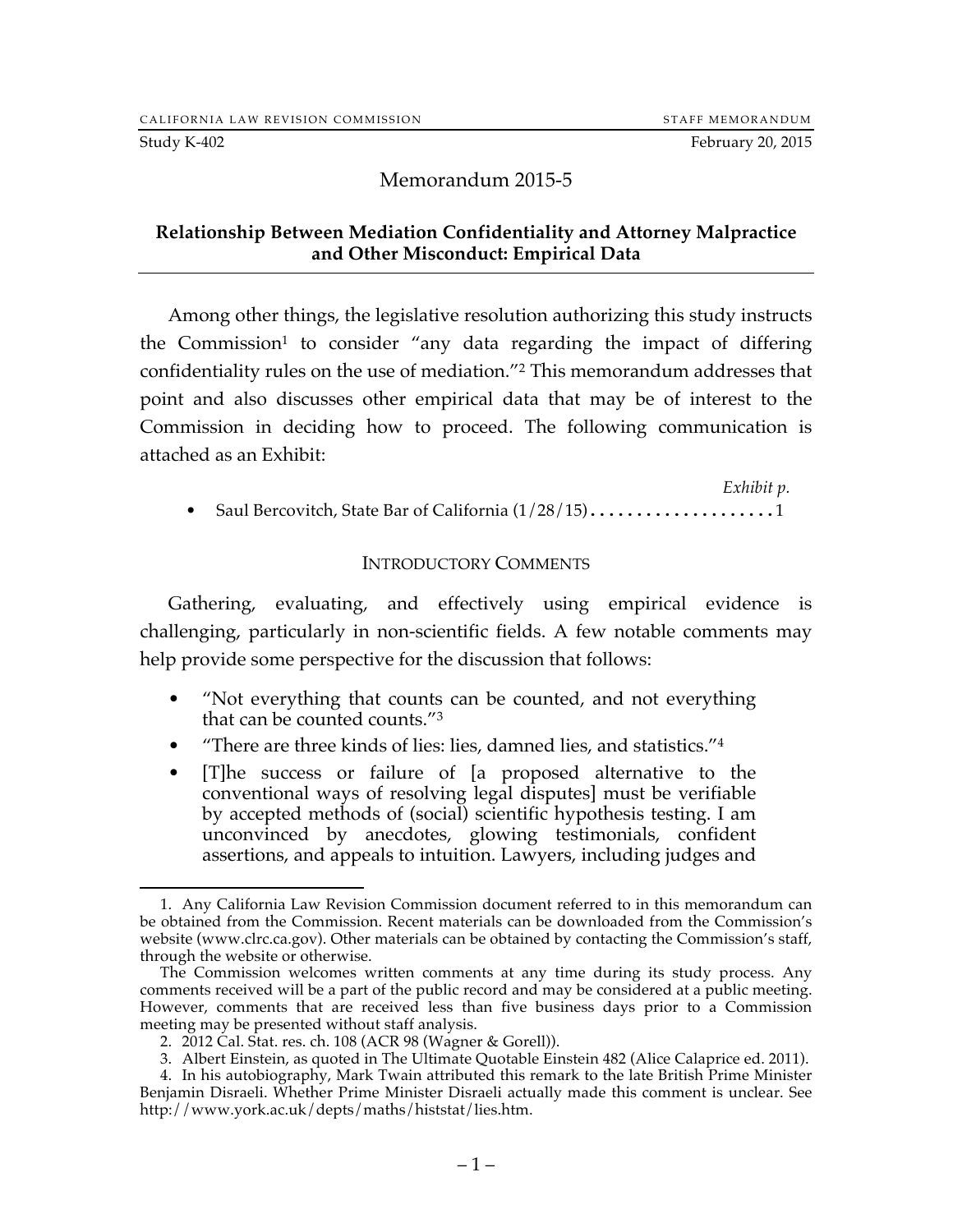law professors, have been lazy about subjecting their hunches which in honesty we should admit are often little better than prejudices — to systematic empirical testing. Judicial opinions and law review articles alike are full of assertions … that have no demonstrable factual basis.… If we are to experiment with alternatives to trials, let us really experiment: let us propose testable hypotheses, and test them.<sup>5</sup>

• Like many other socio-legal analysts, I first became attracted to conducting empirical research on the law because of what I saw as the promise of such research: the chance to shed light on citizens' legal needs and desires, and to better understand the consequences of legal rules and court programs. I believed that by bringing factbased, non-ideologically-driven research to bear on legal issues I could contribute in a modest way to improvements in the legal system. In my more cheerful moments, I still find myself believing in that promise, and I continue to find the research process itself enormously interesting and fulfilling. But after more years as a legal policy analyst than I choose to confess, my expectations about the impact of empirical research have diminished perhaps, some would say they have become more reasonable. At the same time, I have become increasingly concerned about the potential for misuse of empirical research for legal policy reform and reform of other social policies. Today, whenever I reflect on the use of empirical research for public policy reform, I think not just about its promise but also about its perils and pitfalls.<sup>6</sup>

In preparing this memorandum, the staff tried to be mindful of considerations such as the ones expressed above. In particular, the staff has great appreciation for the value of a rigidly controlled, carefully designed experiment, and the dangers inherent in drawing conclusions from data gathered in other ways.

The memorandum begins by discussing the availability — or lack thereof of "data regarding the impact of differing confidentiality rules on the use of mediation." The memorandum then describes various other empirical data that may be relevant to this study. At the end of the memorandum, the staff shares some thoughts on the use and impact of empirical data in this study.

 <sup>5.</sup> Richard Posner, The Summary Jury Trial and Other Methods of Alternative Dispute Resolution: Some Cautionary Observations, 53 U. Chi. L. Rev. 366, 367 (1986).

<sup>6.</sup> Deborah Hensler, *Reflections on the Use of Empirical Research in Legal Policy Reform,*  Newcastle L. Rev. (vol. 7, no. 2), p. 1 (footnote omitted). Ms. Hensler is the Judge John W. Ford Professor of Dispute Resolution and Associate Dean for Graduate Studies at Stanford Law School. She was the director of the RAND Corporation's Institute for Civil Justice before joining Stanford Law School.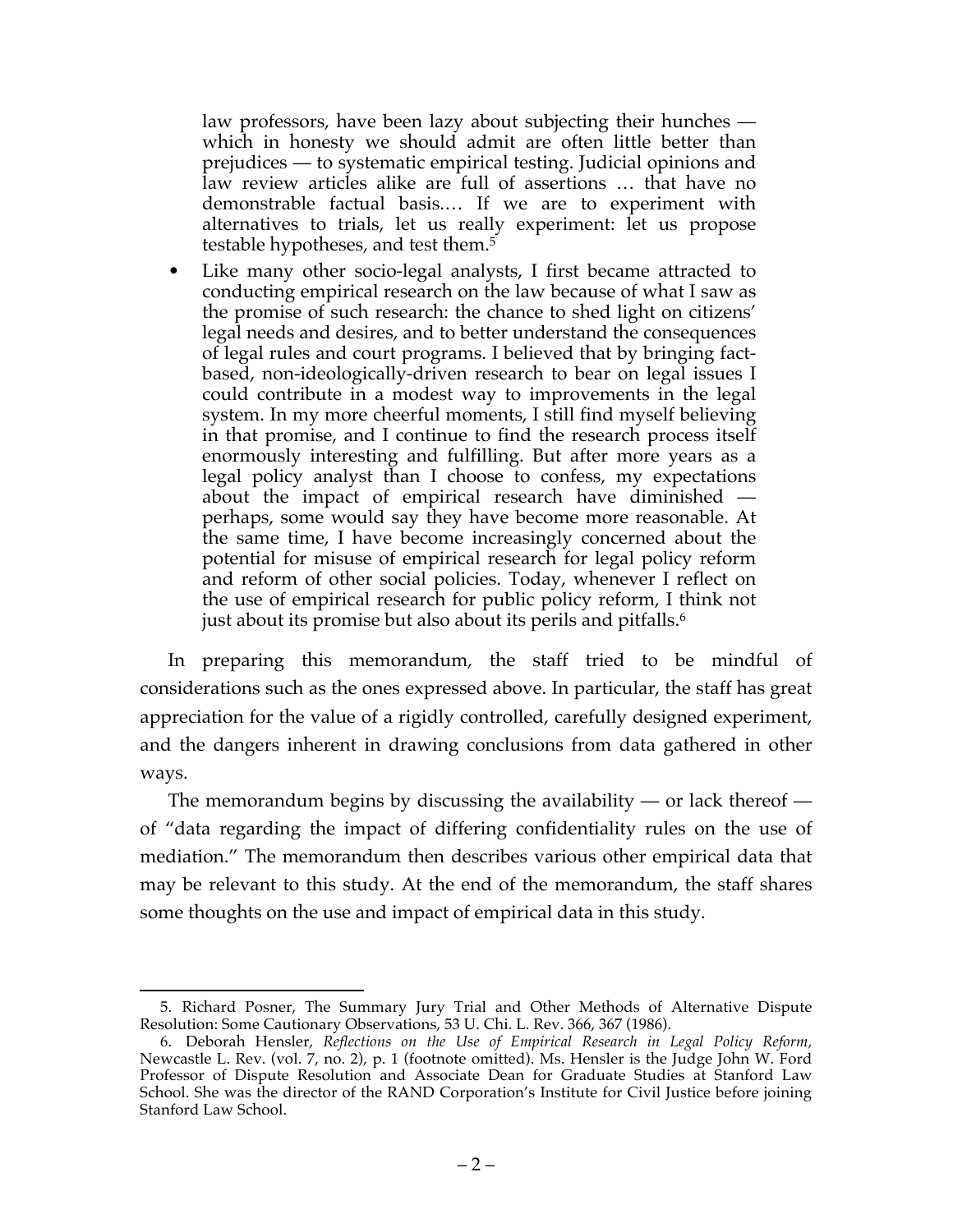Although this memorandum refers to many scholarly articles on mediation confidentiality, it is not intended as a review of the scholarly literature relevant to this study. The focus is on the existence and nature of empirical data. The staff will describe the relevant scholarly literature (including many of the articles cited herein) in greater detail in a future memorandum.

## EMPIRICAL DATA ON MEDIATION CONFIDENTIALITY

As previously discussed at length in the course of this study, the need for some degree of protection for mediation communications is widely accepted. What we will refer to here as "mediation confidentiality" — recognizing that more nuanced terminology is often necessary<sup>7</sup> — is the main thrust of the Uniform Mediation Act ("UMA"); <sup>8</sup> it is established by court rule or statute in virtually every state;<sup>9</sup> it is a mandatory element of the local rules governing court-connected mediations in the federal arena;10 it has broad (but not unanimous) support in the academic community; $11$  and it is considered essential for effective mediation by numerous mediators, attorneys, and judges throughout the country.

The underlying theory is that mediation confidentiality promotes candid communication during mediation by assuring the participants that their words will not later be used against them in court or in other detrimental ways. Such candor is believed crucial in promoting "effective" mediation.

What constitutes an "effective" mediation is somewhat nebulous. For instance, it could be measured by (1) whether a mediation results in a settlement, (2) whether a mediation results in an early settlement, which is likely to conserve judicial and litigant resources, (3) whether a mediation results in a durable settlement, which will not unravel or result in further disputes, (4) whether a

 <sup>7.</sup> See Memorandum 2014-14, pp. 4-6.

<sup>8.</sup> National Conference of Commissioners on Uniform State Laws, *Uniform Mediation Act* (as amended in 2003) (hereafter, "UMA"), at Prefatory Note ("a central thrust of the Act is to provide a privilege that assures confidentiality in legal proceedings").

<sup>9.</sup> See Memorandum 2014-24 (UMA Implementation); Memorandum 2014-35, pp. 6-25 (Florida law), pp. 25-32 (Massachusetts law), pp. 32-40 (New York law), Exhibit pp. 5-42 (non-UMA States except California, Florida, Massachusetts, New York & Pennsylvania); First Supplement to Memorandum 2014-35 (overview of law in 50 states & District of Columbia); Memorandum 2014-43 (Pennsylvania law); Memorandum 2014-44 (Texas law).

<sup>10.</sup> See 28 U.S.C. § 652(a), (d) (confidentiality requirement of Alternative Dispute Resolution Act of 1998).

<sup>11.</sup> See, e.g., Sarah Rudolph Cole, *Secrecy and Transparency in Dispute Resolution: Protecting Confidentiality in Mediation: A Promise Unfulfilled?*, 54 Kan. L. Rev. 1419, 1422 n.13 (2006) ("The weight of the scholarly authority is that protecting confidentiality is essential to the success of mediation because it facilitates open communications among the parties.").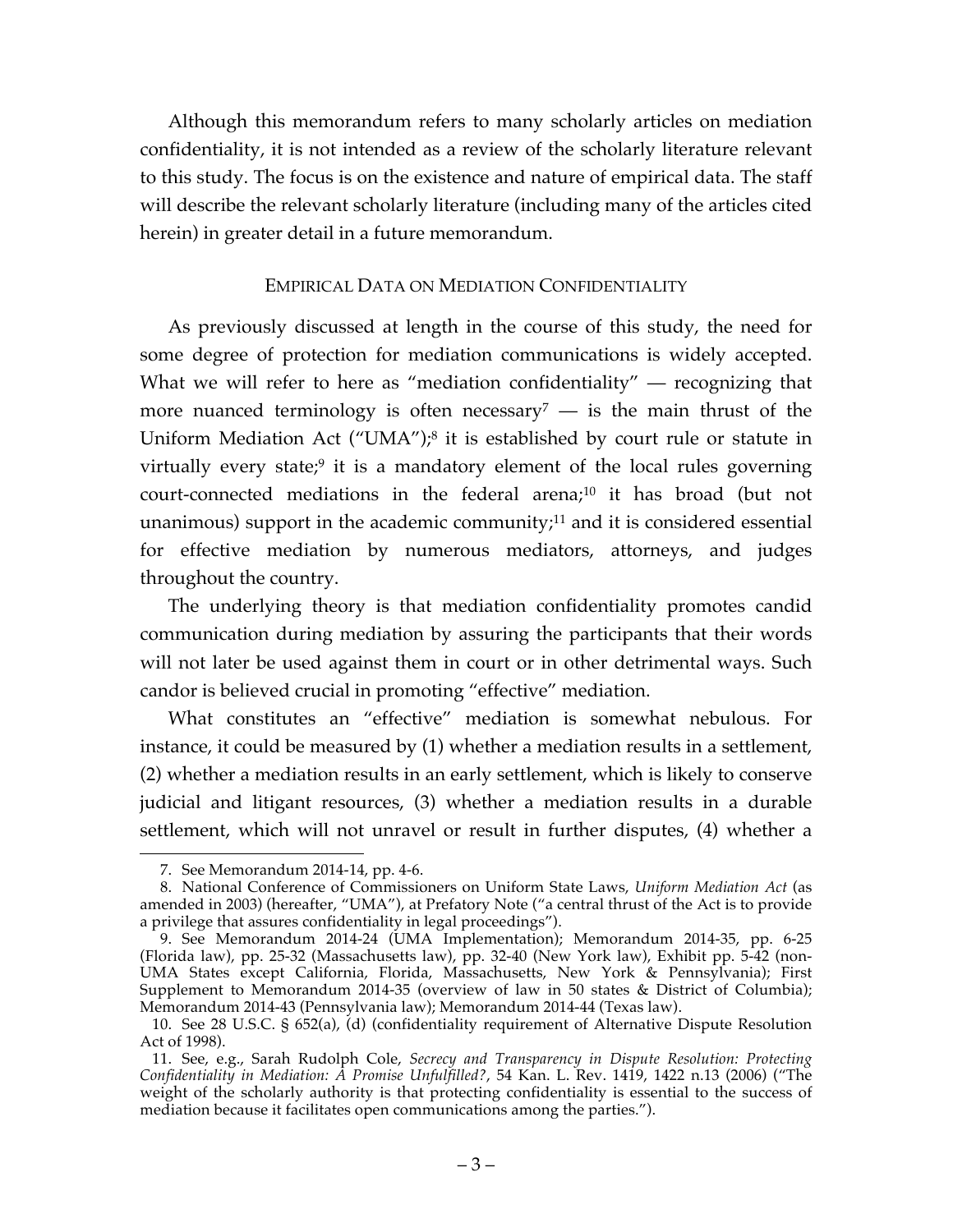mediation results in a settlement that enhances party satisfaction, (5) some combination of the preceding means of measurement, or (6) some other method. <sup>12</sup> Regardless of which criterion is used, it is of no use in a vacuum; it must instead be compared to what would occur without the use of mediation.

Determining how to measure the "effectiveness" of a mediation is but one of many issues to surmount in obtaining "data regarding the impact of differing confidentiality rules on the use of mediation." Before proceeding further, it may be helpful to offer a few preliminary thoughts on the challenge of designing good experiments in this area.

## **Preliminary Thoughts on Testing the Impact of Differing Mediation Confidentiality Rules**

In attempting to design an experiment to compare two different mediation confidentiality rules, it is perhaps obvious that it is impossible to mediate the same dispute with the same participants under the same conditions twice, once using one rule (Confidentiality Rule #1) and once using another rule (Confidentiality Rule #2). Once a dispute is mediated the first time, the conditions necessarily change. Even if the dispute remains unresolved, its character and the relationships among the parties will have been influenced by the first mediation: Positions may have hardened, animosities may have grown, participants may have greater understanding of each others' positions, participants may be more aware of strengths and weaknesses in their own cases, and the like. The mediation cannot simply be redone from scratch.

That would, of course, be true not only with regard to mediating a real dispute, but also with regard to mediating a simulated dispute. If a simulated dispute were mediated a second time with the same participants, the participants would not be able to set aside what they had learned in the first mediation.

In addition, the process of repeating the mediation, but providing different information regarding confidentiality, might draw the participants' attention to the level of confidentiality and the possibility that researchers are evaluating its effect. That might then influence their behavior and distort the results of the mediation.

 <sup>12.</sup> For a good list of possible factors to consider in determining whether court-connected mediation is "successful," see Bobbi McAdoo & Nancy Welsh, *Look Before You Leap and Keep on Looking: Lessons from the Institutionalization of Court-Connected Mediation,* 5 Nev. L.J. 399, 404-05 (2004).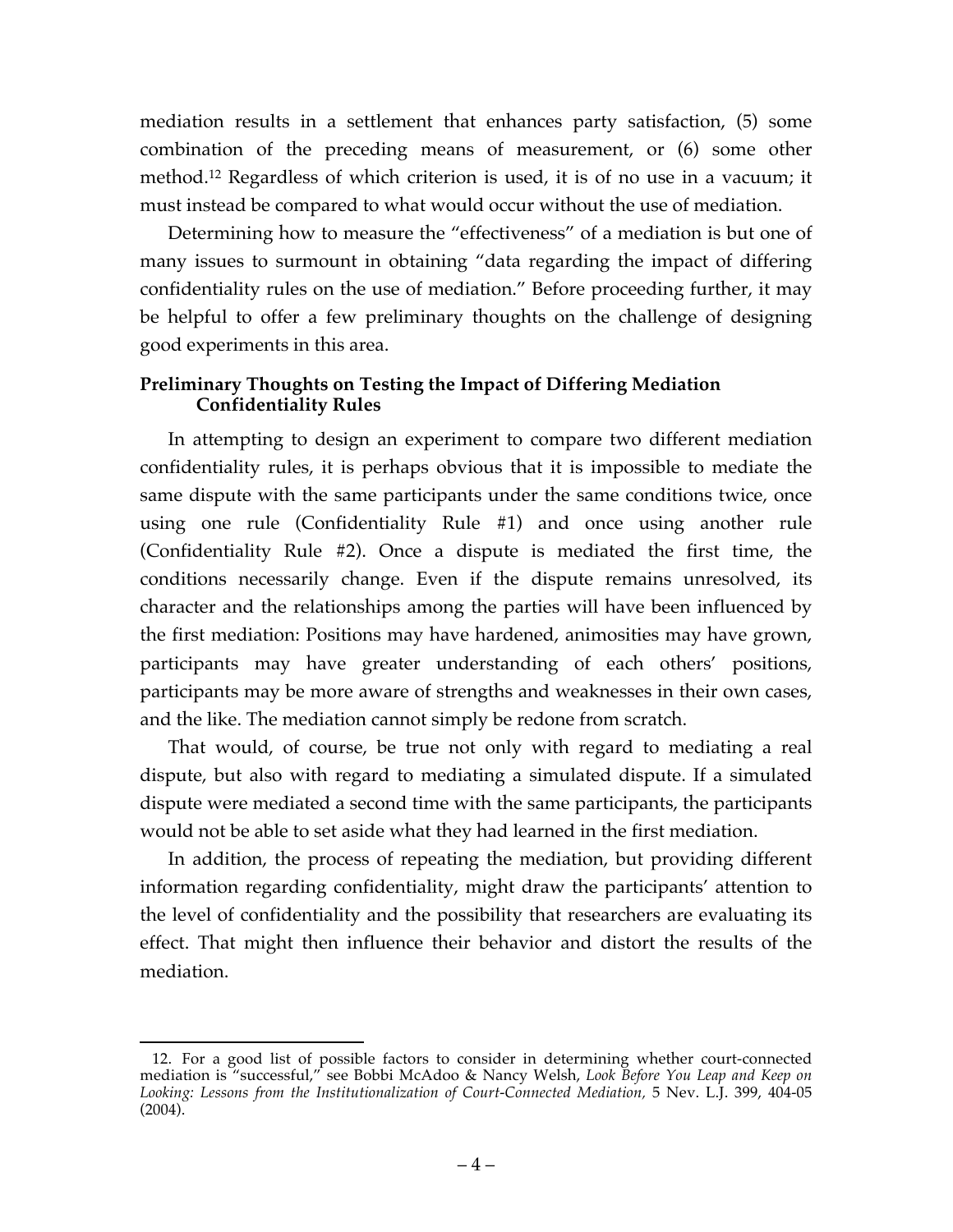Because it is impossible to redo the same mediation using a different confidentiality rule, assessing the impact of differing confidentiality rules would necessarily have to involve comparing the outcomes of mediations that differ not only with regard to which rule is used, but also in other respects (such as the personalities and experience of the participants, and the nature and intensity of the dispute). That constraint would make it difficult to determine whether a difference in outcome is attributable to the use of a different confidentiality rule, or to some other difference between the mediations.

For example, if the settlement rate of Florida mediations were 60% (a purely hypothetical figure) and the settlement rate of California mediations were 50% (also a purely hypothetical figure), the difference in settlement rates might be due to differing mediation confidentiality rules, or it might be due to any number of other factors: Differences in the types of disputes mediated in the two states, differences in the quality of the mediators, differences in cultural attitudes about reaching a compromise, differences in the demography of the disputants, differences in litigation costs, differences in usage of mandatory mediation, and so forth. There would be too many variables to determine which one (or more) of them accounts for the difference in results.

By using a large sample of mediations that involve closely similar disputes, similar types of participants, and closely similar conditions, and randomly selecting which confidentiality rule to apply to each of the mediations, one could minimize the problem just identified. Under that approach, there would be two groups of mediations: (1) mediations conducted pursuant to Confidentiality Rule #1 (hereafter, Mediation Group #1), and (2) mediations conducted pursuant to Confidentiality Rule #2 (hereafter, Mediation Group #2). Through the process of random selection, other differences between the groups would tend to cancel each other out and make it possible to determine with some degree of confidence that a difference between the results of Mediation Group #1 and the results of Mediation Group #2 was attributable to the use of differing confidentiality rules.

For example, if the same pool of mediators (with varying levels of experience, skill, and expertise) was used for all of the mediations, and every mediator conducted multiple mediations, one would expect that each mediator would mediate some disputes that would be randomly selected for Mediation Group #1 and a roughly equal number of disputes that would be selected for Mediation Group #2, and thus the mediator's attributes (whatever they might be) would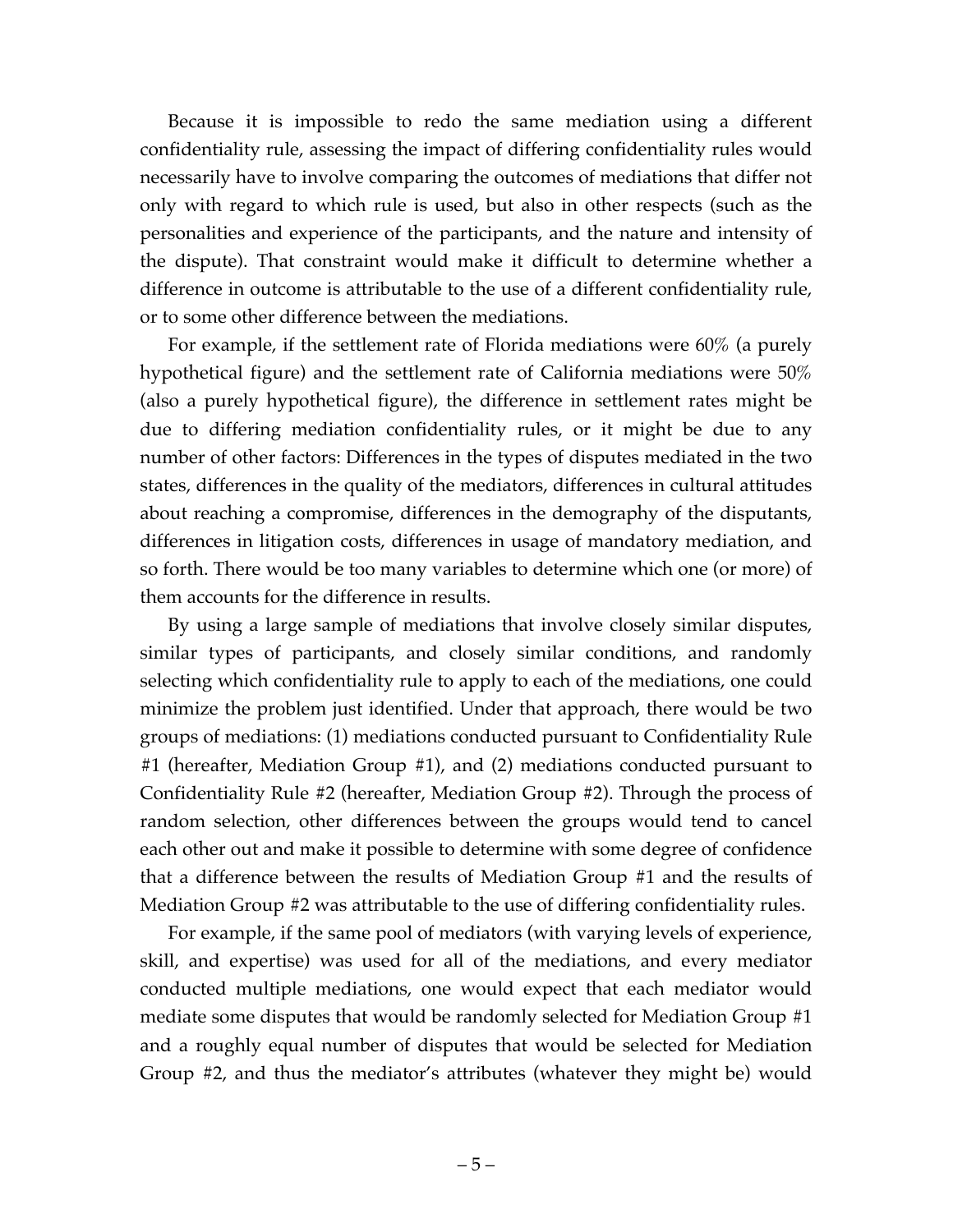affect both groups roughly equally and thus would not account for a difference in the outcomes of the two groups.

But how would it be possible for researchers to get a large sample of mediations that involve closely similar disputes, similar types of participants, and closely similar conditions, and randomly select which confidentiality rule to apply to each of the mediations? The simplest way would seem to be to have a court in a particular jurisdiction establish a mandatory mediation program for a carefully defined set of cases (e.g., all car accident cases filed in that jurisdiction within a certain time frame that consist solely of property damage claims for \$10,000-\$15,000 in which both sides are represented by counsel). The researchers would randomly assign a mediator from a court-selected mediator pool, and randomly determine which of two mediation confidentiality rules to apply to each case. Other mediation conditions would have to be kept as constant as possible. For example, to eliminate variability due to mediation timing, the program could require that all of the mediations be conducted 90-120 days after the filing of the complaint.

Such an approach might be effective in determining the impact of a mediation confidentiality rule, at least within a particular jurisdiction for a particular type of case. The results would be a start in gathering empirical data, but they would not tell anything about private mediations (pre-litigation or otherwise) or voluntary court-connected mediations. Nor could the results be generalized to mandatory court-connected mediations in other jurisdictions or to other types of cases without replicating the experiment elsewhere and with other types of cases (preferably numerous repetitions). That would, of course, be both costly and extremely time-consuming.

Moreover, the costs would multiply dramatically if researchers sought to compare several different confidentiality rules, not just two such rules. As the Commission has seen during the course of this study, there are many different possible approaches to mediation confidentiality: jurisdictions vary in the scope and extent of protection for mediation communications, the existence and contours of exceptions to the general rules, who has authority to prevent disclosure and under what circumstances, waiver doctrines, treatment of the mediator, and various other aspects. Ideally, it would be possible to test the effects of all of the different approaches, but that would be prohibitive.

Perhaps most importantly, the type of experiment described above would involve applying different mediation confidentiality rules to similarly-situated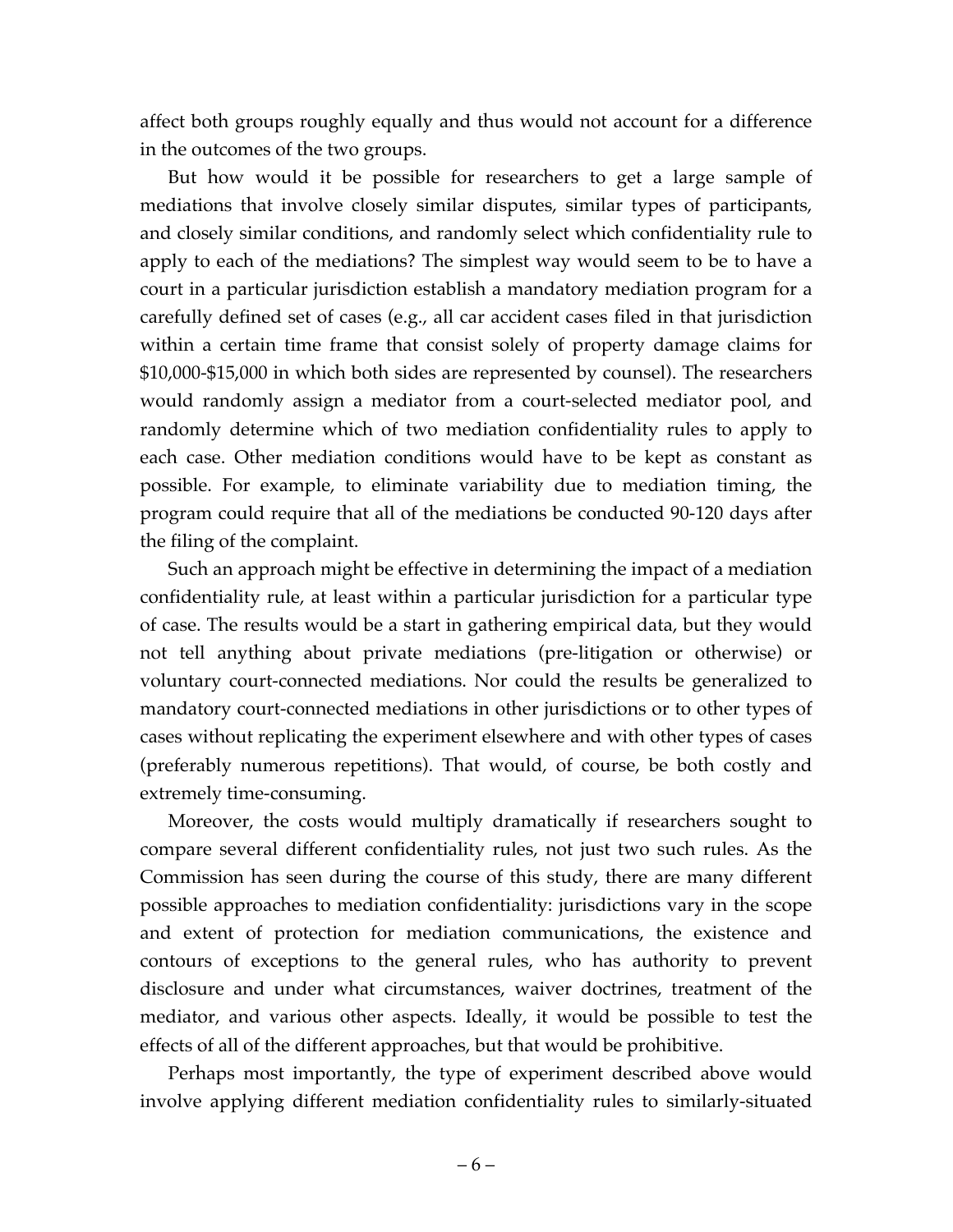litigants. That raises important fairness considerations and the specter of potentially inconsistent results in future cases involving attempts to introduce or obtain discovery of mediation evidence. Such concerns might even rise to the level of a due process challenge.

There would also be related practical complications. Suppose the experiment involved comparison of a jurisdiction's own mediation confidentiality rule with another jurisdiction's mediation confidentiality rule. Regardless of how the experiment turns out and whether the jurisdiction revises its approach to mediation confidentiality as a result, the experiment would essentially involve making promises to mediation participants about how their mediation communications will be treated by courts within that jurisdiction in the future. That is always the case with regard to a promise of confidentiality; it necessarily is a promise regarding future treatment of the communications. But the scenario contemplated here is a promise that future courts will, with regard to communications made in at least half of the mediations involved in the experiment, apply a mediation confidentiality rule *other than* the one that is normally used in their jurisdiction. Is it realistic and proper to expect that this type of promise will be kept, perhaps many years later? If not, would it be fair to make the promise in the first place?

The types of concerns just described — concerns about fairness, inconsistent results, due process, and binding future courts to use a mediation confidentiality rule other than the one normally applied in their jurisdiction — would not arise if the experiment involved mediations of simulated, rather than real, disputes. In that case, however, a different problem could occur. While the same artificially constructed dispute could be used in all of the simulations, the mediation participants may not be motivated to keep matters confidential in the same way or to the same degree as with a real, naturally occurring dispute.

It is one thing, for example, to disclose impending financial ruin and infidelity to your spouse if the situation is hypothetical, and quite another to make such a disclosure if the situation is real. Likewise, attitudes regarding disclosure may vary depending on the nature of the matter disclosed (e.g., incest or rape, as opposed to cheating in a card game during a research study). Factors like these may make it very hard to learn anything of value about mediation confidentiality through simulations.

These are just some of the challenges that researchers would have to overcome to obtain useful empirical data regarding the impact of differing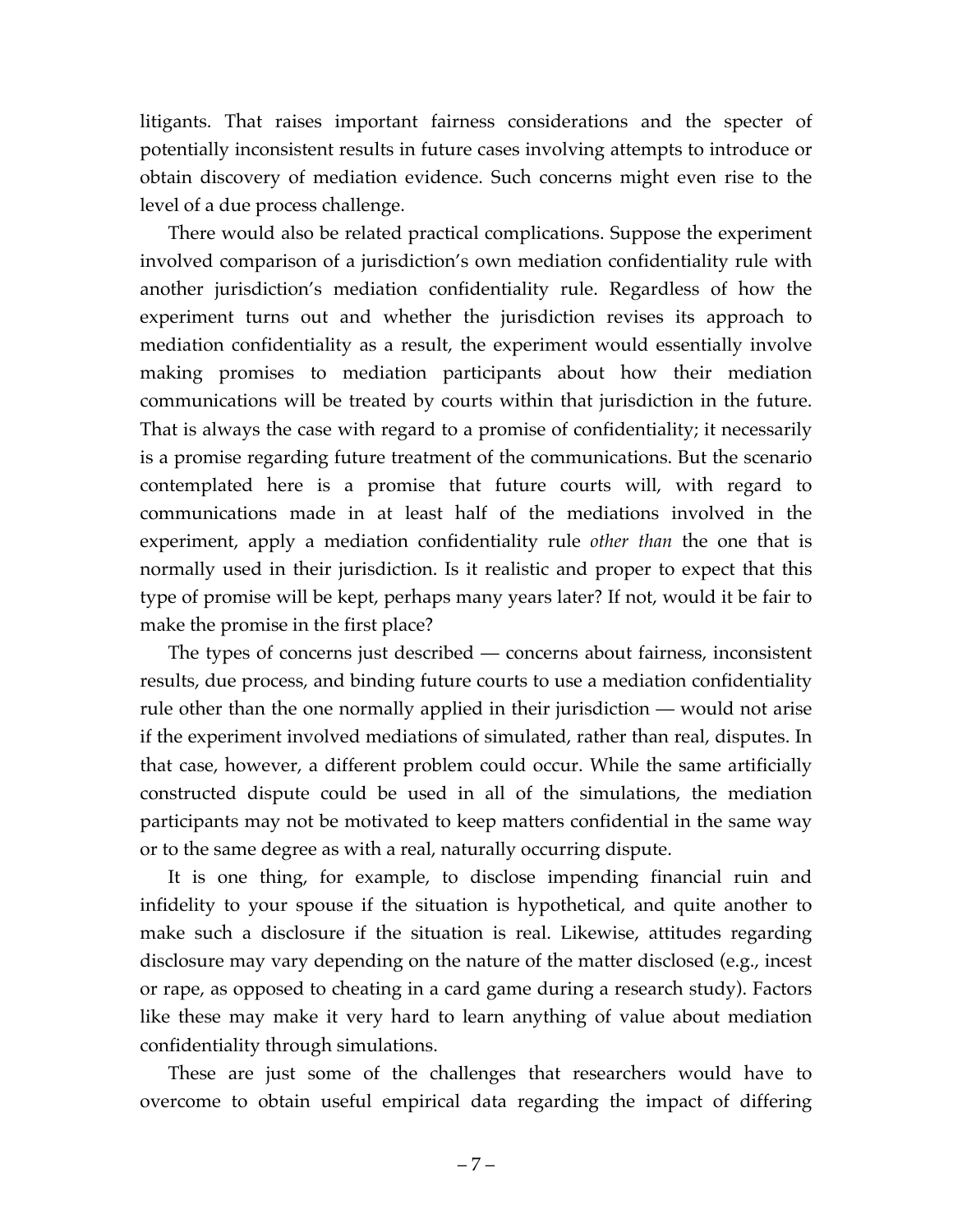confidentiality rules on the use of mediation. It is thus not surprising that, to the best of the staff's knowledge, no jurisdiction has tried an experiment like the one described above. We turn now to examining what researchers have said and done regarding this area.

## **Lack of Empirical Data on Mediation Confidentiality**

In 1986, Prof. Eric Green (Boston University School of Law) noted that "conventional wisdom among practicing mediators [was] that the confidentiality of mediation should be protected by a statutory or court-created privilege."13 He challenged their view, pointing out that there was no data to support the claim that confidentiality is essential to the mediation process, and expressing doubt that such data could be collected.14 For that and other reasons, <sup>15</sup> Prof. Green took the "heretical position" that "[a] blanket mediation privilege is a bad idea" and there is "sufficient protection under current law to permit alternative dispute resolution to flourish."16

As both mediation and rules protecting mediation confidentiality continued to proliferate, a few other scholars expressed similar concerns about the lack of data to support the creation of such rules. In particular, Prof. Scott Hughes (University of Alabama School of Law) wrote in 1998 that "no empirical data exists that connects the success of mediation with the availability of a confidentiality privilege."17 He maintained that "[u]ntil such an empirical connection can be made, the arguments in favor of mediation privileges should not overcome the historical presumption favoring the availability of 'every person's evidence.'"18

Similarly, the following year Prof. Charles Ehrhardt (Florida State University) wrote that a common law mediation privilege would "not be recognized under Federal Rule 501 until empirical data is developed which supports the public and private interests which are served by the recognition of a 'common law privilege,' and there is a clearer consensus among the federal district courts and

 <sup>13.</sup> Eric Green, *A Heretical View of the Mediation Privilege,* 2 Ohio St. J. on Disp. Resol. 1, 1 (1986).

<sup>14.</sup> Green, *supra* note 13, at 32.

<sup>15.</sup> The staff will describe Prof. Green's reasoning in greater detail when we examine the scholarly commentary on mediation confidentiality later in this study.

<sup>16.</sup> *Id.* at 2, 35, 36.

<sup>17.</sup> Scott Hughes, *A Closer Look — The Case for a Mediation Confidentiality Privilege Has Not Been Made,* 5 Disp. Resol. Mag. 14, 16 (1998) (hereafter, "Hughes 1998").

<sup>18.</sup> *Id.*; see also Scott Hughes, *The Uniform Mediation Act: To the Spoiled Go the Privileges,* 85 Marq. L. Rev. 9 (2001) (hereafter, "Hughes 2001").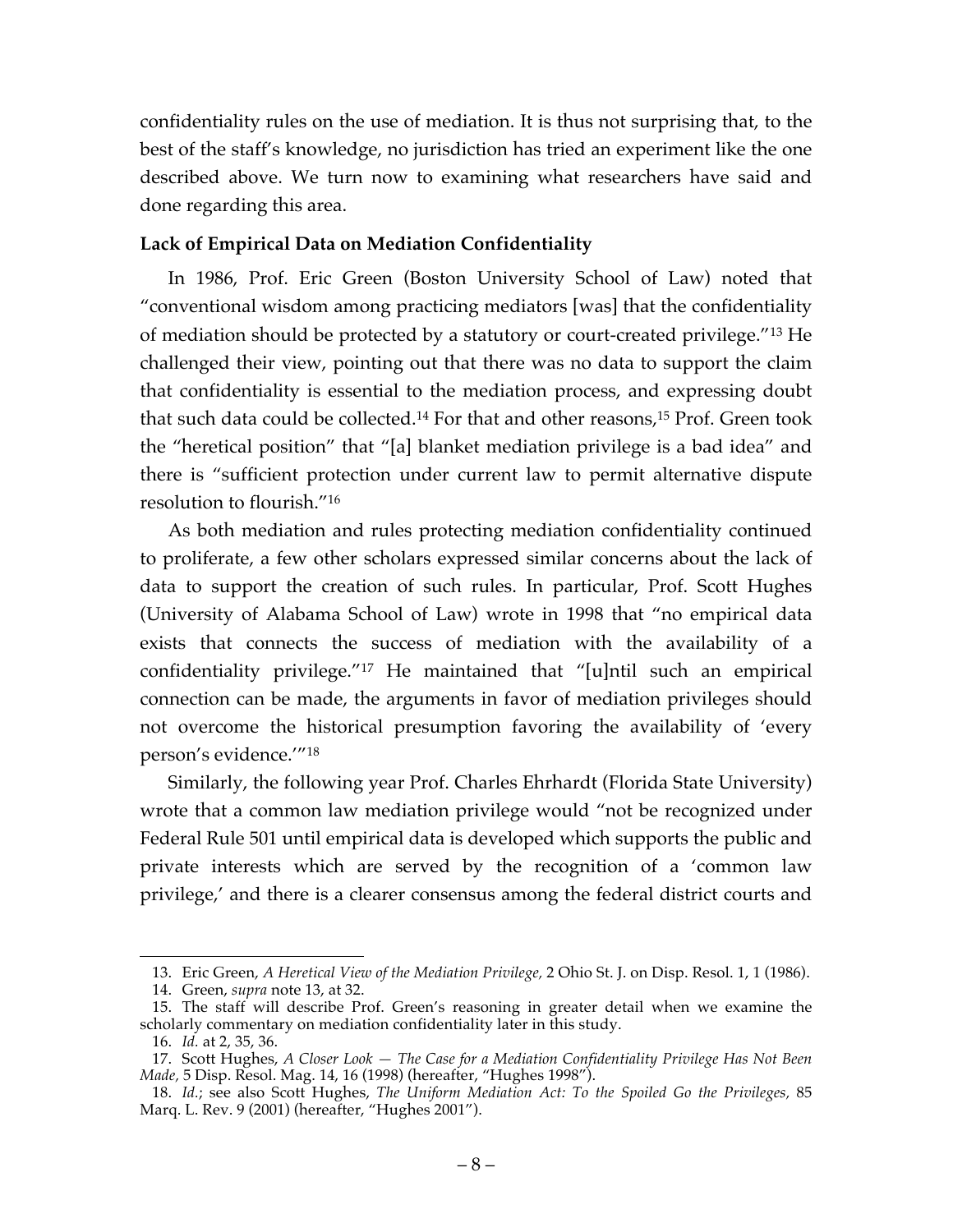the states that a mediation privilege is necessary and desirable."19 He warned that "[t]hose favoring a privilege would be well-served to develop relevant data."20

In response to Prof. Hughes' argument against mediation confidentiality protections, Prof. Phyllis Bernard (Oklahoma City University School of Law) observed in 2001:

In a basic sense Hughes's argument would be: "We have no data to show the privilege is needed: therefore, we can safely eliminate it." The fallacy of this proof is that one could just as readily argue that because there are no contrary data, there is just as much reason to preserve the practice of assuring confidentiality.21

She went on to acknowledge the lack of data, question whether the effect of mediation confidentiality is susceptible to quantification, and contend that mediation confidentiality protections should remain in place while researchers attempt to develop such data:

Arguably, the Alternative Dispute Resolution (ADR) development is still in its infancy. A sufficient body of empirical evidence as a result of longitudinal studies has yet to be compiled that could resolve a rational argument one way or the other. *Indeed, one could ask whether empirical data of any sort could truly answer this confidentiality question since the relevant factors may not be susceptible to quantification.* Given these currently insuperable barriers, there appears to be even more reason in the interim to preserve confidentiality protections due to the expectations of privacy and trust that have accrued over time.22

The same year, legal scholar J. Brad Reich said that "[t]here is no empirical evidence establishing that the mediation process requires confidentiality."23 Like Profs. Green and Hughes, he felt that "[a]bsent empirical proof, state legislatures have acted too hastily in crafting confidentiality protections for the mediation process."24 He discussed some "analogous empirical evidence" relating to the psychotherapist-patient privilege, the attorney-client privilege, and therapeutic

 <sup>19.</sup> Charles Ehrhardt, *Confidentiality, Privilege and Rule 408: The Protection of Mediation Proceedings in Federal Court,* 60 La. L. Rev. 91, 93 (1999).

<sup>20.</sup> *Id.* at 126.

<sup>21.</sup> Phyllis Bernard, *Reply: Only Nixon Could Go to China: Third Thoughts on the Uniform Mediation Act*, 85 Marq. L. Rev. 113, 116 (2001).

<sup>22.</sup> *Id.* (emphasis added, footnote omitted).

<sup>23.</sup> J. Brad Reich, *Call for Intellectual Honesty: A Response to the Uniform Mediation Act's Privilege Against Disclosure,* 2001 J. Disp. Resol. 197, 209 (2001).

<sup>24.</sup> *Id.*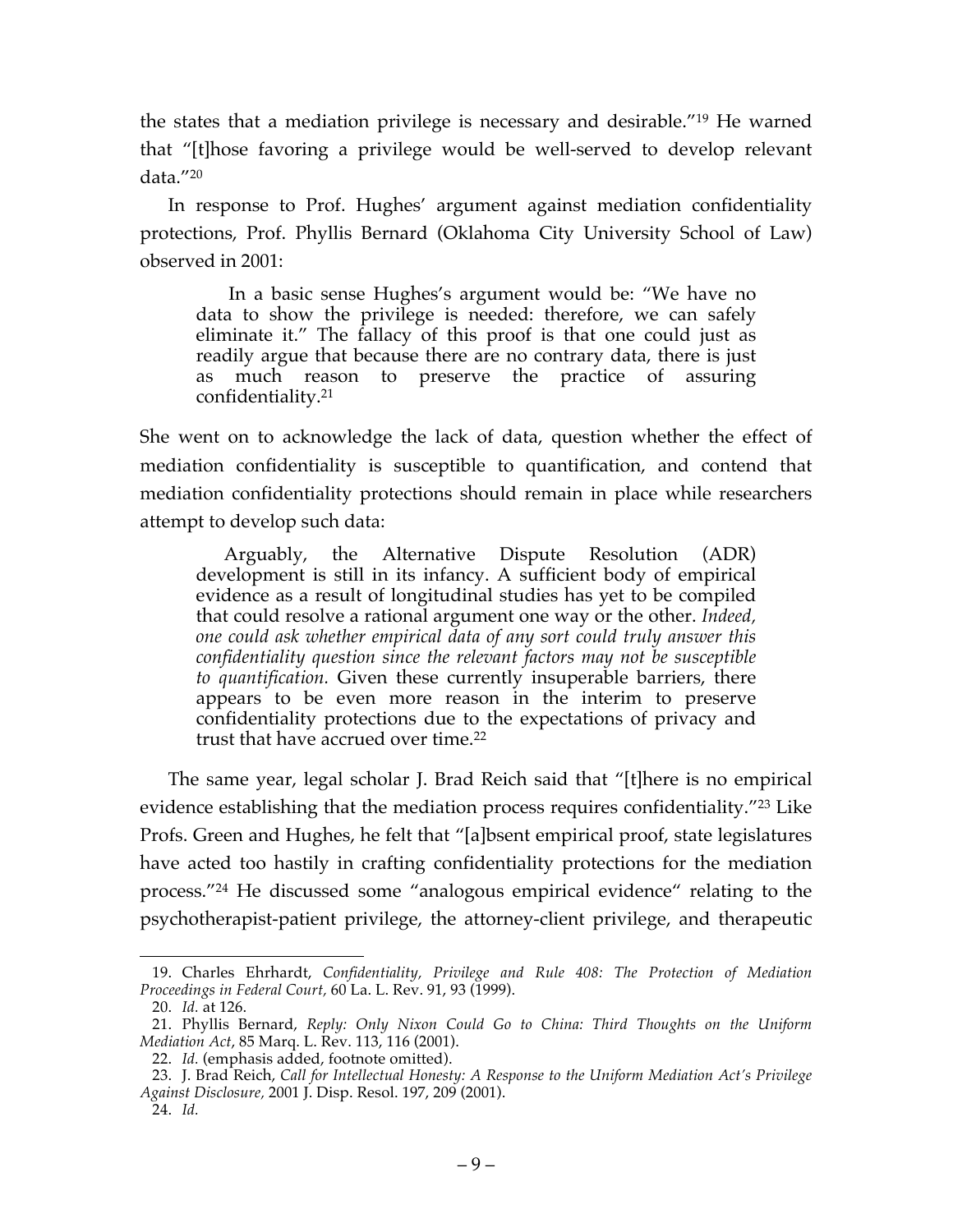communications, arguing that it did not support the creation of a mediation privilege.25 He recognized, however, that the data he presented was "susceptible to different interpretations."26

Although only a small minority of scholars contend that mediation communications do not need special protection, many in the academic community have called for research on mediation confidentiality.27 Most notably, Prof. Frank Sander (Harvard Law School) offered some comments on the subject.

Prof. Sander was a key leader of the ADR movement; he introduced the concept of the "multidoor courthouse" and served on the drafting committee for the UMA. At a symposium in 2006, he stressed the need for more basic research, saying "it is remarkable how little we know about many issues that are basic to ADR."28 He proceeded to list some of those issues, including the importance of mediation confidentiality. On that topic, he said:

Perhaps the most sacred canon in mediation is the importance of mediation confidentiality. Indeed, that is the underlying premise of the recently promulgated Uniform Mediation Act. There have been spirited scholarly debates about the importance *vel non* of confidentiality to the process, *but little by way of basic data*. Moreover, one needs to distinguish between the two kinds of confidentiality (as between the two caucuses and vis a vis the external world), as well as between articulations of confidentiality by the mediator and confidentiality's legal enforceability.

Again, *this may be a question very difficult to explore.* But, so far as I know, we have not even begun to do so. *While real-life experiments might be difficult to achieve, perhaps we could learn something from laboratory experiments.*<sup>29</sup>

The same year, Profs. James Coben and Peter Thompson (both of Hamline University School of Law) published an article in which they noted the lack of empirical data on mediation generally, described some of the limitations in obtaining such data, and pointed out that "[l]argely overlooked in the discussion to date is one extremely large database — the reported decisions of state and

 <sup>25.</sup> *Id.* at 210, 213-20.

<sup>26.</sup> *Id.* at 252; see also Jaffee v. Redmond, 518 U.S. 1, 10 & n.9 (citing studies cited in the briefs of the American Psychiatric Ass'n and American Psychological Ass'n for the proposition that "the mere possibility of disclosure may impede development of the confidential relationship necessary for successful [psychotherapy] treatment").

<sup>27.</sup> See, e.g., Cole, *supra* note 11, at 1422 n.13.

<sup>28.</sup> Frank Sander, *Some Concluding Thoughts,* 17 Ohio St. J. on Disp. Resol. 705, 706 (2002).

<sup>29.</sup> *Id.* at 708 (emphasis added, footnote omitted).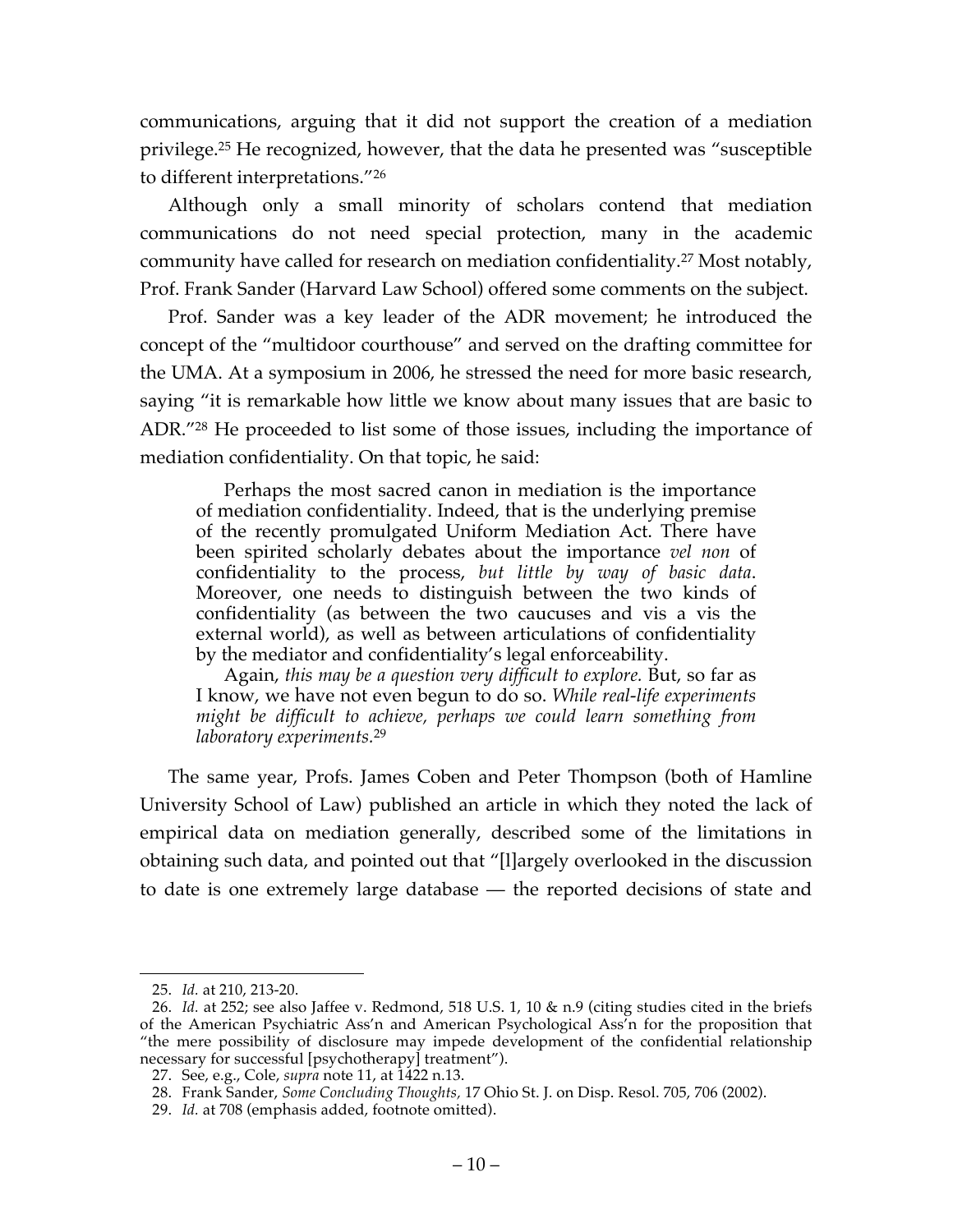federal judges forced to confront legal disputes about mediation."30 They reported the results of a study in which they examined that database. The methodology of their study and the results relating to mediation confidentiality are discussed below.

## **Coben and Thompson Study**

Through the use of Westlaw searches of all federal and state opinions issued between 1999 and 2003, Profs. Coben and Thompson found 1223 cases that implicated mediation issues.31 They then reviewed each of those cases and compiled various types of information about each case (e.g., jurisdiction in which the case arose, nature of the claims asserted, type of issues addressed in the opinion, result).32

In undertaking this analysis, Profs. Coben and Thompson admitted that "a written trial or appellate court decision is by no means a perfect window into the world of mediation.<sup>"33</sup> As they pointed out, "[o]nly the rare mediated dispute shows up in a reported opinion."34 Most mediated disputes result in a durable settlement, either during the mediation or later in the litigation process. In a small fraction of the cases, the dispute proceeds to trial, is resolved by a pretrial motion, or litigation recommences when a settlement falls apart. Only a few of those cases result in written, publicly accessible opinions that are included in the Westlaw database; many court decisions are not memorialized in such an opinion. The sample of cases that Profs. Coben and Thompson examined was thus skewed, not necessarily representative of mediated disputes generally, or even of mediation-related litigation. 35

Nonetheless, Profs. Coben and Thompson believed that much could be learned from what they described as "failed" mediations (ones that resulted in "the adversarial opinion that the ADR process was designed to avoid"). $36$  One unexpected finding, for instance, was "the sheer volume of litigation about

 <sup>30.</sup> James Coben & Peter Thompson, *Disputing Irony: A Systematic Look at Litigation About Mediation,* 11 Harv. Negotiation L. Rev. 43, 45-46 (2006) (hereafter, "Coben & Thompson (2006)").

<sup>31.</sup> *Id.* at 49-50.

<sup>32.</sup> *Id.* at 50.

<sup>33.</sup> *Id.* at 46.

<sup>34.</sup> *Id.* at 46-47.

<sup>35.</sup> As Profs. Coben and Thompson acknowledge, "most litigated issues about mediation are handled at the trial level, usually without any reported opinion." *Id.* at 54. Most of the opinions in their database came from appellate courts (874), but they did find 350 trial court opinions, most of which (209) came from federal courts. *Id.*

<sup>36.</sup> *Id.* at 47.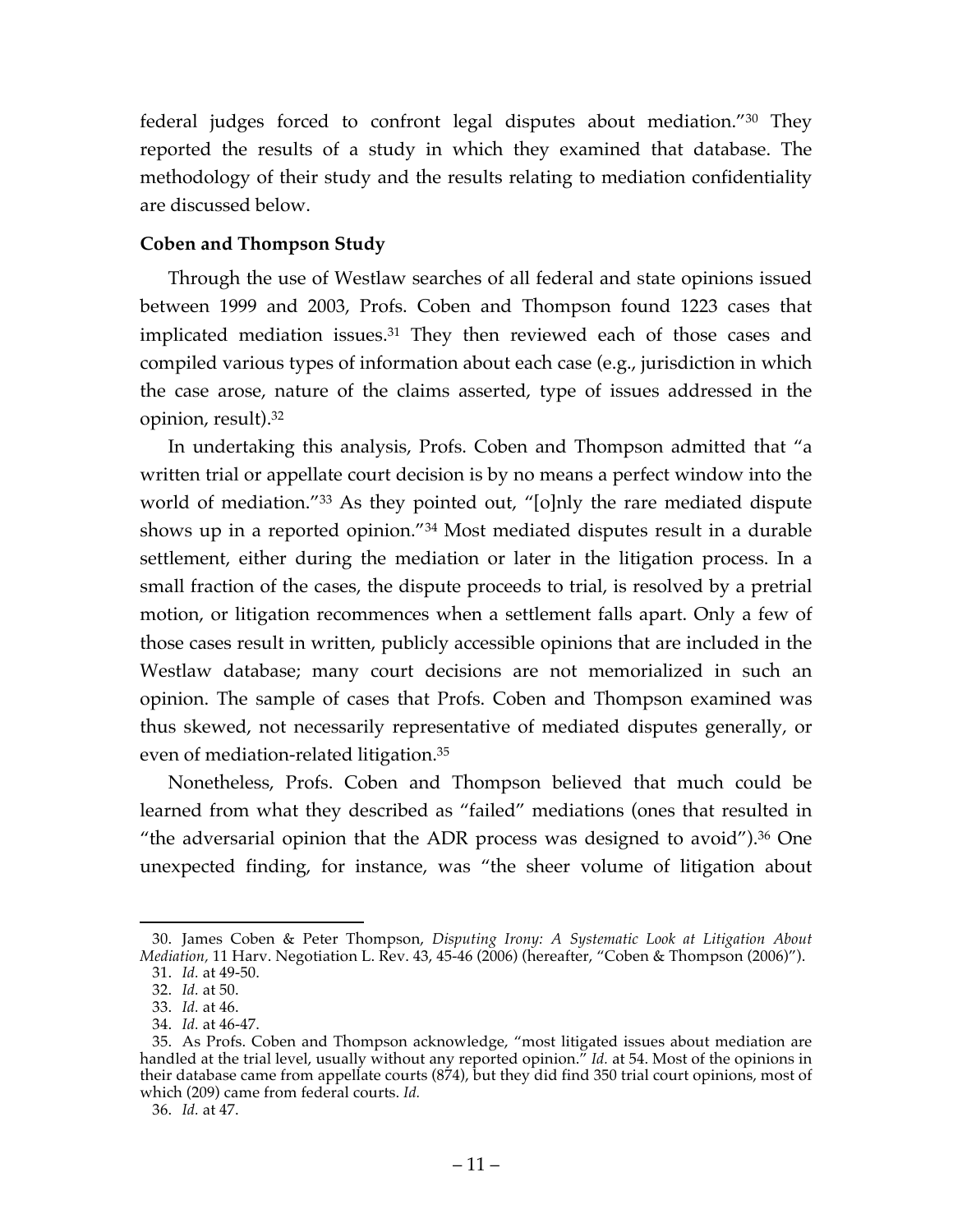mediation."37 In a five-year time-span when general civil caseloads were relatively steady or declining nationwide, there were over a thousand cases involving mediation issues, and mediation litigation increased 95% (from 172 decisions in 1999 to 335 in 2003). 38

With regard to mediation confidentiality, Profs. Coben and Thompson summarized their findings as follows:

The database contains 152 opinions where courts considered a mediation confidentiality issue, including fifteen state supreme court decisions and eight federal circuit court opinions. The number of cases raising confidentiality issues more than doubled between 1999 and 2003, from seventeen to forty-three. In a number of opinions, confidentiality issues were commonly interlinked with other mediation dispute issues: enforcement (46); ethics/malpractice (21); sanctions (21); fees (18) mediationarbitration (9); and duty to mediate (8).

The majority of the confidentiality opinions (130) considered whether to permit testimony or discovery from mediation participants. Courts upheld statutory or rule limitations on availability of such evidence in fifty-seven opinions (44%), upheld limitations in part in eight cases  $(6%)$ , and declined to protect confidentiality in sixty opinions  $(46\%)$ . In five cases  $(4\%)$ , the issue was left undecided. The balance of the confidentiality decisions (22) address a range of questions other than admissibility or discovery, most commonly judicial disqualification or consequences for breach of confidentiality agreements.

While these confidentiality disputes certainly merit discussion, *the more significant finding is the large volume of opinions in which courts considered detailed evidence of what transpired in mediations without a confidentiality issue being raised* — either by the parties, or sua sponte by the court. Indeed, uncontested mediation disclosures occurred in thirty percent of all decisions in the database, cutting across jurisdiction, level of court, underlying subject matter, and litigated mediation issues. Included are forty-five opinions in which mediators offered testimony, sixty-five opinions where others offered evidence about mediator's statements or actions, and 266 opinions where parties or lawyers offered evidence of their own mediation communications and conduct — all without objection or comment. *In sum, the walls of the mediation room are remarkably transparent.*<sup>39</sup>

As the above quote makes clear, "a major surprise" from the study was how often courts considered evidence of what transpired in a mediation, particularly

 <sup>37.</sup> *Id.*; see also *id.* at 143.

<sup>38.</sup> *Id.* at 47-48.

<sup>39.</sup> *Id.* at 57-59 (emphasis added, footnotes omitted).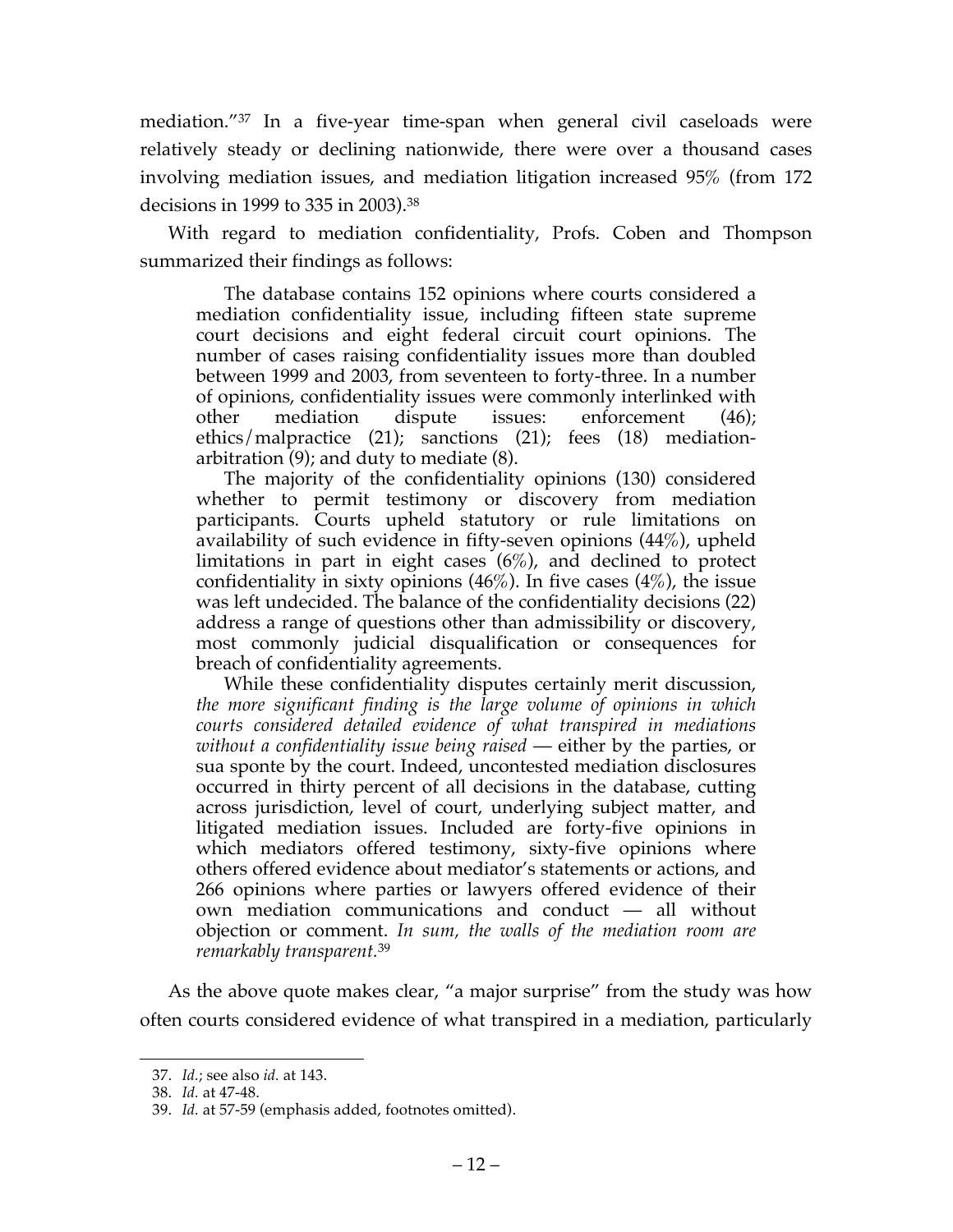how often courts considered such evidence without any objection.<sup>40</sup> Both mediators and other mediation participants offered uncontested mediation evidence on a wide range of topics. <sup>41</sup> According to Profs. Coben and Thompson, "[t]his rather cavalier approach to disclosure of mediation information is certainly at odds with the conventional wisdom positing that confidentiality is central to the mediation process."42

In the cases involving disputes over confidentiality, courts upheld confidentiality restrictions about half of the time, and over 20% of such decisions were issued by California courts. <sup>43</sup> The remaining decisions upholding confidentiality were from sixteen other states, including multiple rulings from Texas, Oregon, and Indiana.<sup>44</sup>

Profs. Coben and Thompson further found that when courts expressly refused to protect mediation confidentiality, few of them engaged in "a reasoned weighing of the pros and cons of compromising the mediation process."45 Instead of balancing the policy considerations at stake, the courts typically justified their decisions on other grounds, such as waiver or the harmless error doctrine.46 Magistrate Judge Brazil's decision in *Olam v. Congress Mortgage Co.*<sup>47</sup> was a notable exception.48

Profs. Coben and Thompson also concluded that the "level of vigilance for maintaining the confidentiality of mediation discussions varies depending on the context of the litigation."49 More specifically, they found:

• "If the mediation settlement affects the rights of third parties, such as settlement in class action cases, the expectation of confidentiality appears to disappear or be substantially diminished. Indeed, not a single one of the thirty-four class action opinions in the database presented a confidentiality dispute."50

 <sup>40.</sup> *Id.* at 48.

<sup>41.</sup> *Id.* at 59-61, 62-63.

<sup>42.</sup> *Id.* at 48.

<sup>43.</sup> *Id.* at 64.

<sup>44.</sup> *Id.* at 64-65.

<sup>45.</sup> *Id.* at 66.

<sup>46.</sup> *Id.* at 66-67.

<sup>47.</sup> 68 F. Supp. 2d 1110 (N.D. Cal. 1999). For a description of the *Olam* decision, see Memorandum 2014-45.

<sup>48.</sup> Coben & Thompson (2006), *supra* note 30, at 68.

<sup>49.</sup> *Id.* at 68.

<sup>50.</sup> *Id.*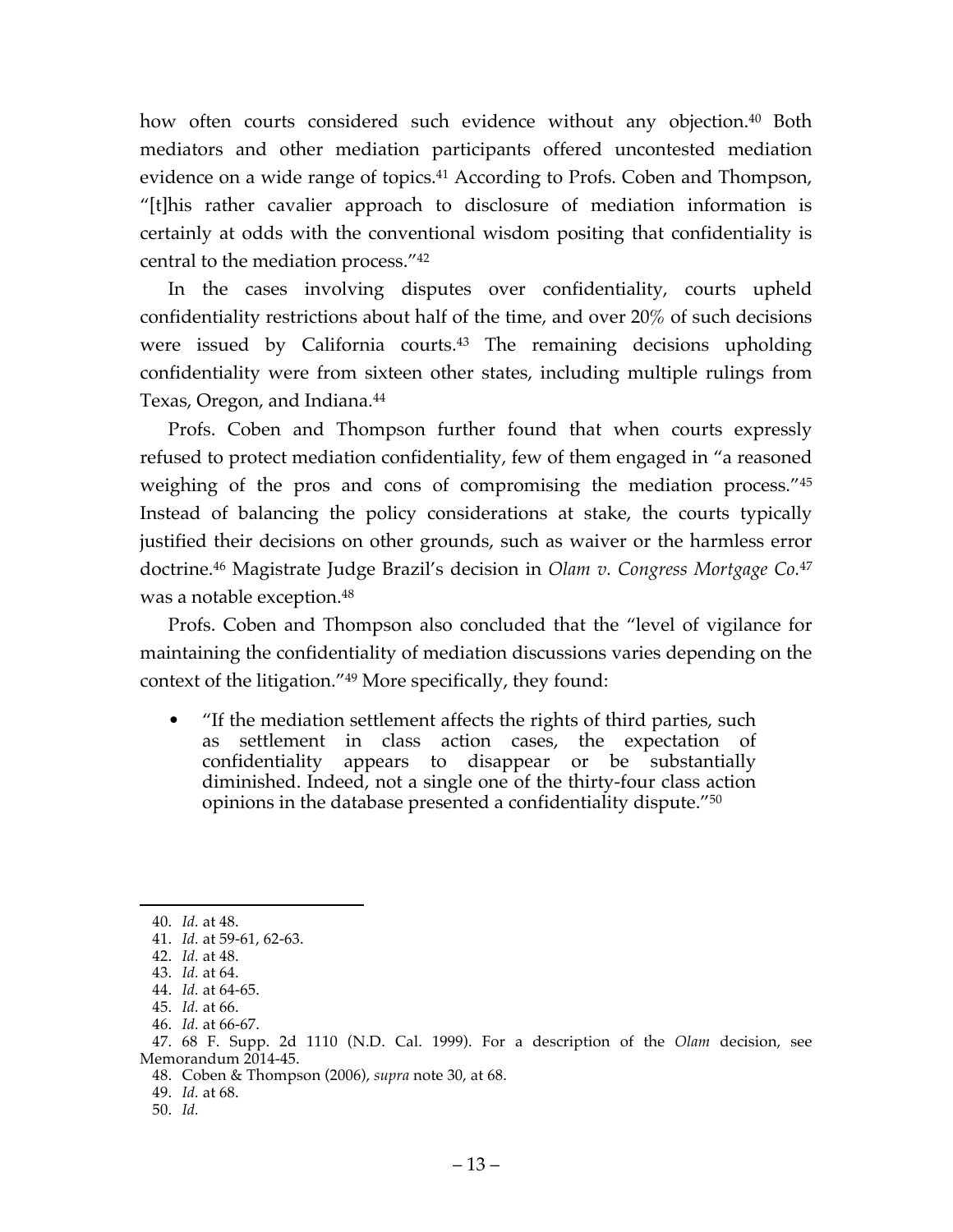- "Outside of California and perhaps Texas, relevant mediation communications appear to be used regularly in court to establish or refute contractual defenses such as fraud, mistake, or duress."51
- "The issue of privilege was raised in only twelve of the 117 sanctions cases.<sup>"52</sup>
- "Courts and parties appear more vigilant in enforcing confidentiality in fee issues, upholding confidentiality in eleven out of eighteen confidentiality opinions where fees were in dispute."53

In addition to mediation confidentiality, Profs. Coben and Thompson addressed various other topics in their 2006 article. Some of those topics are relevant to this study and will be discussed later in this memorandum.

## **Follow-Up Work by Profs. Coben and Thompson**

A year later, Profs. Coben and Thompson published a follow-up article, which reported the results of similar research conducted during 2004-2005, and more limited research conducted during 2006.<sup>54</sup> In large part, they found that the trends identified in their original article continued during the follow-up period.55

The number of court opinions involving mediation issues continued to increase during the follow-up period, <sup>56</sup> with most of the increase occurring in federal courts.57 As in 1999-2003, opinions from California, Texas, and Florida comprised about one-third of the database.58 "In 2004-2005, California (179 federal and state opinions) surpassed Texas (104 federal and state opinions) as the jurisdiction with the most reported litigation of mediation issues."59 Florida was "a distant third," with 68 federal and state opinions.<sup>60</sup>

"Confidentiality opinions dropped from twelve percent of the opinions in 1999-2003 to nine percent in 2004-2005."61 As before, the "Walls of the Mediation Room Remain[ed] Porous," with judges "frequently consider[ing] what went on or what was said during the mediation, usually without any reference to

55. *Id.* at 397.

 <sup>51.</sup> *Id.* at 69; see also *id*. at 69-72.

<sup>52.</sup> *Id.* at 72.

<sup>53.</sup> *Id.*

<sup>54.</sup> James Coben & Peter Thompson, *Mediation Litigation Trends: 1999-2007,* 1 World Arbitration & Mediation Review 395 (2007) (hereafter, "Coben & Thompson (2007)").

<sup>56.</sup> *Id.* at 398.

<sup>57.</sup> *Id.* at 399; see also *id.* at 411.

<sup>58.</sup> *Id.*

<sup>59.</sup> *Id.*

<sup>60.</sup> *Id.*

<sup>61.</sup> *Id.* at 401.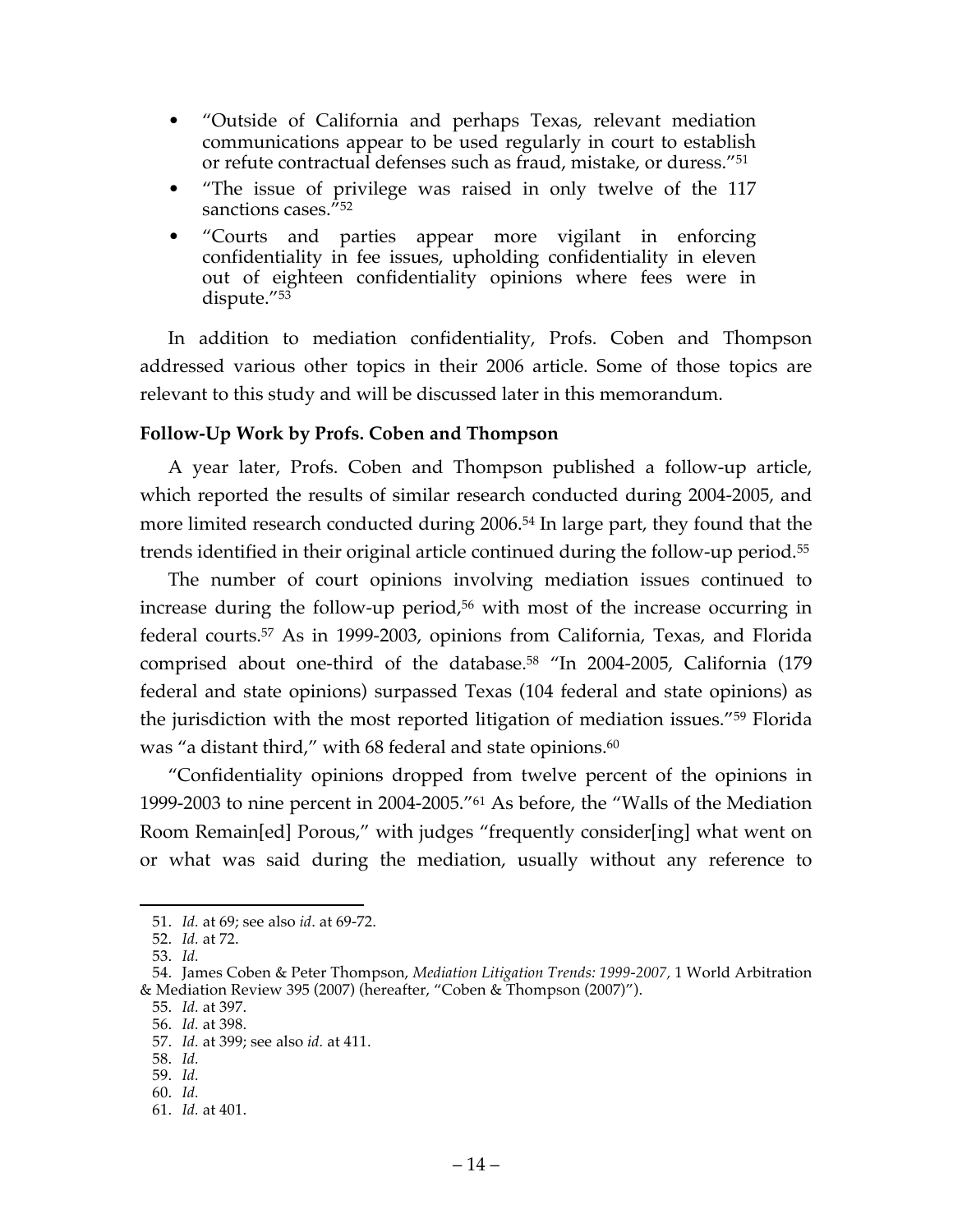confidentiality."62 The authors noted, however, that there might be "an emerging trend toward reinvigorating the concern for confidentiality."63

In particular, they observed:

In 2004-2005, mediators supplied testimony in six percent of the cases, quite similar to the 1999-2003 data, but reliance on other types of mediation evidence (oral or written mediation communications supplied by the parties) dropped from thirty-three percent in 1999-2003 to twenty-eight percent in the past two-year period.

…. Further, in 1999-2003, the claim of privilege was upheld in fortythree percent of the cases in which privilege was raised; but in the recent two years, privilege claims were upheld in fifty-seven percent of the cases in which they were raised.<sup>64</sup>

In other words, although mediation evidence continued to be disclosed in a significant number of cases, it was not disclosed quite as often as during the earlier study.

As before, in addition to the confidentiality data, Profs. Coben and Thompson also collected various other types of data that might be of interest to the Commission. The staff will discuss that data later in this memorandum.

## **Other Data on Mediation Confidentiality**

In addition to the studies by Profs. Coben and Thompson, the staff found a few other studies that include data on mediation confidentiality. Those studies are described below.

# *Foster and Prentice Study*

A couple of years after Profs. Coben and Thompson published their second article, Prof. T. Noble Foster and Selden Prentice (both of Albers School of Business and Economics at Seattle University) "sought to determine the perceptions of mediation practitioners in [their] own region, the Seattle/King County area, regarding mediation confidentiality and privilege."65 In particular,

 <sup>62.</sup> *Id.*

<sup>63.</sup> *Id.*

<sup>64.</sup> *Id.* at 401-02 (footnote omitted).

<sup>65.</sup> T. Noble Foster & Selden Prentice, *The Promise of Confidentiality in Mediation: Practitioners' Perceptions,* 2009 J. Disp. Resol. 163, 163 (2009).

According to a 1991 student publication, a much earlier survey conducted by the ABA "indicates that of the 288 programs surveyed, most respondents assumed that their mediation proceedings were privileged, even though they likely were not." Kent Brown, Comment, *Confidentiality in Mediation: Status & Implications,* 2 J. Disp. Resol. 307, 311 (1991). On reviewing the source cited in the student publication, however, the staff could not tell precisely what the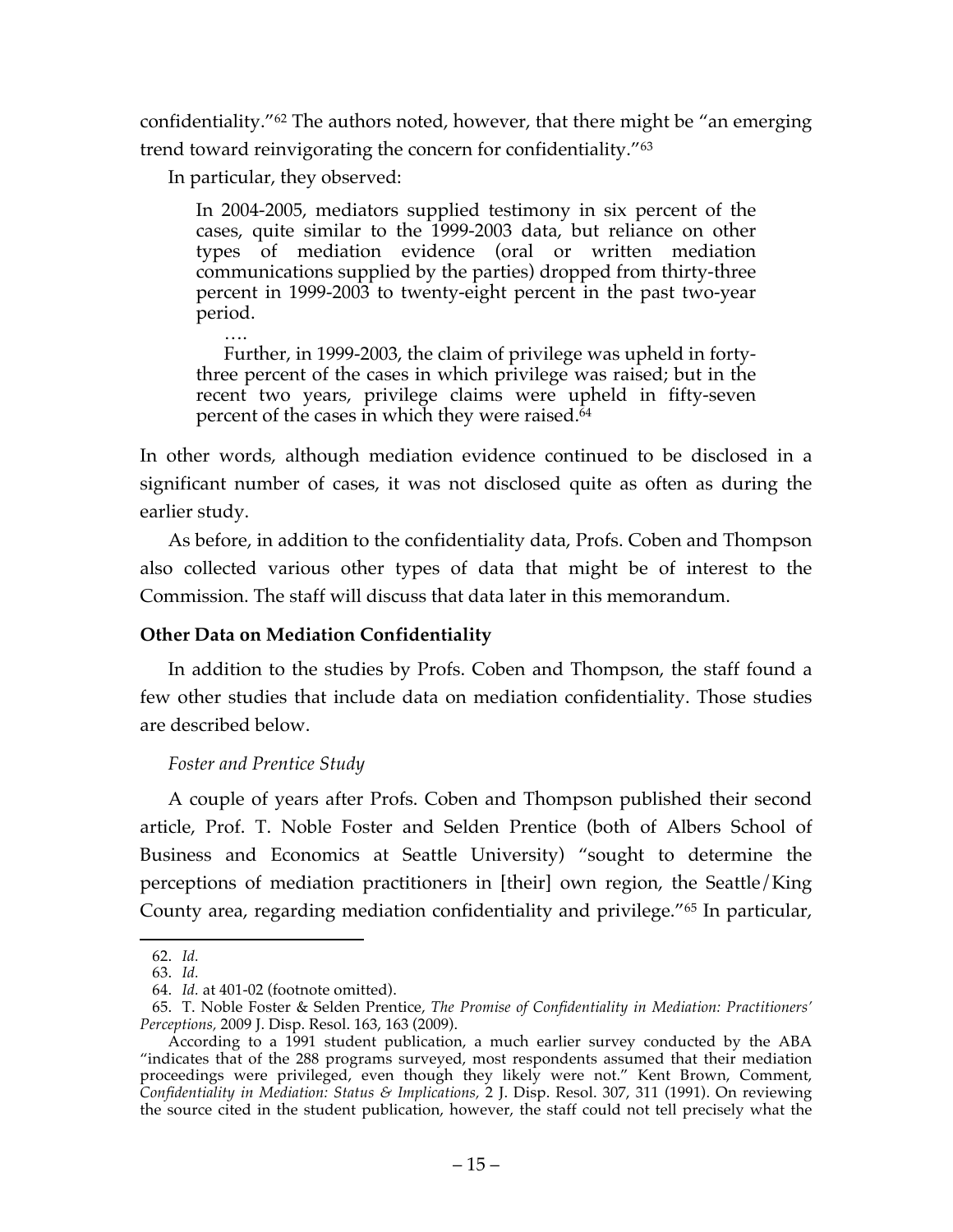they were interested in (1) whether mediation communications were disclosed as often in their area as Profs. Coben and Thompson found nationally,  $66$  and (2) whether the local community considered it advisable to enact a statute providing for sanctions upon a breach of mediation confidentiality, <sup>67</sup> similar to one enacted in Florida.68

To answer the first question, they reviewed recent Washington case law addressing mediation communications.<sup>69</sup> They found "only three recently published Washington cases in which a court … admitted mediation communications."70 They concluded that "contrary to the findings of Coben and Thompson, Washington case law does not indicate that confidentiality is frequently breached or that the mediation privilege is frequently violated."71

To answer both the first question and the second question, the Seattle researchers also surveyed a total of 30 local mediators, judges, and attorneys in 2007 and 2008, via email questionnaire, telephone, and personal interviews.72 They asked those persons how many mediations they had participated in (as mediators or as counsel), how many breaches of mediation confidentiality they were aware of, and whether they would support a sanctions provision like the one enacted in Florida.73

They found the following:

- The 30 survey respondents had handled a combined total of 23,114 mediations. 74
- Out of all of those mediations, the survey respondents were aware of only 65 breaches of confidentiality (just .28% of the total number).75
- 70% of the survey respondents did not favor enactment of a Florida-style sanctions provision.76

- 72. *Id.* at 169-70.
- 73. *Id.*
- 74. *Id.* at 170.
- 75. *Id.*
- 76. *Id.*

ABA survey showed. See Lawrence Freedman & Michael Prigoff, *Confidentiality in Mediation: The Need for Protection,* 2 Ohio St. J. Disp. Resol. 37, 42 (1986). The ABA survey was conducted in 1986, so the results are probably outdated, whatever they were.

<sup>66.</sup> *Id.* at 163-64. 67. *Id.*

<sup>68.</sup> Fla. Stat. Ann. § 44.406.

<sup>69.</sup> Foster & Prentice, *supra* note 65, at 163.

<sup>70.</sup> *Id.* at 166.

<sup>71.</sup> *Id.* at 167.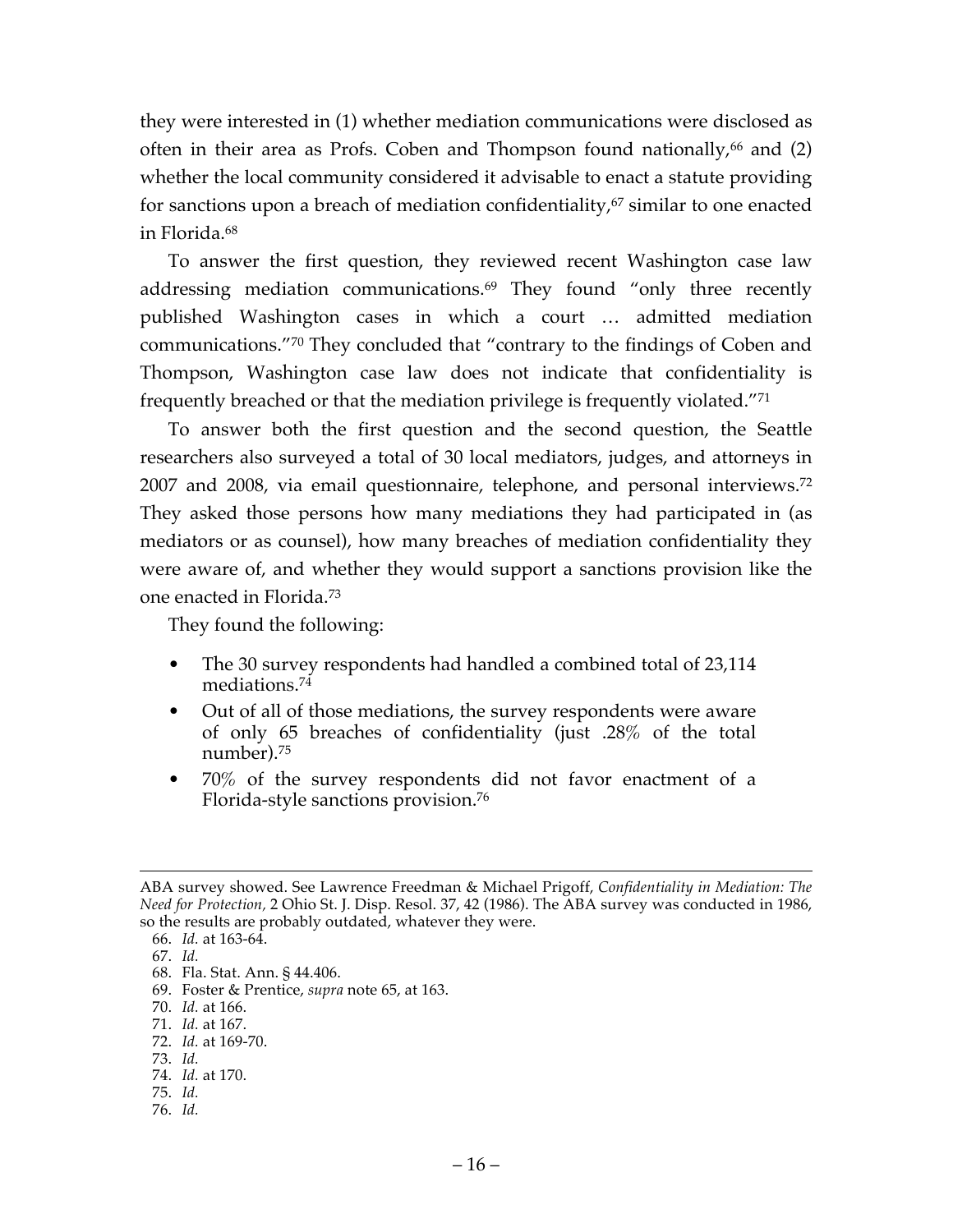Based on the results of their survey, the researchers concluded that "most practitioners in Seattle/King County perceive that breaches of confidentiality are very infrequent."77 The estimated frequency of occurrence was "less than threetenths of one percent  $-$  a percentage that cannot be construed as significant."<sup>78</sup> They commented that their findings "differ[ed] markedly from those reported by Coben and Thompson."79

They did not speculate on the reasons for that disparity, but did note some differences between the two studies:

- Their study was "based on perceptions of those directly involved in the mediation process, and such perceptions are necessarily subjective."
- Their study included both court-ordered mediations and mediations conducted independent of court proceedings. In contrast, Profs. Coben and Thompson "based their findings on a review of reported cases already in litigation."80

Their article concludes with a call for further research:

As mediation has come into its own, courts and mediators appear to have reached consensus regarding the importance of confidentiality in mediation. Our research suggests that, in our jurisdiction at least, practitioners perceive that participants in the mediation process can reasonably rely on the promise of confidentiality. *Further research is needed, on a national basis, to determine whether confidentiality in mediation is "honored more in the breach" (as reported by Coben and Thompson), or whether most practitioners perceive that it is observed (as we have found). An additional worthwhile inquiry might involve the question of whether there is a discernable trend underway — the trajectory of which might point to the need for corrective action ….*<sup>81</sup>

*2008 Study Conducted By the U.S. District Court for the Southern District of Ohio*

In 2008, the Chief Judge of the U.S. District Court for the Southern District of Ohio sent a questionnaire to 290 lawyers that asked questions about their experiences with five different types of settlement procedures: (1) a settlement conference conducted by the judge or magistrate assigned to the case, (2) a settlement conference conducted by a judge or magistrate not assigned to the case, (3) a mediation conducted by a court staff mediator, (4) a court-connected

 <sup>77.</sup> *Id.* at 171.

<sup>78.</sup> *Id.*

<sup>79.</sup> *Id.*

<sup>80.</sup> *Id.*

<sup>81.</sup> *Id.* at 172 (emphasis added, footnote omitted).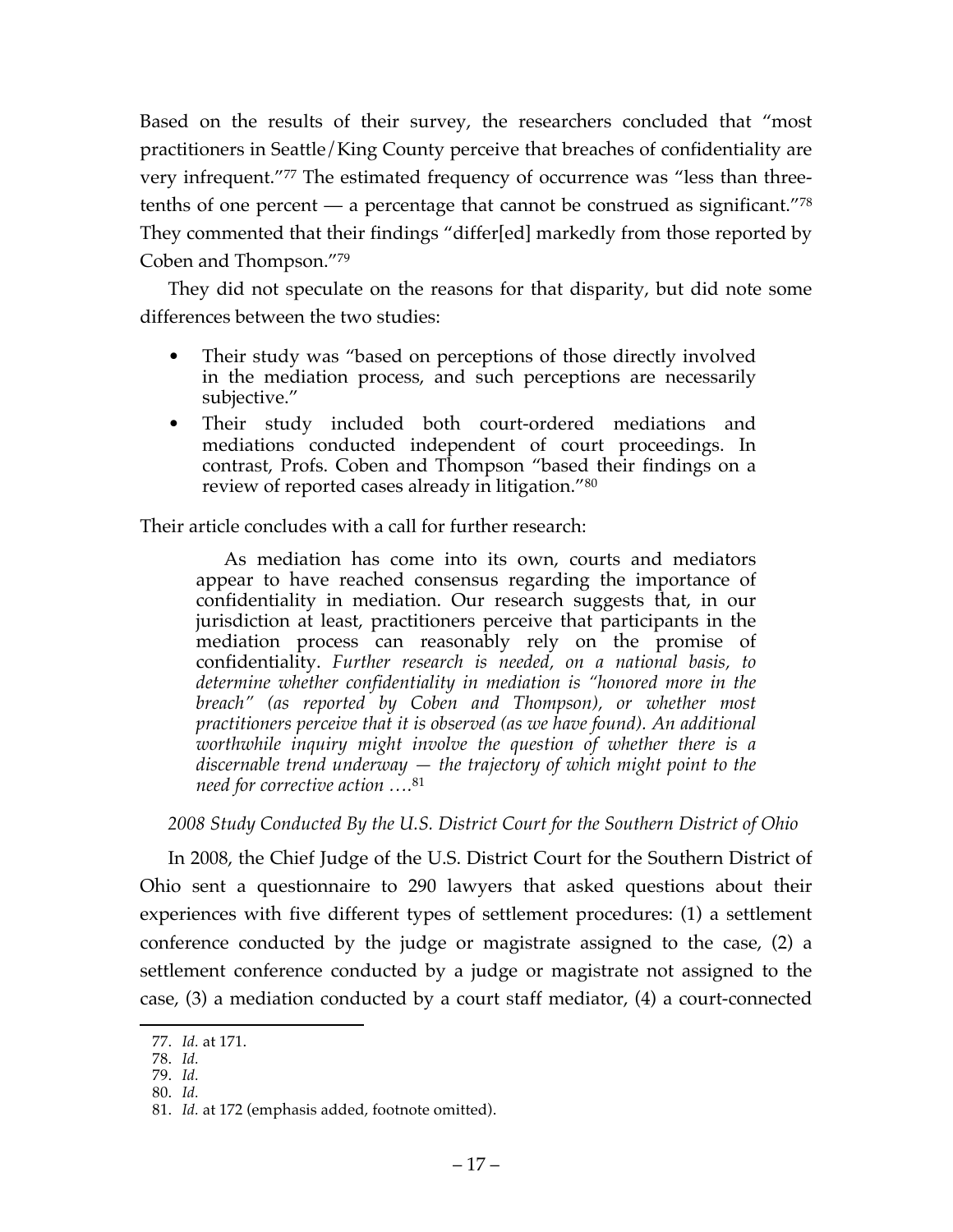mediation conducted by a volunteer mediator, and (5) a mediation conducted by a private, paid mediator.<sup>82</sup> The results of the questionnaire were presented in an article by Roselle Wissler (a research director of a dispute resolution program at the law school of Arizona State University).83

A total of 136 lawyers (47%) responded to the questionnaire. <sup>84</sup> Most of those lawyers had a substantial amount of legal experience.<sup>85</sup> Although the questionnaire was administered by the U.S. District Court for the Southern District of Ohio, the lawyers' responses "likely reflect[ed] their experience with settlement procedures in other districts as well …, as the questionnaire instructions asked about their 'general experience with settlement conferences and mediation in federal courts.'"86

The questionnaire covered a number of different topics, including some questions about candor:

- Can parties be candid with the neutral about interests and difficulties in the case without being concerned about negative consequences?87
- Can the neutral fully explore settlement without prejudice to ongoing litigation if the case is not settled?88

Among other things, the results showed:

- "Lawyers thought that parties could be much less candid with judges assigned to the case than with each of the other types of neutrals."89
- "Lawyers thought that judges assigned to the case were much less 'able to fully explore settlement without prejudice to ongoing litigation if the case is not settled' than other types of neutrals.<sup>"90</sup>

According to the author, "[t]he main factor that appeared to affect whether *lawyers thought* they could candidly and fully discuss settlement with the neutral without negative consequences or prejudice to ongoing litigation was whether

90. *Id.* at 285.

 <sup>82.</sup> Roselle Wissler, *Court-Connected Settlement Procedures: Mediation and Judicial Settlement Conferences,* 26 Ohio St. J. on Disp. Resol. 271, 275-76 (2011) (hereafter, "Wissler (2011)").

<sup>83.</sup> Wissler (2011), *supra* note 82.

<sup>84.</sup> *Id.* at 275.

<sup>85.</sup> *Id.* at 275-76.

<sup>86.</sup> *Id.* at 276.

<sup>87.</sup> *Id.* at 284.

<sup>88.</sup> *Id.* at 285-86.

<sup>89.</sup> *Id.* at 284. That result is consistent with other research, which involved comparisons between assigned judges and other judges, but does not appear to have involved mediators. See id. at 303 & sources cited therein.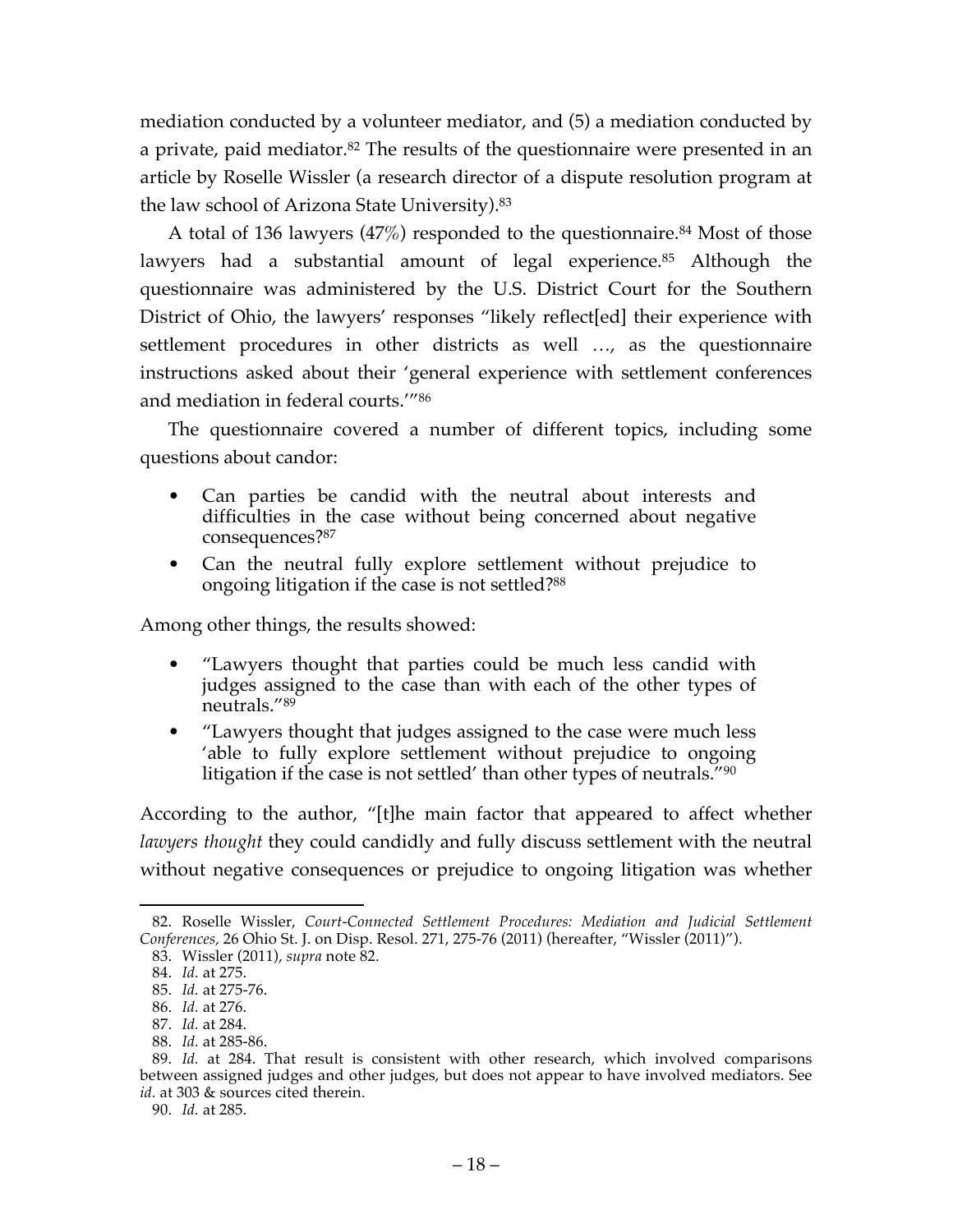the neutral facilitating settlement discussions would make subsequent substantive decisions in the case and preside at the trial."91

She carefully pointed out that there were no "independent observations to show … whether parties *were in fact* more candid in some models than others."92 It seems likely, however, that if a lawyer thinks candor in a particular context could be unusually detrimental to a client, the lawyer will be less candid in that context than otherwise, and will instruct the client to do the same.93

The Ohio study also found:

- Of the five options, lawyers thought parties could be most candid with private mediators. Court-connected mediators (court staff mediators and volunteer mediators for court programs) ranked higher than judges not assigned to the case.<sup>94</sup>
- The results were similar with regard to the ability to explore settlement fully without prejudice. <sup>95</sup>

The author offered several possible explanations for these results:

Finding that settlement conferences with judges not assigned to the case were rated lower on these two dimensions than all models of mediation suggests that a settlement facilitator with any potential decisionmaking role in the case raised concerns that information discussed during the settlement conference could affect subsequent rulings. Or perhaps lawyers thought that judges would be more likely than mediators to talk to the trial judge about the case, either because the judges would be more likely to communicate with the trial judge about other pretrial proceedings in the case or because the mediators had explicit confidentiality provisions and reporting limitations.96

2011 Comments Comparing the Volume of UMA Litigation with the Volume of *California Litigation*

In 2011, JAMS published a short article regarding the tenth anniversary of the UMA.97 The article reported that Prof. Nancy Rogers viewed "'the limited amount of case law surrounding'" the UMA as a "'sign that the UMA was well crafted.'"98 She explained that "'[b]y the end of 2009 there were only 30 reported

 <sup>91.</sup> *Id.* at 286 (emphasis added).

<sup>92.</sup> *Id.* at 283 (emphasis added).

<sup>93.</sup> See generally *id.* at 308 & n. 154.

<sup>94.</sup> See *id.* at 285.

<sup>95.</sup> See *id.* at 286.

<sup>96.</sup> *Id.* (footnotes omitted).

<sup>97.</sup> See Justin Kelly, *The Uniform Mediation Act Turns 10 This Year,* JAMS Dispute Resolution Alert (Summer 2011).

<sup>98.</sup> *Id.* at 3 (quoting Prof. Rogers).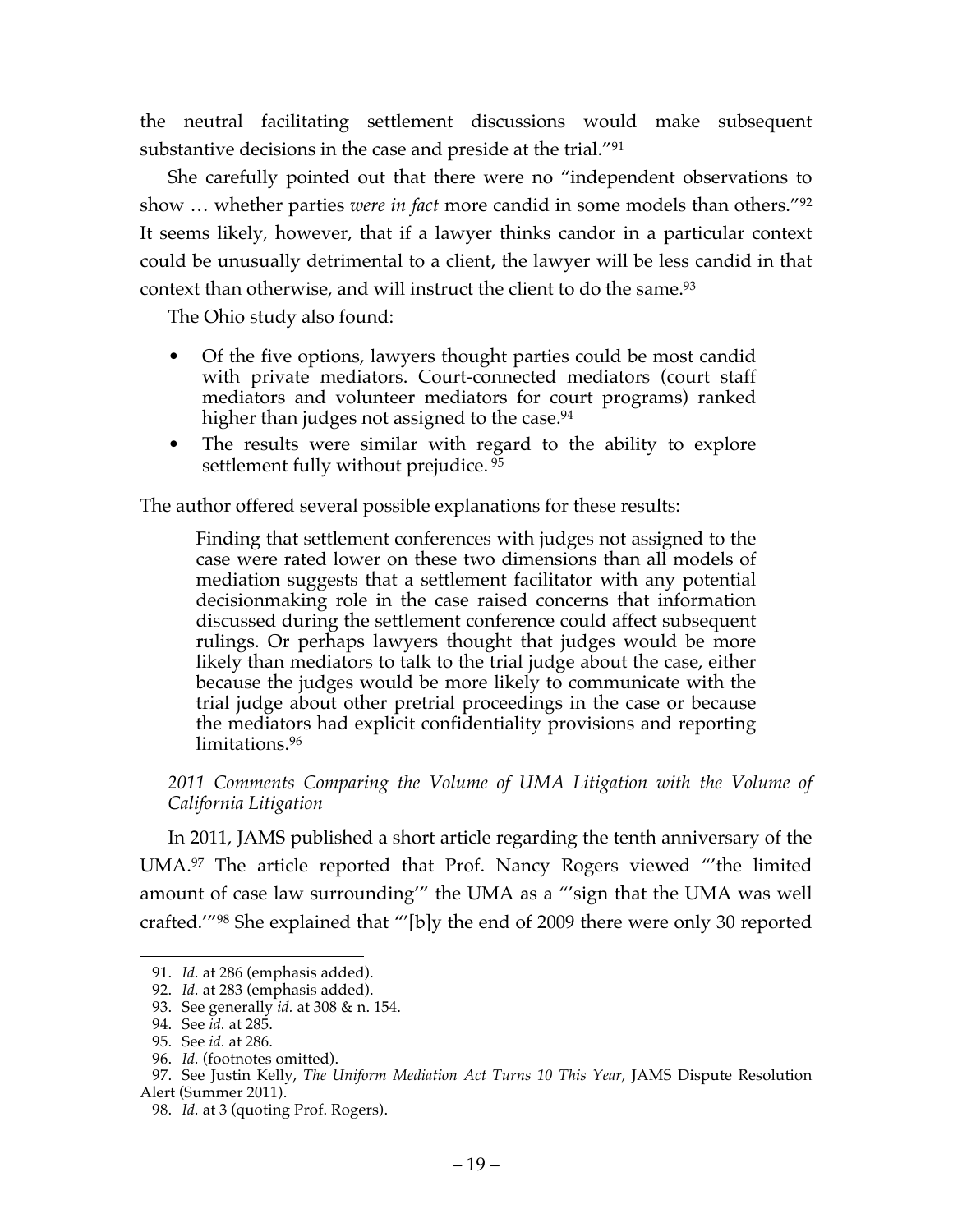cases and there were very few where a court was confused about the privilege and its application.'"99 She regarded it as "'a good sign that the courts [were] consistently getting it right.'"100

The same article says that Prof. Coben "echoed her point, noting that 'in California there is a lot of litigation over the confidentiality statute.'"101 He contrasted that situation to the UMA, saying that "'[p]eople just aren't litigating UMA issues.'"102 He said that although "he was 'not a proponent of the UMA when it came out,'" the more he studied litigation, the more he became "'convinced that the approach the drafters took was the correct one.'"103

The staff does not have current totals comparing the amount of mediation confidentiality litigation in California to the corresponding amount in the UMA states. We could attempt to obtain such information if the Commission is interested.

While the amount of litigation is clearly a factor to consider in evaluating a confidentiality rule, another factor would be the extent to which a rule does (or does not) chill candid mediation discussions. Unfortunately, that effect would be extremely difficult to measure and quantify. To the best of the staff's knowledge, no such empirical data is available.

## *Additional Data?*

In addition to the studies described above, there might be other empirical data on the effects of differing mediation confidentiality rules, which has not yet come to the staff's attention. As recently as 2012, however, the authors of a leading treatise said:

Lawmakers have little evidence to guide them in assessing whether assurance of confidentiality is necessary to promote the frank discussion necessary to achieve settlement. Nor are there studies to buttress other arguments given for mediation confidentiality that frequent subpoenas will thin the ranks of volunteer mediators; that otherwise parties will use mediation as a form of informal discovery, to the detriment of the legally naive party; and that the public will perceive testifying mediators as biased.104

 <sup>99.</sup> *Id.* (quoting Prof. Rogers).

<sup>100.</sup> *Id.* (quoting Prof. Rogers).

<sup>101.</sup> *Id.* (quoting Prof. Coben).

<sup>102.</sup> *Id.* (quoting Prof. Coben).

<sup>103.</sup> *Id.* (quoting Prof. Coben).

<sup>104.</sup> Stephen Goldberg, Frank Sander, Nancy Rogers & Sarah Cole, Dispute Resolution: Negotiation, Mediation, Arbitration, and Other Processes, p. 248 (6th ed. 2012).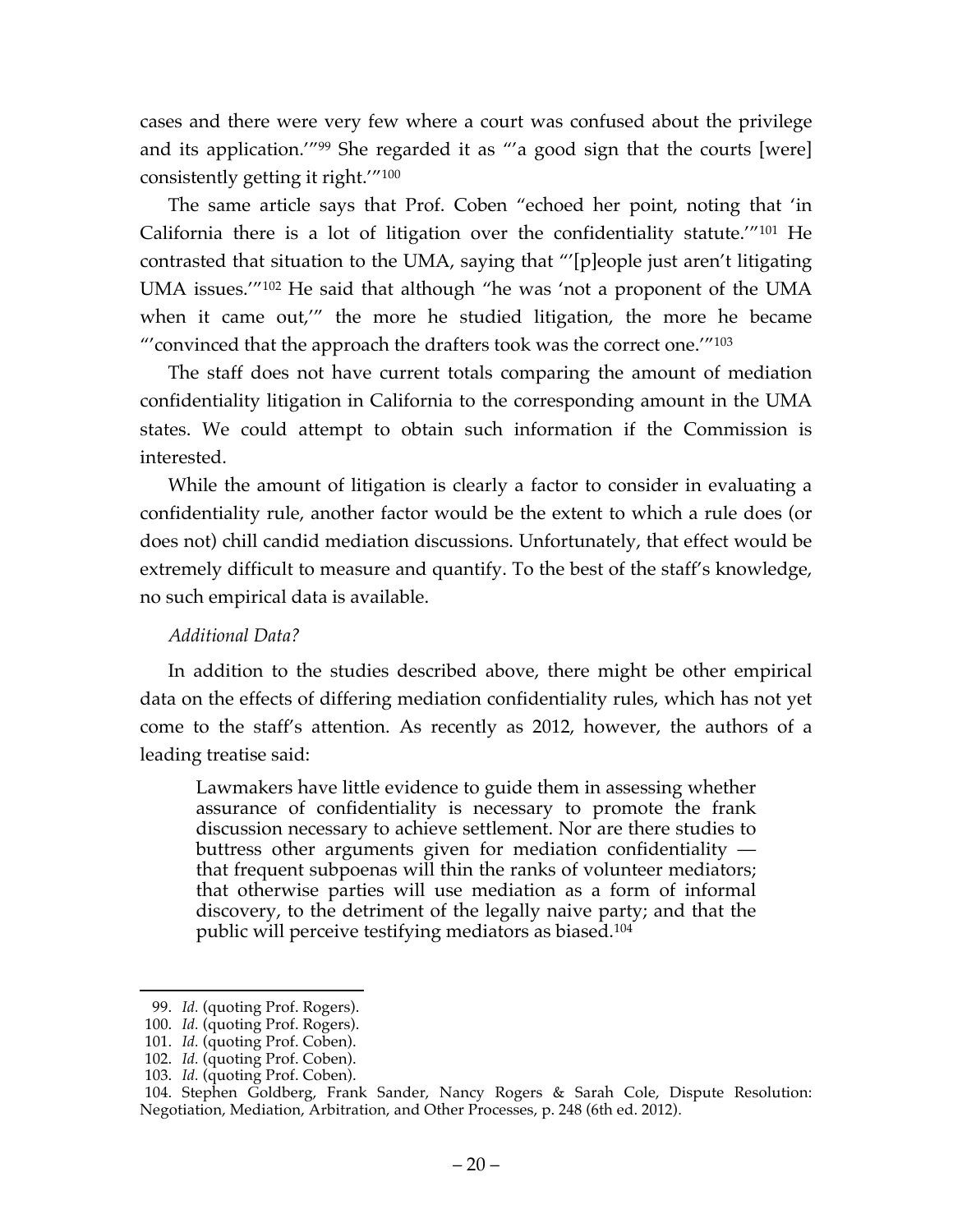The staff's research has been extensive, but not exhaustive (due to the vast amount of writing in this area). **We encourage knowledgeable persons to bring any further empirical data on this topic to the Commission's attention.**

#### OTHER EMPIRICAL DATA RELEVANT TO THIS STUDY

Empirical data on the impact of differing mediation confidentiality rules is not the only type of empirical data that might be useful in this study. For instance, rules protecting mediation communications are grounded in part on the concept that mediations (or at least some types of mediations) have positive effects, such as cost savings and increased party satisfaction. Researchers have expended much effort trying to determine whether such effects actually occur.

We first describe some of the difficulties inherent in mediation research generally, and then report on the results of the empirical research on mediation benefits. Later, we explore data bearing on the occurrence of misconduct in mediation, particularly professional misconduct by attorneys and mediators.

## **Difficulties Inherent in Mediation Research Generally**

Like research on the impact of mediation confidentiality rules, other empirical research on mediation issues involves significant challenges. As previously discussed, the effectiveness of mediation could be measured in a variety of different ways; there is no standardized, broadly accepted, and readily administered measuring technique.105 Collecting data on mediation programs and analyzing such data is also expensive, slow, time-consuming, and hard to finance when state budgets are tight and data collection would divert funds and

 <sup>105.</sup> See Gregory Jones, *Fighting Capitulation: A Research Agenda for the Future of Dispute Resolution,* 108 Penn. St. L. Rev. 277, 302 (2003) ("I have found little in the way of measurement of dispute resolution processes, with the notable exception of the ex post participant satisfaction surveys that have become so common.... Efforts at standardization and consistency in the collection and reporting of longitudinal data are desperately needed.")*.*

In 2003, an ABA task force developed a list of data fields the courts could use to determine what ADR data to capture. "The hope [was] that with more similar data collection across court systems, there [would] be more ability to discern the impact of ADR on the justice system as a whole." Bobbi McAdoo, *All Rise, the Court is in Session: What Judges Say About Court-Connected Mediation*, 22 Ohio St. J. on Disp. Resol. 377, 428 n. 270 (2007); see also Donna Shestowsky, *Disputants' Preferences for Court-Connected Dispute Resolution Procedures: Why We Should Care and Why We Know So Little,* 23 Ohio St. J. on Disp. Resol. 549, 592 n. 158 (2008). It is not clear to the staff whether the ABA effort has had much impact; as best we can tell from extensive reading in the area, the measurement problem persists.

In California, the Judicial Council similarly prepared a model survey for trial courts to use in collecting ADR data. The staff does not have information on how extensively the trial courts have used the model survey.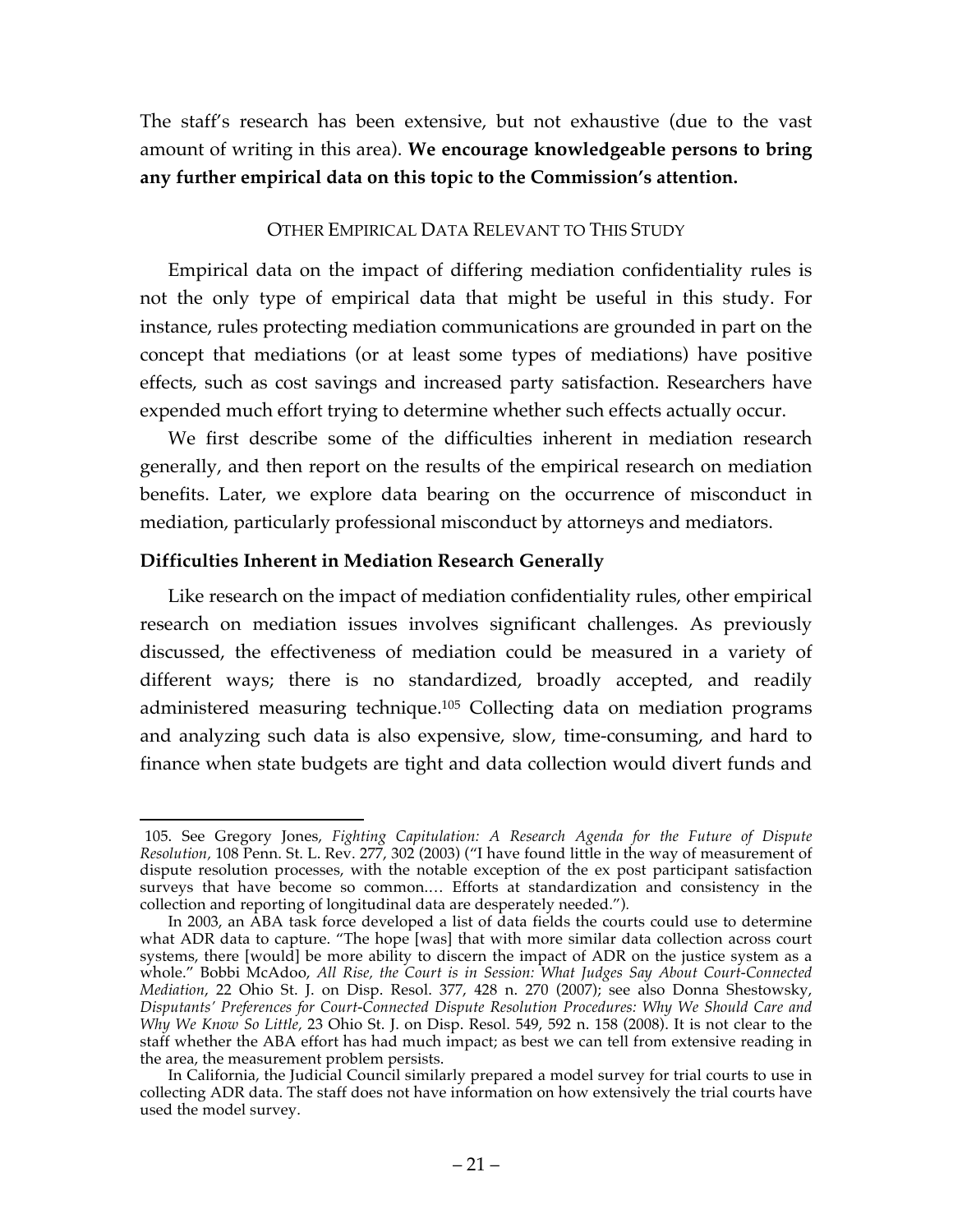resources away from direct provision of services to the public.106 Long-term follow-up (such as checking whether a settlement proves durable) is particularly prohibitive.107 In addition, "sound empirical data is necessarily hard to obtain given the confidential nature of most mediation."108 In fact, as Profs. Coben and Thompson have noted, it is even hard to learn how many mediations occur:

Since many mediations are private matters, it is difficult to determine the number of mediations conducted in any jurisdiction. According to the National Center for State Courts, "because programs and rules vary widely from state to state, and even within a single state, national data is nearly impossible to come by and even more difficult to analyze."109

Moreover, "[s]ome of the standard requirements of experimental design, including random case selection, adequate model specification, and the control of other non-specified variables, have offered significant challenges in the context of actual (non-simulated) dispute resolution."110 "Random assignment is the best way to create groups that are reasonably equivalent on all known variables (e.g., age of disputant, nature of relationship between the disputants, case type) as well as unknown or unmeasured variables (e.g., psychological functioning of disputants)."111 Despite its "greatness of value," ADR research using random

 <sup>106.</sup> See, e.g., McAdoo, *supra* note 105, at 430 ("In this era of severe budget constraint encompassing the fiscal environment in state and federal government, great creativity will be needed to generate effective systems to monitor and evaluate ADR programs."); Ignazio Ruvolo, *Appellate Mediation — "Settling" the Last Frontier of ADR,* 41 San Diego L. Rev. 177, 188 n.23 (Feb.- March 2005) ("[S]ome programs have been required to limit the resources devoted to the collection of data, thereby making the process of drawing conclusions about the reasons for programmatic success somewhat more conjectural than might be desirable."); see generally Peter Robinson, *An Empirical Study of Settlement Conference Nuts and Bolts: Settlement Judges Facilitating Communication, Compromise, and Fear,* 17 Harv. Negotiation L. Rev. 97, 102-03 (2012) (California judicial officers were surveyed on settlement practices in 2000-2004, but results were published in 2012).

<sup>107.</sup> See, e.g., Lynn Kerbeshian, *ADR: To Be Or …?*, 70 N. Dak. L. Rev. 381, 400 (1994) ("longterm follow-up is nonexistent").

<sup>108.</sup> Jeffrey Stempel, *The Inevitability of the Eclectic: Liberating ADR from Ideology,* 2000 J. Disp. Resol. 247, 250 (2000); see also Jones, *supra* note 105, at 302 ("We do not even have a good idea about how many mediations are conducted each year.").

<sup>109.</sup> Coben & Thompson (2006), *supra* note 30, at 45-46, *quoting* National Center for State Concerns, Mediation FAQ's, http://www.ncsconline.org (last visited Apr. 5, 2005); see also Jones, *supra* note 105, at 283 ("Given the importance of process integrity and confidentiality, how can we measure the performance of alternative dispute resolution programs, particularly those that are connected to our formal systems of justice?"); Art Thompson, *The Use of Alternative Dispute Resolution in Civil Litigation in Kansas,* 12 Kan. J. L. & Pub. Policy 351, 354 (2003) ("much of the ADR that takes place is never reported").

<sup>110.</sup> Jones, *supra* note 105 at 290 n. 61; see also Kerbeshian, *supra* note 107, at 399 ("The success of mediation is difficult to assess given the limitations in methodology and research design common in much of the published literature.").

<sup>111.</sup> Shestowsky, *supra* note 105, at 608 (footnote omitted).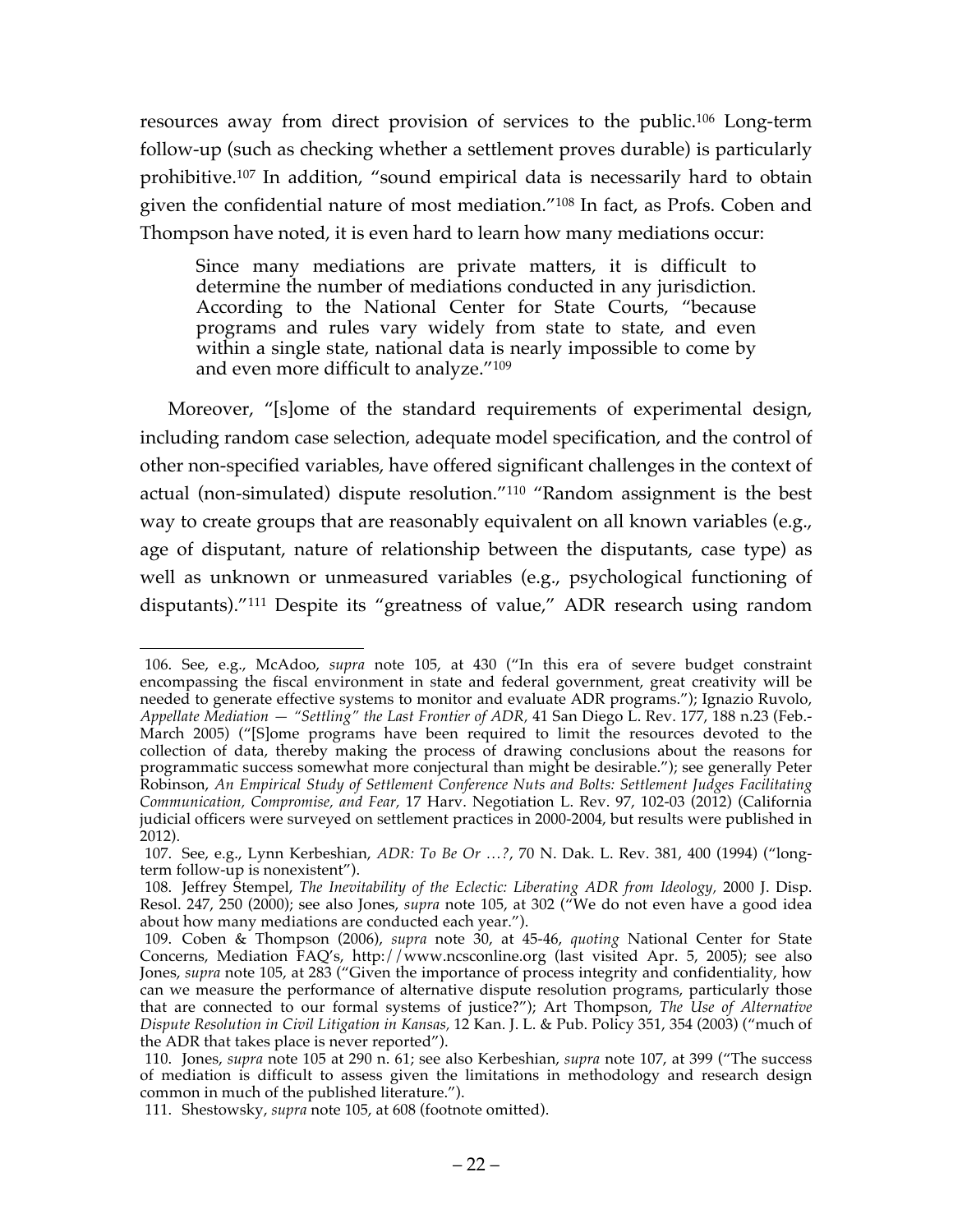assignment of actual cases has been rare.112 In large part, that may be due to reluctance to treat an actual case in a manner that appears sub-optimal, simply for purposes of experimental research. For example, in discussing the pros and cons of random assignment to appellate mediation, Justice Ignazio Ruvolo (California First District Court of Appeal) explained that "forcing the parties and counsel to spend time, and therefore money, mediating a hopeless case will undoubtedly engender resentment towards the court and its program."113

Not only is data collection relating to mediation challenging, but also much care is necessary in interpreting the data that do exist.114 To give an extreme example, an Australian publication refers to data from a community justice center showing that "in the 16 years since it was established, including over 18500 mediation sessions and 45000 files, there has not been one threat of action against a mediator."115 It might be tempting to conclude from that statistic that mediator misconduct was not a problem in mediations conducted by the community justice center. As the publication noted, however, the results may just "be a reflection of the fact that mediators in the community justice centres are protected by statutory immunity."116

Particularly common are problems comparing results that may have been affected by multiple variables. As Magistrate Judge Brazil has explained:

Local legal cultures vary, as do docket profiles, court resources, docket pressures, and the demography of the client and lawyer communities. The extent of the development of the private ADR provider market can also vary dramatically between jurisdictions — as can the level of experience and comfort with various ADR tools in the local bar and among local repeat-player clients.117

 <sup>112.</sup> *Id.* at 609 (footnote omitted); see also Kerbeshian, *supra* note 107, at 399 ("Random assignment and use of matched samples is frequently impossible or not attempted."); Wayne Brazil, *Should Court-Sponsored ADR Survive?,* 21 Ohio St. J. on Disp. Resol. 241, 250 (2006) (pointing out that comparative analyses of control groups are "a very rare commodity in the world of judicial administration.").

<sup>113.</sup> Ruvolo, *supra* note 106, at 217.

<sup>114.</sup> See, e.g., Matthias Prause, *The Oxymoron of Measuring the Immeasurable: Potential and Challenges of Determining Mediation Developments in the U.S.,* 13 Harv. Negotiation L. Rev. 131, 134 (Winter 2008) ("[T]he availability of data might be as heterogeneous as the development of mediation throughout the country; information might be difficult to obtain due to decentralized organization and lack of coordination, and even if successfully obtained, there might be too many variables to accurately compare and contrast it.").

<sup>115.</sup> Robyn Carroll, *Mediator Immunity in Australia,* 23 Sydney L. Rev. 185, 216 (2001).

<sup>116.</sup> *Id.*; see also Michael Moffitt, *Suing Mediators,* 83 B.U. L. Rev. 147, 206 (2003) ("The fact that there have been no successful lawsuits against mediators for their mediation conduct should not there have been no successful lawsuits against mediators for their mediation conduct should not be mistaken as evidence that mediators are not making mistakes during their service."). 117. Brazil, *supra* note 112, at 243 n.2.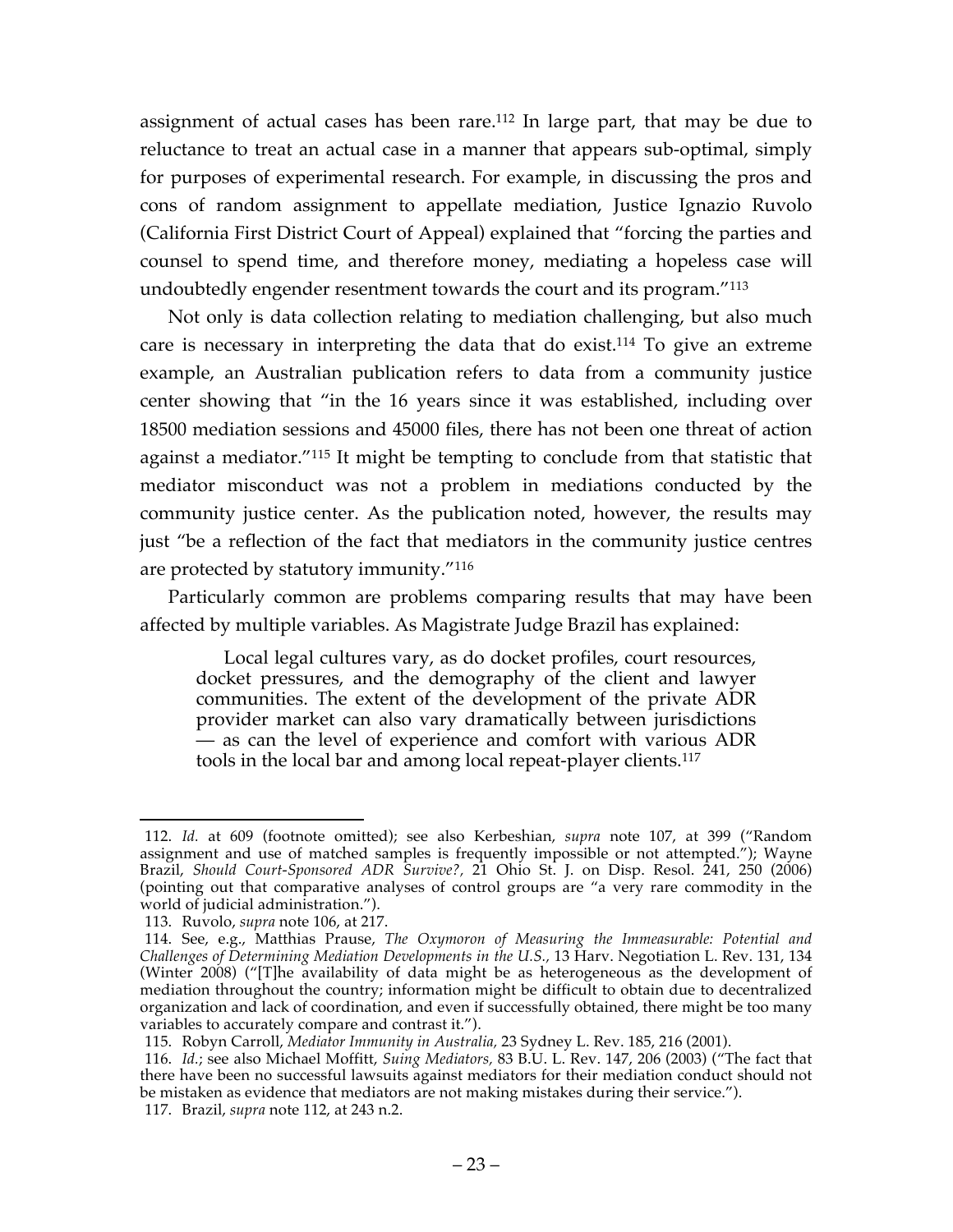Key characteristics of court programs may also vary, such as "whether participation in ADR is mandated by the court or is voluntary; whether the parties are permitted to select their own neutral; whether the parties are required to pay for the neutral's services and, if so, whether at market rates or at belowmarket rates; and the kinds of cases that are served by the ADR program and the circumstances of the parties."118 Consequently, Judge Brazil warns that it is "*impossible to generalize reliably* because there is such a huge range of programs, with major differences in setting, purpose, design, quality, and quality control, as well as other variables."119

With that warning in mind, and appreciation for the difficulties in gathering empirical data on the costs and benefits of mediation, we turn now to describing the available data.

#### **Empirical Data on the Effects of Mediation**

"By the mid-1990s, more than half of state courts, and virtually all of the federal district courts, had adopted mediation programs for large categories of civil suits."120 Some of these programs were "based on efficiency goals of being less costly — both to the court system and to the individual parties — and a quicker way to a final resolution …."121 Other programs focused on party satisfaction, "look[ing] to mediation as a means to enhance self-determination and mutual problem solving by the parties in a dispute to a much greater degree than litigation."122 Proponents also justified mediation programs on other grounds, such as the notion that a mediated settlement was more likely to be durable than a settlement reached through other means.

Data pertaining to each of these justifications is discussed below. Because there are apparently "hundreds of studies"123 in this area, the discussion does not attempt to describe and analyze the studies in detail. Instead, we report the

 <sup>118.</sup> *Id.*

<sup>119.</sup> *Id.* at 249; see also Roselle Wissler, *Representation in Mediation: What We Know From Empirical Research,* 37 Fordham Urb. L.J. 419, 468 (2010) ("Mediation programs for different types of cases and in different jurisdictions differ in many ways, including the characteristics of the parties, the characteristics of the mediators, the model or style of mediation, whether mediation is voluntary or mandatory, the typical length and number of mediation sessions, and the legal context and local legal culture within which they operate.") (hereafter, "Wissler (2010)"); Kerbeshian, *supra*  note 107, at 400 ("results obtained in one jurisdiction may not generalize to another location or type of program").

<sup>120.</sup> Sharon Press, *Court-Connected Mediation and Minorities: A Report Card,* 39 Cap. U. L. Rev. 819, 823 (2011) (footnote omitted).

<sup>121.</sup> *Id.*

<sup>122.</sup> *Id.*

<sup>123.</sup> Shestowsky, *supra* note 105, at 603.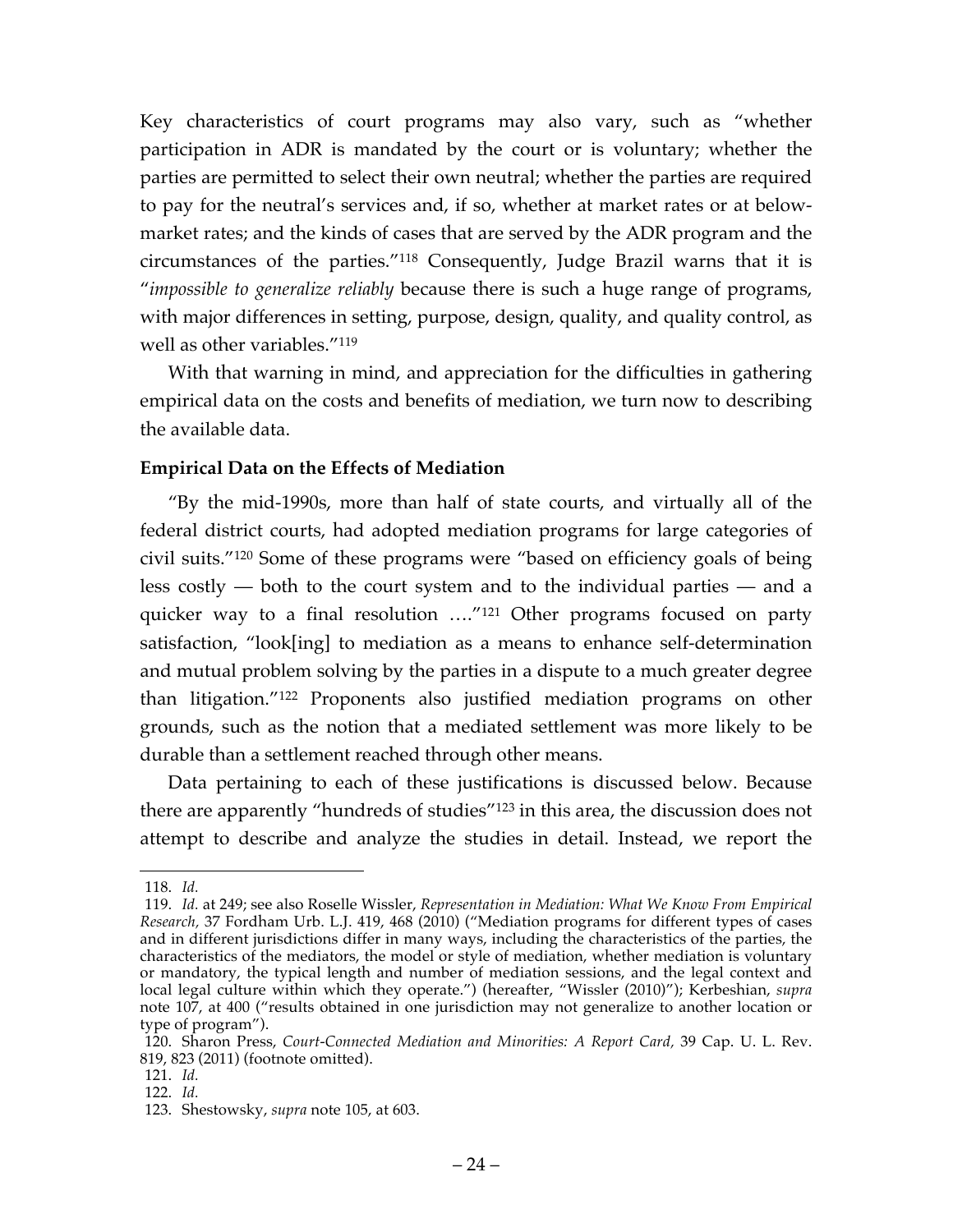general nature of the findings, as summarized in the scholarly literature. Later, we focus specifically on data from California mediations.

*Cost-Effectiveness, Docket Control, and Time to Disposition*

In 2002, Prof. Sander noted that "[w]e boast liberally about the time- and money-saving advantages of mediation, *but there is little in the way of rigorous research to back up this claim*."124 He pointed out that "legislatures are prone to ask for proof that adoption of mediation programs will save money," and "the legislative yearning for such data seems entirely reasonable."125

At about the same time, Prof. Deborah Hensler (Stanford Law School) put it more strongly:

Over time, court arbitration programs have withered away, and today mediation, on a voluntary or mandatory basis, dominates the "multi-door courthouse." The consequence of the widespread adoption by legislatures and court rule of civil case mediation has been the development and growth of a new and largely unregulated industry that operates — by design — behind closed doors.

…. Much is still to be learned about these new court mediation programs. *The evidence to date indicates that they … produce little in the way of time or cost savings*. 126

Prof. Hensler expressed skepticism with regard to purported cost savings of both court-connected and private alternative dispute resolution programs.127

Magistrate Judge Brazil seems to view the situation more optimistically than Prof. Hensler, or at least he takes a positive view with regard to multi-option court-connected ADR programs. In 2006, he said that "*there is substantial evidentiary support — even if no unassailable empirical proof* — for the view that

 <sup>124.</sup> Sander, *supra* note 28, at 706 (emphasis added).

<sup>125.</sup> *Id.*

<sup>126.</sup> Deborah Hensler, *Our Courts, Ourselves: How the Alternative Dispute Resolution Movement Is Re-Shaping Our Legal System,* 108 Penn. State L. Rev. 165, 187-188 (2003) (emphasis added, footnotes omitted); see also Shestowsky, *supra* note 105, at 560 ("Studies of court ADR programs have generally failed to find that they save significant amounts of either time or money."), *id.* at 551 ("Courts often subordinate disputants' needs to the desires of the bench (as well as the bar) to clear dockets and reduce the institutional costs of disputes even though empirical studies of court-connected programs suggest that they often fail to meet these institutional goals.").

<sup>127.</sup> *Id.* at 194-95 ("There is little evidence that alternative dispute resolution procedures *within courts* have reduced the average time to dispose of civil lawsuits, or the average public or private expense to litigate cases in a system that has long relied on settlement rather than adjudication to resolve most cases. There is also little evidence that alternative dispute resolution procedures *outside of courts* have reduced the transaction costs of resolving conflicts that would never have gone to trial anyway, although they may be contributing to a drop in civil case filings.") (emphasis added).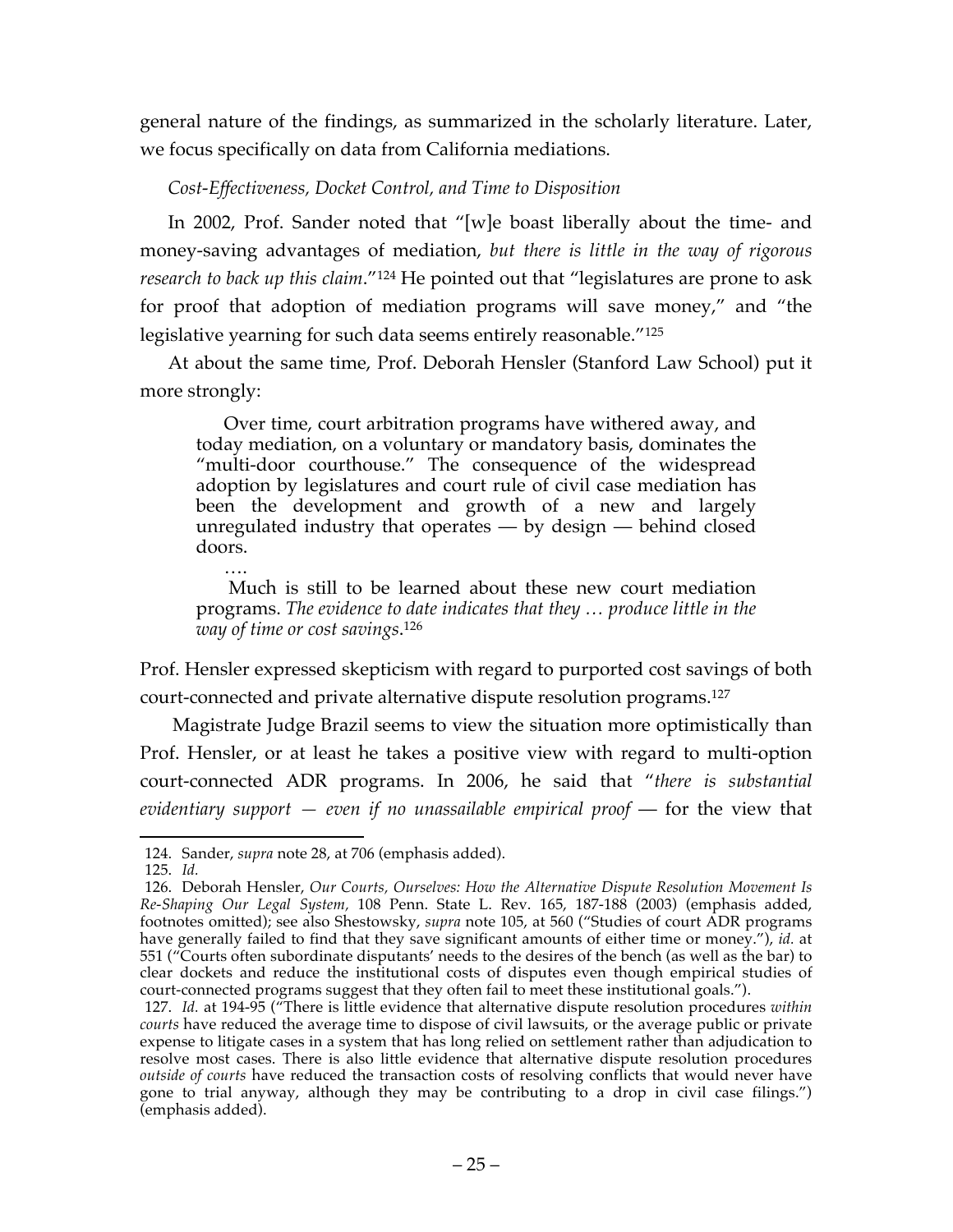strong court ADR programs can reduce cost and delay for significant percentages of litigants."128 He also pointed out that due to the high cost of litigation, "one of the very few ways a court can be useful to a substantial segment of the population is to offer a free or low-cost ADR program."129

A number of scholars have noted that empirical results on the costeffectiveness of mediation are mixed or inconclusive.130 According to Prof. Hughes, "the *perception* of savings is certainly prominent."131 There have also been some suggestions that the timing of a mediation program is important, with early mediation being preferable in terms of promoting cost savings and reduction of court dockets.132

## *Party Satisfaction*

According to Prof. Sander, "[i]f there is any consistent finding in mediation research, it is that the participants like the process and tend to view it as fair, regardless of whether a settlement was reached."133 Others have echoed that sentiment.134 As Judge Brazil put it, "[m]any published studies report that the vast majority of users of court ADR programs approve of and value them even when the lawyers and litigants are not sure whether going through the

 <sup>128.</sup> Brazil, *supra* note 112, at 249 (emphasis added; citing sources, while acknowledging that results are mixed); see also Art Thompson, *supra* note 109, at 372 ("There is growing evidence that the use of dispute resolution in the courts and government saves resources ….").

<sup>129.</sup> *Id.* at 243 n.2.

<sup>130.</sup> See, e.g., Scott Hughes, *Mediator Immunity: The Misguided and Inequitable Shifting of Risk,* 83 Or. L. Rev. 107, 158 (2004) (footnotes omitted) (hereafter, "Hughes (2004)"); Chris Guthrie & James Levin, *A "Party Satisfaction" Perspective on a Comprehensive Mediation Statute, 13 Ohio St. J.* on Disp. Resol. 885, 897 n.38 (1998).

<sup>131.</sup> Hughes (2004), *supra* note 130, at 158 (emphasis added). See also McAdoo, *supra* note 105, at 395, which describes the results of a survey distributed to all Minnesota state district court judges in 2003. Two-thirds of them said that ADR had changed their judicial workload. *Id.* In qualitative comments from those judges, 86% of them "indicated some version of 'reduces number of trial,' 'gets cases settled,' and settlements are 'earlier.'" *Id.* "Comparing Minnesota court data from 1994 to that of the year July 2002 through July 2003, considerably fewer trials occurred even while caseloads continued to grow …. There is no way to know whether there were fewer trials because of ADR, however, although ADR could be a contributing factor." *Id.* at 396 n.73.

<sup>132.</sup> See, e.g., McAdoo, *supra* note 105, at 420 ("A majority of the [Minnesota] judges (57%) believe that mediation occurs after all or almost all discovery is completed. Only 43% of the judges, however, think that mediation should occur at this late point. Instead they think mediation should occur 'after limited targeted discovery.'"). See also *id.* at 428 n.271 (referring to "some research that bears on the timing of the ADR event").

<sup>133.</sup> Sander, *supra* note 28, at 706-07.

<sup>134.</sup> See, e.g., Art Thompson, *supra* note 109, at 355 (referring to Kansas data and "a number of national studies that show high levels of satisfaction among users of various forms [of ADR] and in particular mediation."); Guthrie & Levin, *supra* note 130, at 887 ("Parties consistently report high levels of satisfaction with mediation.").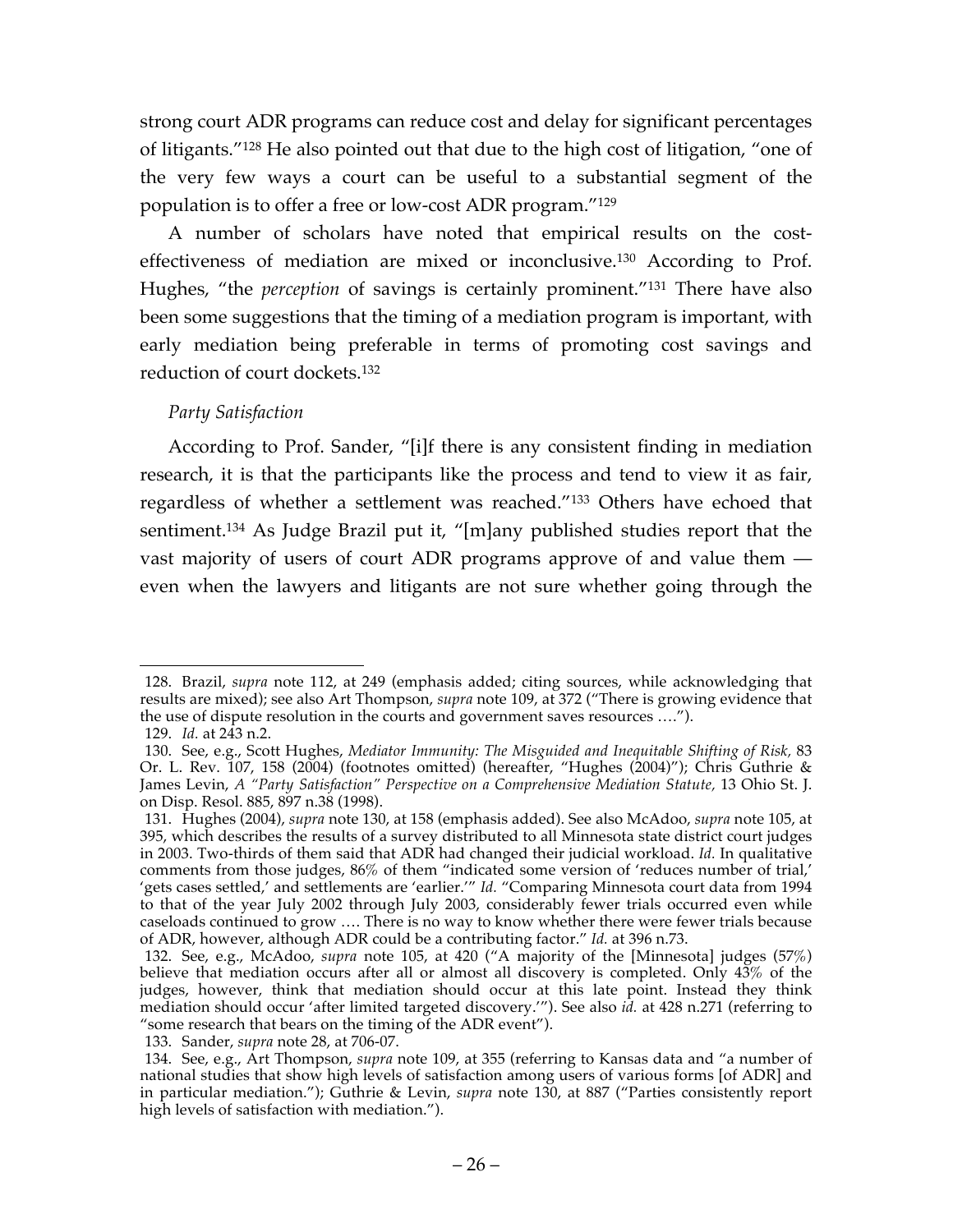ADR process resulted in savings of money or time."135 Similarly, Prof. Hughes has explained:

Most disputants feel that they have been heard while exercising self-determination and resolving differences. *They frequently leave with increased satisfaction for the entire process.* Such effects redound to the benefit of the courts as the sponsors of the mediation programs. So, in the aggregate, courts benefit greatly from courtannexed programs.136

Along the same lines, Prof. Bobbi McAdoo (Hamline University School of Law) referred in 2007 to "a body of literature suggesting that parties are 'satisfied' with the mediation process."137 She cautioned that "much of the data come from community and family cases, and comparisons of mediation versus negotiation without mediation, especially in general civil cases, are sparse."<sup>138</sup> A year later, Prof. Donna Shestowsky (UC Davis School of Law) said that research "has rather consistently shown that ADR subjectively appeals to ordinary citizens."139

Interestingly, the empirical research further shows that parties like mediation even when they are not pleased with the outcome of their dispute. "Research has … clearly demonstrated, somewhat counter-intuitively, that assessments of dispute resolution processes and outcomes are not entirely dependent upon each other."140

Despite the evidence that parties like mediation, Prof. Hensler expressed concern about the growing use of mediation, particularly mandatory mediation, in a provocative article in 2002. She pointed out that

[l]itigant satisfaction surveys conducted after people had experienced an ADR procedure were the primary tools that courts used to assess consequences, and generally they found that litigants surveyed were more "satisfied" than "dissatisfied." *But knowing that litigants are 'satisfied' with mediation tells us little about preferences for mediation — litigants might be even more satisfied with a different procedure if it were offered to them.*<sup>141</sup>

 <sup>135.</sup> Brazil, *supra* note 112, at 249 (citing sources).

<sup>136.</sup> Hughes (2004), *supra* note 130, at 158-59 (emphasis added, footnotes omitted).

<sup>137.</sup> McAdoo, *supra* note 105, at 378 (2007) (footnote omitted).

<sup>138.</sup> *Id.*

<sup>139.</sup> Shestowsky, *supra* note 105, at 563.

<sup>140.</sup> *Id* (citing sources); see also Deborah Hensler, *Suppose It's Not True: Challenging Mediation Ideology,* 2002 J. Disp. Resol. 81, 88 (2002) ("[C]ontrary to what many judges and lawyers believe, people's assessments of dispute resolution processes and outcomes are not wholly dependent upon each other. Specifically, experimental subjects' perceptions of the fairness of dispute resolution procedures depended on procedural characteristics, not on whether they won or lost their case or were satisfied with its outcome.") (hereafter, "Hensler (2002)").

<sup>141.</sup> Hensler (2002), *supra* note 140, at 83-84 (emphasis added).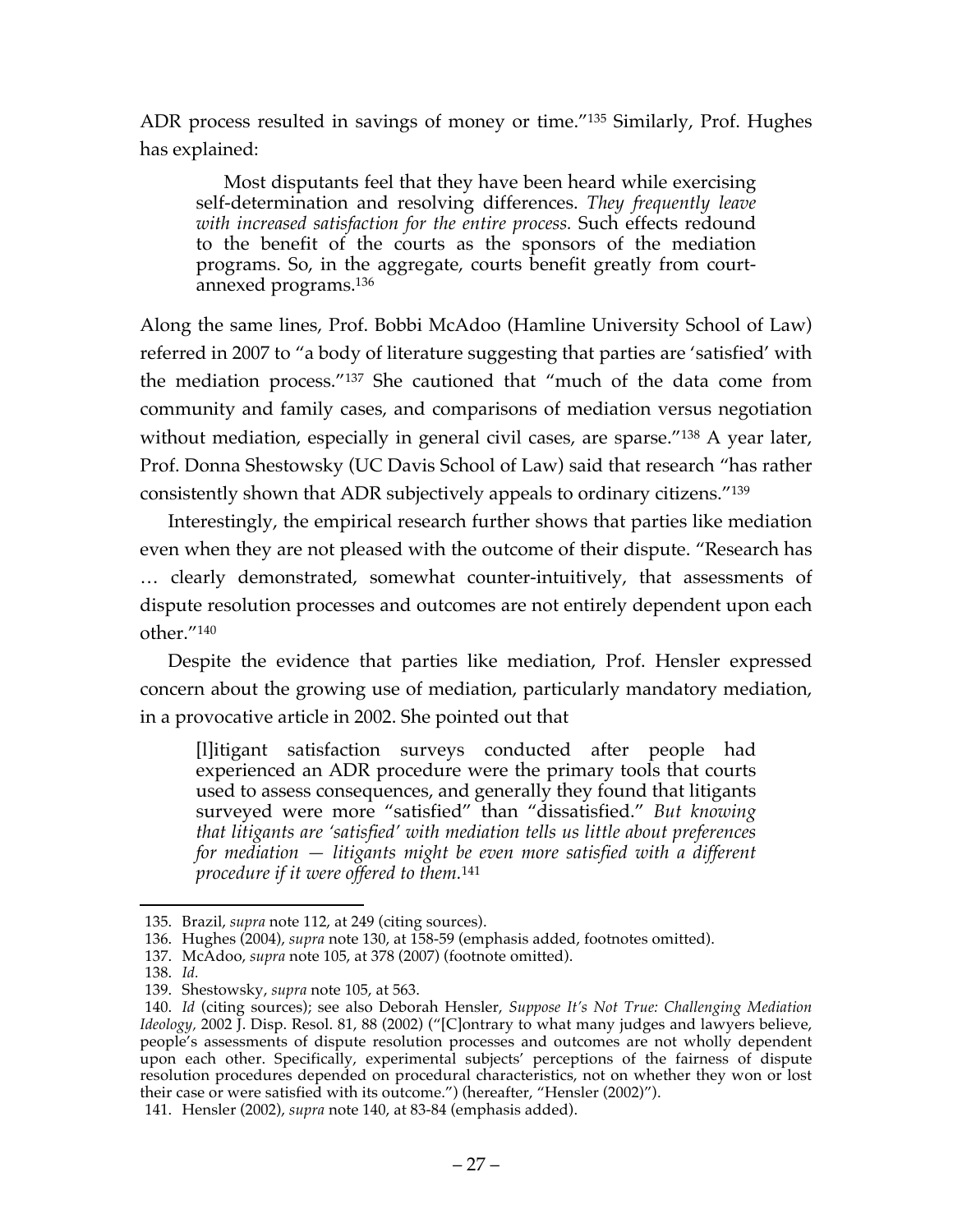Referring to certain empirical evidence, she queried whether litigants in disputes over money damages might "prefer adversarial litigation with the chance of adjudication to mediation under court auspices.…"142

As yet, there does not appear to be a definitive answer to Prof. Hensler's question, although it has generated much discussion. In a fairly recent article, Prof. Shestowsky suggests that the empirical data reflect a chronological trend, in which disputants initially preferred adjudicative techniques and more recently switched to preferring mediation:

Many existing empirical studies of disputants' preferences suffer from methodological limitations that restrict their usefulness with respect to program design in modern civil courts. On balance, the initial research, conducted primarily in the 1970s, suggests that disputants favor adjudicative procedures (e.g., arbitration) to nonadjudicative procedures (e.g., mediation). The more recent literature tends to suggest the opposite. What to infer from these conflicting findings remains inconclusive because of the vastly divergent methodologies used across studies.143

#### *Settlement Durability and Other Considerations*

In addition to the points discussed above, researchers have postulated various other benefits of mediation. For example, a number have suggested that a mediated settlement is more likely to be durable, and less likely to lead to further disputes, than a settlement reached without mediation. While some say there is empirical research to support this view,<sup>144</sup> others indicate that the data is inconclusive.145 A shortage of long-term follow-up research makes it difficult to

 <sup>142.</sup> *Id.* at 81; see also *id.* at 94 ("My question is whether legislators' and judges' choice of mediation as the procedure that most gratifies these concerns in well grounded. … I see little to support this choice."); but see Guthrie & Levin, *supra* note 130, at 887 n.7 ("Parties not only report high levels of satisfaction with mediation, but higher levels of satisfaction with mediation than with adjudication or arbitration.").

<sup>143.</sup> Shestowsky, *supra* note 105, at 552.

<sup>144.</sup> See, e.g., James Alfini & Catherine McCabe, *Mediating in the Shadow of the Courts: A Survey of the Emerging Case Law,* 54 Ark. L. Rev. 171, 195 (2001); Guthrie & Levin, *supra* note 130, at 887 n.7; Kerbeshian, *supra* note 107, at 395.

<sup>145.</sup> See, e.g., McAdoo, *supra* note 105, at 382, 399 n.92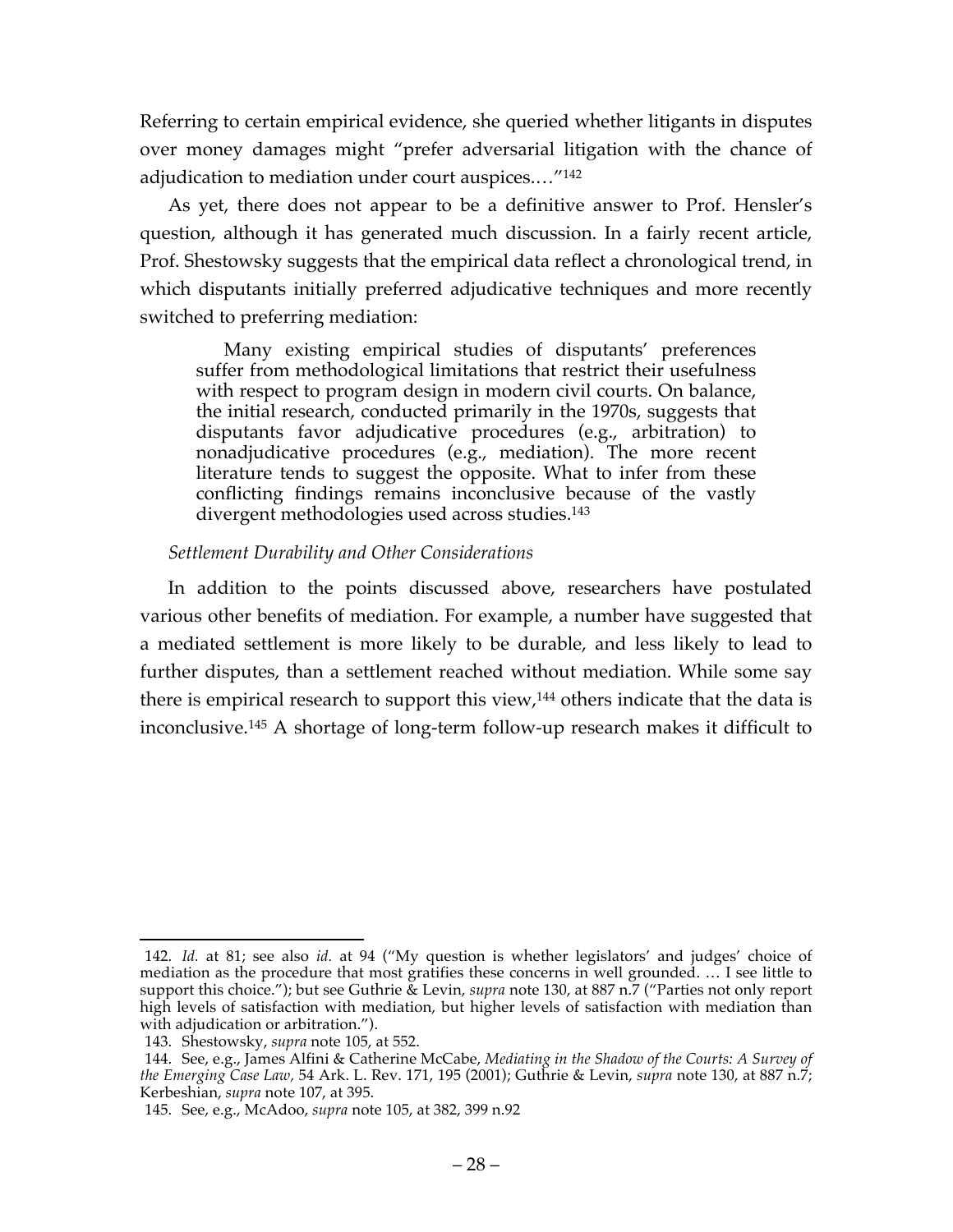evaluate this claim. <sup>146</sup> Although the point may not have been proven, it has not been disproven either.147

Similarly, it remains unclear whether mediation typically results in a settlement that more effectively meets the disputants' goals than a settlement negotiated without a mediator, or is otherwise qualitatively different.148 Other perceived mediation benefits — such as the notions that it "get[s] parties more directly involved,"149 "promote[s] less destructive and costly dynamics across party and lawyer lines,"<sup>150</sup> and "enhance[s] the quality of justice"<sup>151</sup> — also appear to lack solid empirical proof.152

# *Summary of the Nationwide Data and the Status of Research Efforts*

In sum, looking at the empirical data from across the country on the costs and benefits of mediation, the situation appears to be:

- It is unclear whether mediation results in significant cost savings, helps reduce court dockets, or shortens case disposition times. Scholars generally indicate that the data is mixed and inconclusive.
- Empirical studies (mostly post-mediation surveys<sup>153</sup>) fairly consistently show that disputants like using the mediation process. Whether mediation is *the most effective* means, as opposed to *an*  effective means, of promoting disputant satisfaction is not definitively resolved, but mediation is clearly very popular.
- It is unclear whether mediation results in more durable or otherwise better settlements than unassisted negotiations, or has other beneficial effects besides what is noted above.

 <sup>146.</sup> See, e.g., Jones, *supra* note 105, at 301 ("Much of the criticism related to the evaluation of mediation programs suggests that mere reporting of case counts is inadequate, in the absence of follow-up, to ascertain how many of these cases constitute long-term resolutions rather than ending up back in court."); Kerbeshian, *supra* note 107, at 400 ("There is little data on long-term compliance or noncompliance and the factors influencing both.").

<sup>147.</sup> See, e.g., McAdoo, *supra* note 105, at 399 & n.92 (explaining that there is no data in Minnesota to support the view that mediation results in more durable settlements, but no direct evidence to defeat that view either).

<sup>148.</sup> See, e.g., McAdoo, *supra* note 105, at 382 ("although judges perceive better … settlements, we know so little about settlements, with or without ADR, that the validity of this result is questionable."); *id.* at 423 n.248 ("Research in North Carolina found that mediated settlement outcomes were neither different nor more numerous than bilaterally negotiated settlements.").

<sup>149.</sup> Brazil, *supra* note 112, at 247.

<sup>150.</sup> *Id.* at 248.

<sup>151.</sup> *Id.*

<sup>152.</sup> See, e.g., McAdoo, *supra* note 105, at 399 & n.2 (noting the lack of evidence from Minnesota showing that clients are more directly involved in mediation than in bilateral settlement negotiations).

<sup>153.</sup> Jones, *supra* note 105, at 291 (noting that even where empirical research on ADR processes "has been undertaken, or commentators have theorized about how such research would be undertaken, the focus has been largely limited to descriptives and ex post surveying of participants.").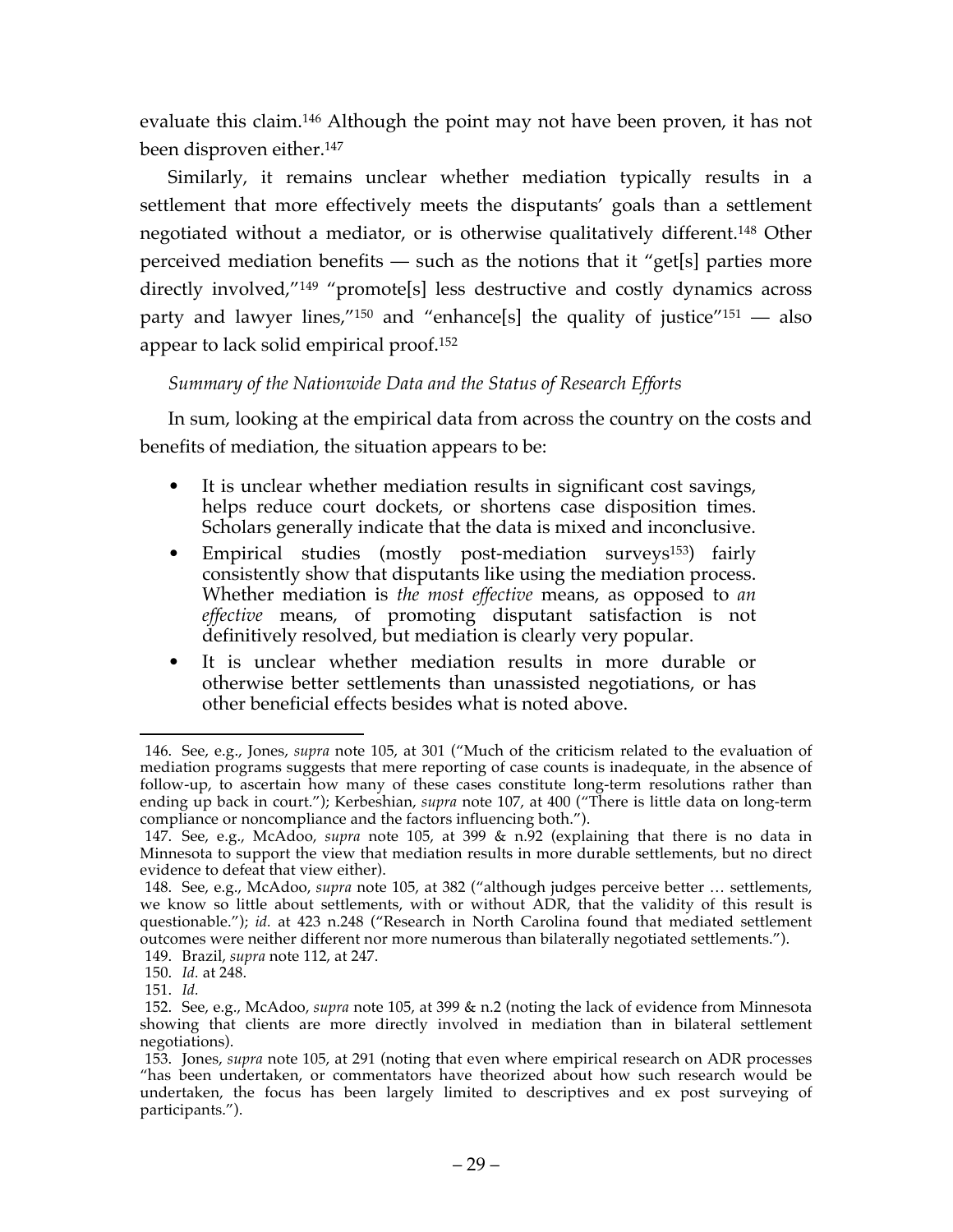As Prof. McAdoo put it, "we know very little for sure."154

Although scholars do not agree on what the existing empirical results show, they do agree that more empirical research is needed. <sup>155</sup> Replication of results is especially critical,<sup>156</sup> and more data sharing between programs needs to occur.<sup>157</sup>

Scholars have particularly stressed the need for further research carefully comparing mediation to unassisted settlement negotiations. <sup>158</sup> Additionally, Prof. Hensler has pointed to a shortage of data on private, as opposed to courtconnected, alternative dispute resolution.159 She and others have also stressed the importance of research relating to the impact of mediation on minority groups.<sup>160</sup>

Further research on how mediation affects unrepresented parties is needed as well. <sup>161</sup> Such research could be of particular interest in this study, because Prof. McAdoo has warned that "[t]here is a significant potential for mediator coercion with unrepresented parties who are mandated to use mediation in the general civil context."162 A recent article might defuse that concern to some

 <sup>154.</sup> McAdoo, *supra* note 105, at 378; see also *id.* at 425 (commenting that "settlement is critical" to Minnesota judges participating in survey, "but it is not known if more settlements have occurred because of mediation, whether the content of these settlements in mediation is different, or if any other significant value is created in these settlements, justifying judicial encouragement or mandate to use mediation.").

<sup>155.</sup> See, e.g., Press, *supra* note 120, at 846, 850-51.

<sup>156.</sup> See, e.g., *id.* at 850-51.

<sup>157.</sup> See, e.g., Kenneth Kressel, *How Do Mediators Decide What to Do? Implicit Schemas of Practice and Mediator Decisionmaking*, 28 Ohio State J. on Disp. Resol. 709, 735 (2013) ("much more sustained and collaborative efforts are needed if we are to have the kinds of research that matters to practice."); McAdoo, *supra* note 105 at 430 ("To ignore the need to monitor [ADR] program quality … invites process abuse and the loss of institutional legitimacy for court ADR programs."); Jones, *supra* note 105, at 282 (reporting that at conference of ADR authorities with diverse views, "the need for empiricism was at least one thing on which we could agree.").

<sup>158.</sup> See, e.g., Craig McEwen & Roselle Wissler, *Finding Out If It Is True: Comparing Mediation and Negotiation Through Research,* 2002 J. Disp. Resol 131, 142 (2002).

<sup>159.</sup> See Hensler (2003), *supra* note 126, at 183 n. 76 ("[T]here are no comprehensive statistics on cases that use alternative dispute resolution mechanisms in the private sector.").

<sup>160.</sup> See, e.g., *id.* at 188 ("We know virtually nothing about the outcomes of mediation programs, about whether they change the distribution of power between the 'haves' and 'have nots.' We have no idea whether mediation helps to open the courts to disputants of lesser means or those with 'less important' claims, whether it has the effect of shunting them aside, or whether court mediation programs have no effect on access to courts at all."); Press, *supra* note 120, at 839 n.137 ("There is a dearth of actual empirical research" on minority outcomes in mediation.").

<sup>161.</sup> See, e.g., Stephan Landsman, *Nothing for Something? Denying Legal Assistance to Those Compelled to Participate in ADR Proceedings,* 37 Fordham Urb. L.J. 273, 289 (2010). ("[M]uch of the research on party satisfaction with mediation has focused on parties with lawyers rather than those proceeding pro se. It may be open to question whether the same level of satisfaction would be found among the unrepresented."); Wissler (2010), *supra* note 119, at 425 (noting that few empirical studies have examined questions such as "what effect representation, or conversely, the lack of representation, has on parties' experiences in mediation as well as the process and its outcomes."); McAdoo, *supra* note 105, at 429 ("A specific evaluation effort is needed to determine what is happening with unrepresented parties in mediation.").

<sup>162.</sup> McAdoo, *supra* note 105, at 429.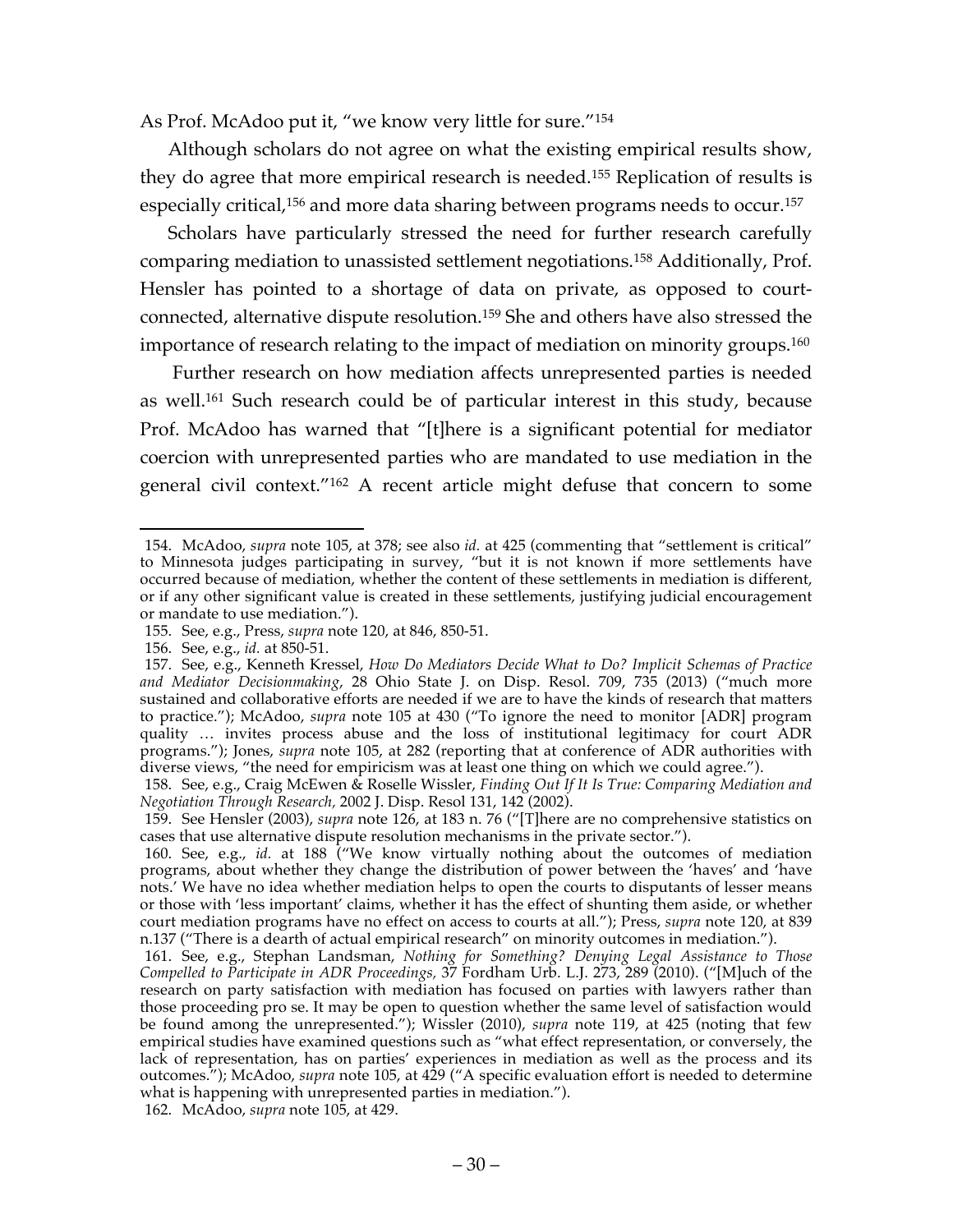extent: Ms. Wissler described certain work on unrepresented parties and concluded that "the studies find few differences consistently associated with representation, suggesting that unrepresented parties might face fewer problems in mediation — and lawyers might create fewer problems — than some claim."163 She cautioned, however, that "[t]he available research is too limited … to be able to conclude that lawyers either play an essential role in mediation or are not needed, or that they are particularly helpful or detrimental to the mediation process."164 In contrast to Ms. Wissler's findings, a recent study involving parenting mediations in Indiana found lower levels of satisfaction in mixed representation groups (i.e., mediations in which one party was represented by counsel and the other party was not) than in other mediations.165 Like Ms. Wissler, the author was careful to note that the results "may not generalize to other types of mediation programs, types of parties, or parts of the country."166 Given such divergent results, the need for further study is clear.

Researchers have also pointed out that "there is relatively little in-depth data regarding parties' perceptions of court-connected mediation."167 As Prof. Shestowsky observed, "courts appear more likely to collect data on the *attorney's* perceptions of ADR than they are to assess the perceptions of *disputants*, and when they do assess disputants' opinions it is often *done indirectly* by asking lawyers to report their perceptions of their clients' perceptions, which is a poor substitute for asking disputants directly."168 She urged that "the best way to minimize flawed conclusions about disputants' preferences is to rely on empirical studies *conducted on disputants directly*, rather than on third-party intuitions about, or reports of, disputants' needs."169 Again, the point could be important in the current study, because attorney input might well be misleading in instances of attorney misconduct.

Ms. Wissler summed up the need for further mediation research as follows:

Many of the questions regarding mediation in general jurisdiction civil cases lack clear answers because they have been examined in only a small number of studies, different studies find

 <sup>163.</sup> Wissler (2010), *supra* note 119, at 426; see also *id.* at 440.

<sup>164.</sup> *Id.*

<sup>165.</sup> Michael Pettersen, et al., *Representation Disparities and Impartiality: An Empirical Analysis of Party Perception of Fear, Preparation, and Satisfaction in Divorce Mediation When Only One Party Has Counsel,* 48 Fam. Ct. Rev. 667 (2010).

<sup>166.</sup> *Id.* at 669.

<sup>167.</sup> McAdoo & Welsh, *supra* note 12, at 422.

<sup>168.</sup> Shestowsky, *supra* note 105, at 591 (emphasis added, footnotes omitted).

<sup>169.</sup> *Id.* at 622 (emphasis added).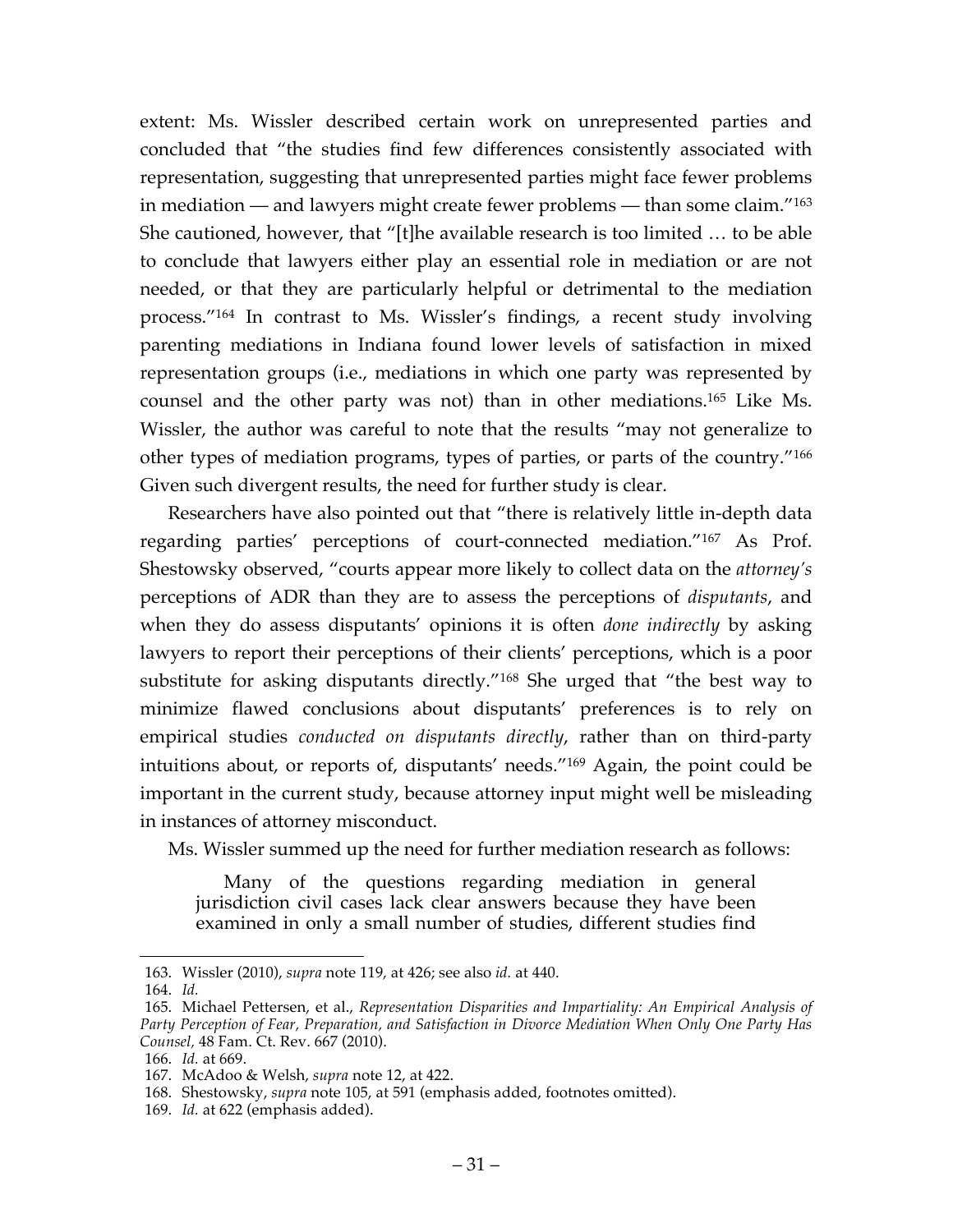different patterns of effects, or the studies suffer from methodological weaknesses. To provide the additional information needed to assess the effectiveness of the mediation process and to determine the characteristics of mediation programs that will maximize their effectiveness, future research will need to use, on the one hand, *more systematic, controlled studies involving the random assignment of cases to mediation and to non-mediation* and, on the other hand, *more observations of mediation sessions*. Studies will need, on the one hand, to include *a broader range of data sources and measures over longer periods of time* and, on the other hand, to use *more finegrained measures to obtain more detailed information in certain areas*. And research will need to examine *not only the mediation process but also aspects of the "traditional" litigation process* within which it takes place. Some of these research approaches will be more difficult or more costly to use, but they will enable us to draw clearer inferences about and have a more complete picture of the effectiveness of mediation in general jurisdiction civil cases.170

Although she made those remarks in 2002, they still appear to be true today.

## *California Data*

Given the gaps and limitations in the nationwide data, especially the difficulties inherent in comparing data from different jurisdictions, it seems appropriate to pay particularly close attention to data from studies of mediations in California jurisdictions. Such data may be the best indicator of whether the use of mediation is having beneficial effects in the state today, and is therefore worth promoting in the future.

In that regard, the Commission is fortunate to have access to the data from the five early mediation pilot programs, which is described in detail in Memorandum 2015-6. The Judicial Council's study of those programs was carefully designed, involving many key features of good empirical work. Although the precise program structure varied from jurisdiction to jurisdiction, and not every feature was present in each jurisdiction, the study involved the use of large samples (almost 8,000 mediations altogether), random selection, control groups, and direct querying of both parties and attorneys (as well as some inquiries of judges). The researchers analyzed the results carefully and cautiously, using regression analyses and other techniques to control variables as much as possible. It is also noteworthy that the study collected data from five

 <sup>170.</sup> Roselle Wissler, *Court-Connected Mediation in General Civil Cases: What We Know From Empirical Research,* 17 Ohio St. J. on Disp. Resol. 641, 701-02 (2002) (emphasis added) (hereafter, "Wissler (2002)").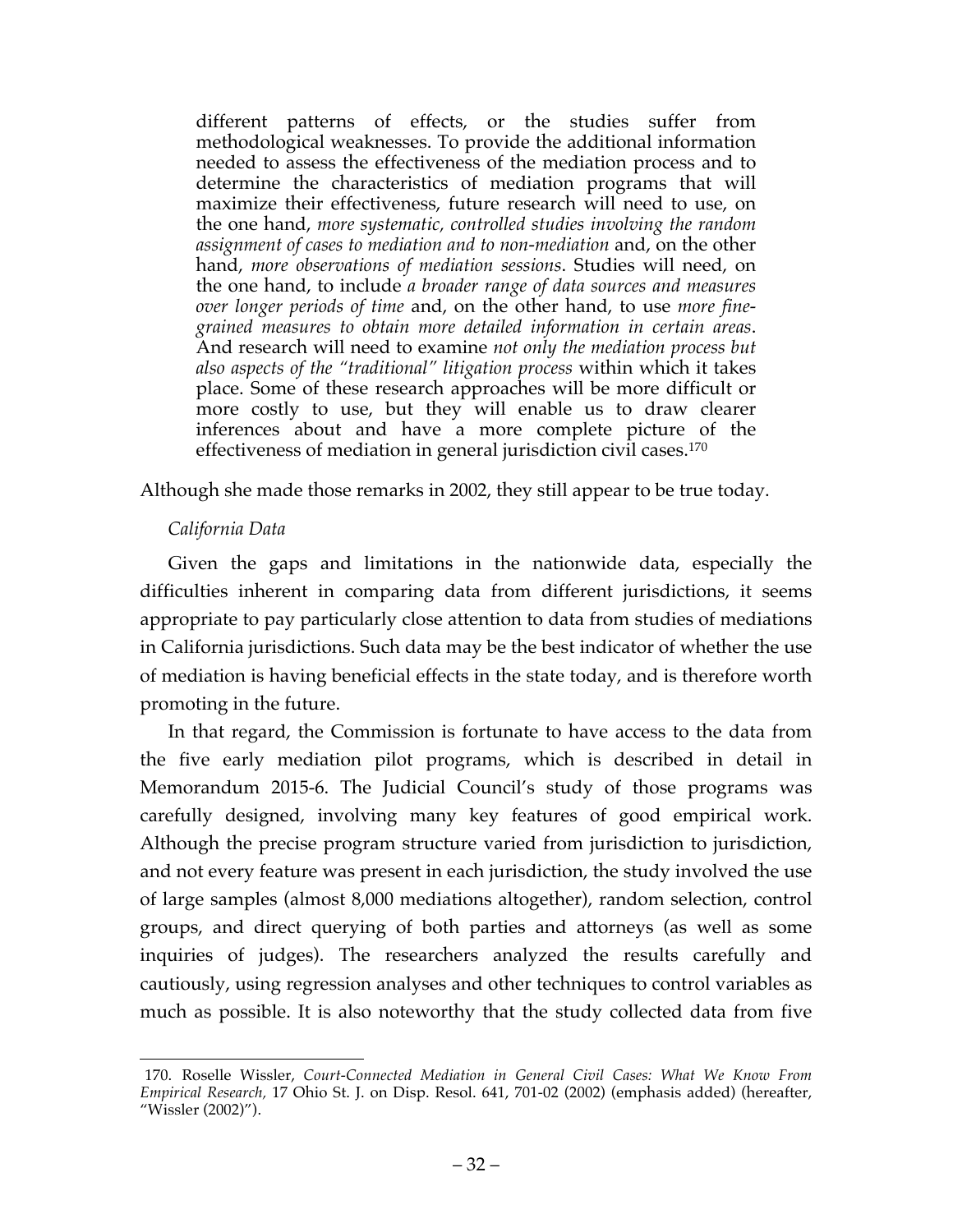programs with certain required characteristics, and, with few exceptions, the results were similar for each of the five programs. The consistency of the results adds to their credibility, even though the test conditions were not identical in each jurisdiction.

As discussed in Memorandum 2015-6, the results showed that the early mediation pilot programs were successful based on all of the criteria specified by the Legislature in the pilot program statute. "These benefits included reductions in trial rates, case disposition time, and the courts' workload, increases in litigant satisfaction with the court's services, and decreases in litigant costs in cases that resolved at mediation in some or all of the participating courts."171

The results thus tend to support one of the premises underlying mediation confidentiality: The notion that mediation is a beneficial process, which should be encouraged and therefore governed by rules that promote its effectiveness.<sup>172</sup> As explained in Memorandum 2015-6, however, the pilot program data pertains only to court-connected, early mediations conducted within a certain time period, and is subject to other caveats and limitations.173

Importantly, other California research yielded similarly positive results. For example, a scholar described the results of an earlier Judicial Council study as follows:

The Judicial Council of California studied how ADR affected the civil cases in the Los Angeles, San Diego and El Dorado Superior Courts as well as several municipal courts. They found significant savings to the court system in reducing motions, hearings, conferences, and trials. Besides reporting a high level of satisfaction from the parties and attorneys involved, they also found that the program was associated with a reduction in the trial judgment rate, no change in median time to disposition, and possibly a reduction in relitigation compared to trial judgments. The data they developed also demonstrated that mediated parenting agreements are much more detailed than either non-mediated consent orders, or orders resulting from trials.174

 <sup>171.</sup> Judicial Council, *Evaluation of the Early Mediation Pilot Programs* (Feb. 27, 2004) (hereafter, "Judicial Council report"), at xix.

<sup>172.</sup> For scholarly recognition that the Judicial Council study tends to support this premise, see Shestowsky, *supra* note 105, at 560 n.37; McAdoo, *supra* note 105, at 424 n.256.

<sup>173.</sup> See Memorandum 2015-6, pp. 13-14.

<sup>174.</sup> Art Thompson, *supra* note 109, at 363-64 (footnotes omitted) (referring to data reported in Judicial Council publication entitled *Civil Action Mediation Act: Results of the Pilot Project* (Nov. 1996)).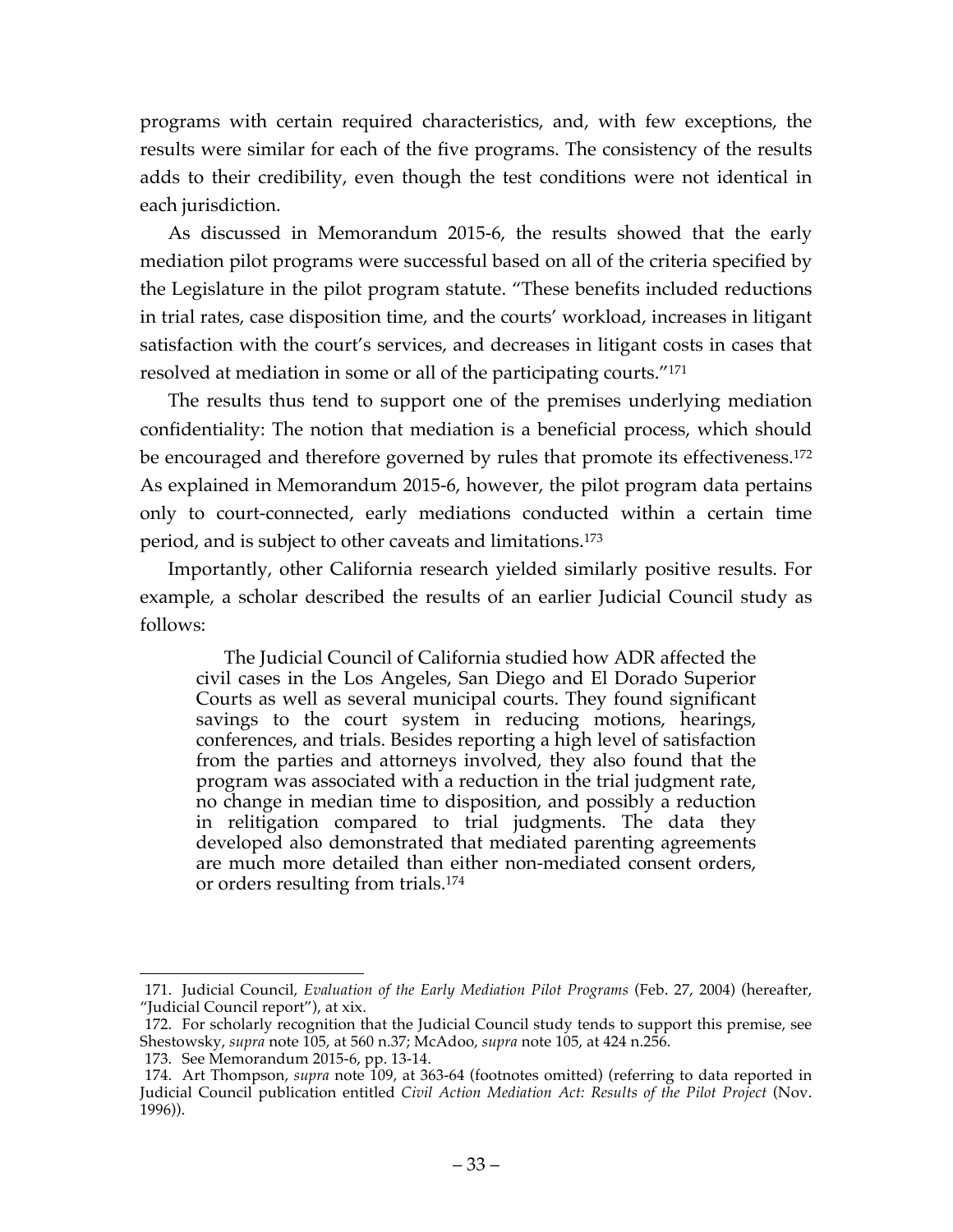The staff has not yet reviewed the Judicial Council report on that study, but plans to do so when time permits.

The results of a mediation program in Division Two of the Fourth District Court of Appeal (commenced in 1991) were also promising, leading to a twoyear experimental mediation program in the First District Court of Appeal (commencing in mid-1999).175 The latter program used both random selection and criterion-based selection techniques; participation was mandatory and the mediations occurred early in the appellate process.176 For the 217 cases mediated during the pilot period, the settlement rate was 43.3 % and the time from notice of appeal to resolution "was reduced from approximately fourteen months to about four months …."177 The experimental mediation program also "achieved substantial savings for the parties as well as for the court, primarily by assisting the parties to settle before briefing."178 More specifically,

In settled mediated cases, counsel estimated the cumulative savings of attorney's fees and costs to exceed \$7.1 million. Per case savings in attorney fees averaged from \$45,367 for appellants to \$21,269 for respondents. Cost savings per case approached \$10,000. The investment made by even those cases that did not resolve appears to have been worth the expenditure. On average, attorney fees in nonsettled cases were \$2989 for appellants and \$2402 for respondents, covering the time devoted to the mediation process. Yet, even after the costs of unsuccessful mediations were offset, the estimated net savings to parties participating in the mediation program exceeded \$6.2 million.179

In addition, "evaluations by participants of the mediation process, the mediators, and program administration were generally quite positive."180 Because the experimental program was a success, the program was made permanent. Data from the permanent program, summarized in a 2005 publication by Justice Ruvolo, are similarly favorable. 181

 <sup>175.</sup> See Ruvolo, *supra* note 106, at 180-89.

<sup>176.</sup> See *id.* at 184-87.

<sup>177.</sup> See *id.* at 191.

<sup>178.</sup> *Id.* at 192.

<sup>179.</sup> *Id.* at 192-93.

<sup>180.</sup> *Id.* at 193. "The great majority of parties and counsel indicated they would use the process and the mediators again." *Id.*

<sup>181.</sup> See *id.* at 194-201. Combined data from 1999-2003 showed a settlement rate of 55% in a total of approximately 500 mediations. *Id.* at 201. Based on evaluations completed by attorneys and parties, Justice Ruvolo estimated that "mediation program operations have saved the parties an estimated net savings of \$13,636,500."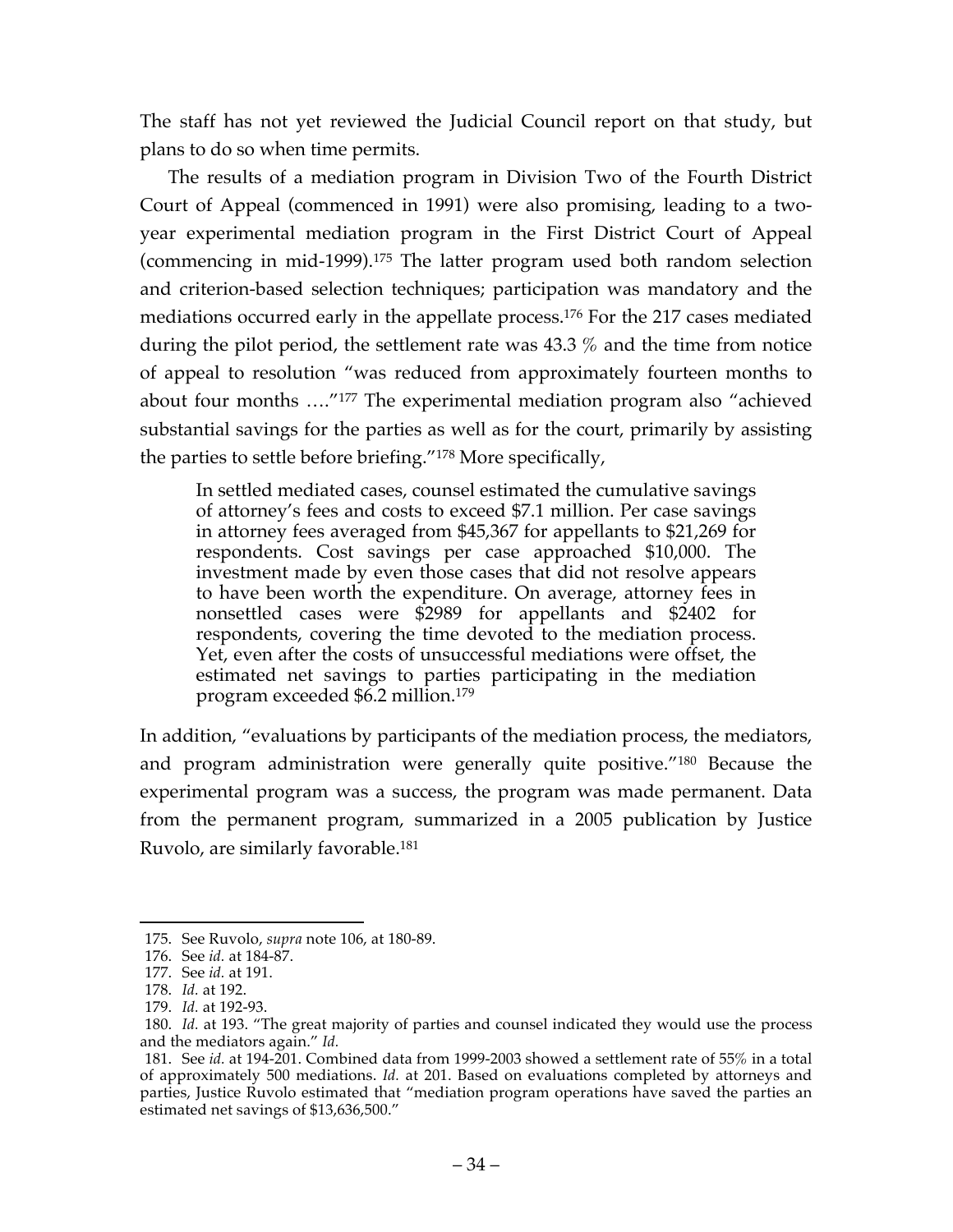Likewise, a mediation program connected with the San Mateo County Superior Court has produced good results. In July 2007-July 2008, for instance, virtually 100% of the alternative dispute resolution used in the court's civil/probate/complex litigation program was mediation, although other options were offered.182 The court's report on the results contains extensive data. Among other things, it says:

As reported in previous years, respondents largely viewed ADR as a time and money saving device. The overwhelming majority of those surveyed believed that ADR reduced court time. This data is based on attorneys' opinions of time saved.183

The report further notes that "85% of respondents believed that costs were reduced as a result of ADR, whereas 15% thought that ADR increased costs."184 The report also states that "[m]ost respondents, regardless of their role, felt very satisfied with the process …."185 More specifically, the cumulative satisfaction rating for parties and attorneys was more than 4.0 on a scale of 1 to 5, with 5 being most satisfied and 4 being least satisfied. <sup>186</sup> "The highest overall satisfaction across roles was in response to the question about whether the neutral provided a safe and secure setting for the ADR session."187 As in the early mediation pilot program, "attorneys expressed more satisfaction with the process overall than did their clients."188 The report suggests that this "could be due to the fact that attorneys may have more realistic expectations about the ADR process as well as a better sense of the ultimate value of the case."189 The positive results for the period from 2007-2008 were consistent with earlier data from the same court; more recent data does not appear to be available.<sup>190</sup>

The staff is still trying to obtain further data on the results of mediation programs in California jurisdictions. **We would much appreciate receiving information on this point.**

 <sup>182.</sup> See Superior Court of California, County of San Mateo, *Multi-Option ADR Project Evaluation Report July 2007-July 2008*, p. 11. This report can be downloaded at http://sanmateocourt.org/documents/adr/2007\_2008\_evaluation\_report.pdf.

<sup>183.</sup> *Id*. at 16.

<sup>184.</sup> *Id*. at 17.

<sup>185.</sup> *Id*. at 21.

<sup>186.</sup> *Id*.

<sup>187.</sup> *Id*.

<sup>188.</sup> *Id*. The same was true in a study of domestic relations mediation in Maine in 1996-97 and a study of general civil mediation in Ohio in 1998-2000. See Wissler (2010), *supra* note 119, at 437 ("parties rated the mediation process as less fair than their lawyers did ….").

<sup>189.</sup> *Id*.

<sup>190.</sup> See *id.* at 16; see also Shestowsky, *supra* note 105, at 565-66.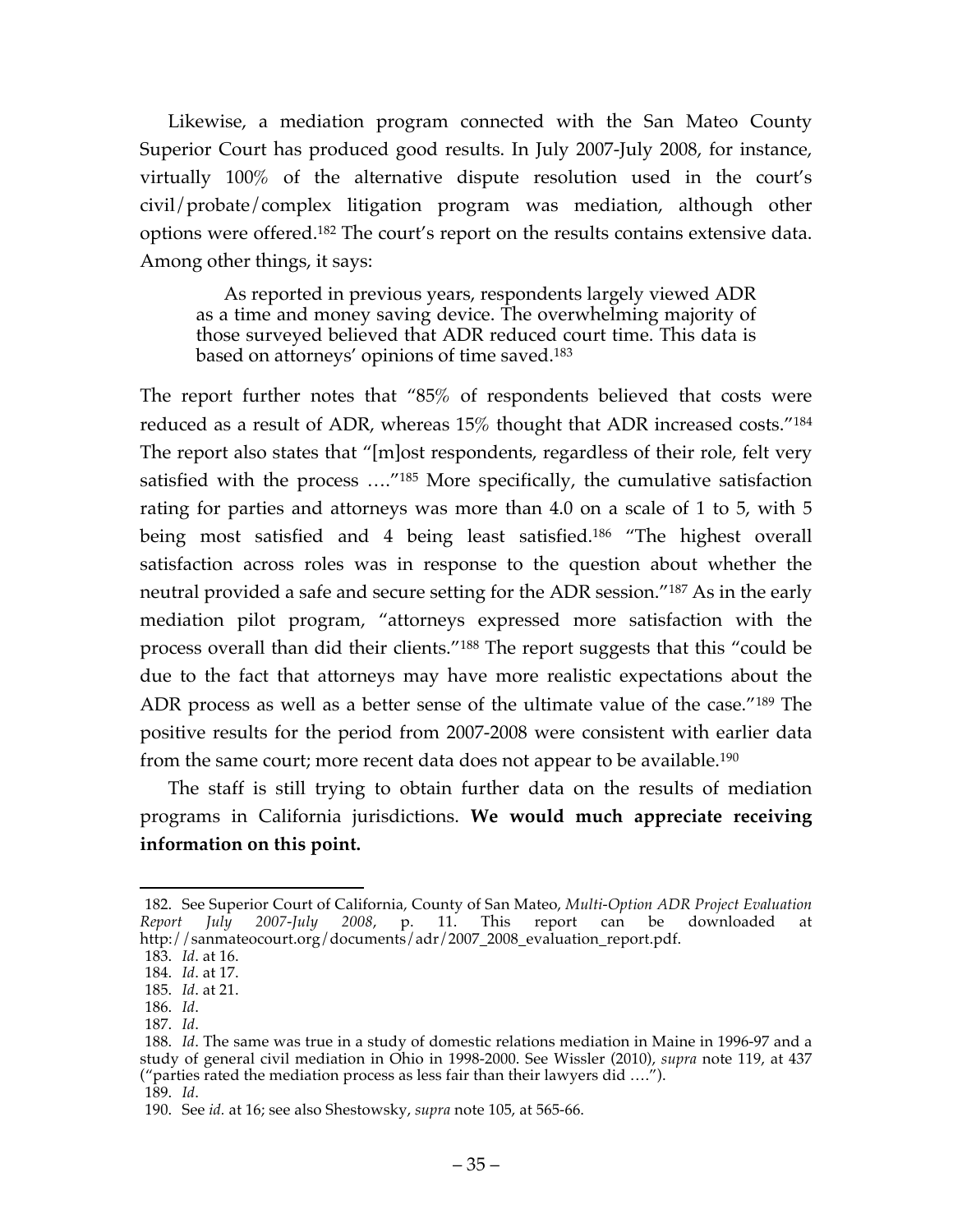From the data discussed above, it appears that court-connected mediation programs of the types mentioned are having beneficial effects in the California jurisdictions studied. Unfortunately, the staff is not aware of any studies pertaining to private mediations in California; we suspect that such information may not exist due to privacy concerns and cost constraints.

Given that information gap and the need for caution in generalizing from the results of studies conducted under specific circumstances, it would be overly strong to say there is empirical proof that mediation of all types has beneficial effects in all California jurisdictions. Such strong proof rarely exists for policy decisions that the Legislature must make.

What can perhaps be said is that the results of studies conducted in various California jurisdictions at various times tend to support, rather than refute, the general notion that mediation has significant positive effects. That in turn suggests that the rules governing mediation, including any confidentiality requirements, should be crafted to promote its effectiveness, absent other overriding policy considerations.

## EMPIRICAL EVIDENCE RELATING TO MEDIATION MISCONDUCT

As directed by the Legislature, the Commission's current study is focusing on the relationship between mediation confidentiality and attorney malpractice and other misconduct.191 Consequently, any empirical data regarding alleged misconduct occurring in mediations, particularly professional misconduct, would be of interest. Empirical data regarding instances in which evidence of professional misconduct allegedly surfaced in a mediation (e.g., a mediation communication revealing that an attorney gave erroneous advice at an earlier stage of the case) would likewise be of interest.

# *California Data on Mediation Misconduct*

The popularity of California's court-connected mediation programs and high levels of satisfaction with those programs tend to suggest that misconduct during such mediations is not frequent. That is only an inference, however, and it certainly would not be reasonable to infer that mediation misconduct is nonexistent in those programs, much less in California mediations generally.

 <sup>191.</sup> 2012 Cal. Stat. res. ch. 108 ACR 98 (Wagner & Gorell).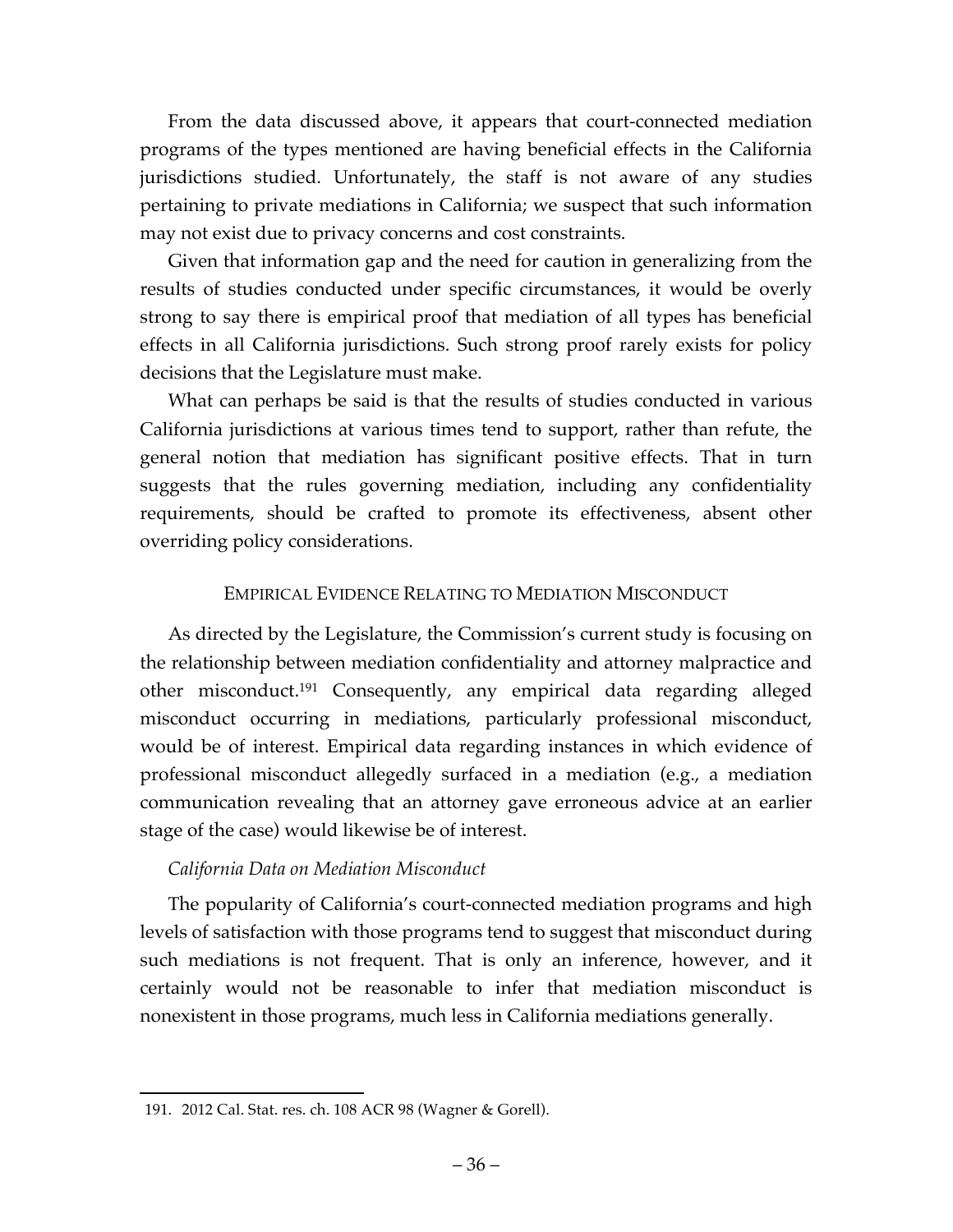In an effort to learn more about the magnitude and nature of mediation misconduct in California (particularly attorney malpractice and other attorney misconduct), the staff sought information on the point from the State Bar. Unfortunately, it appears that the State Bar has not collected any data on the point. Saul Bercovitch (Legislative Counsel, State Bar of California) reported to us that

the State Bar has no empirical data concerning the relationship between mediation confidentiality and 1) attorney malpractice or other misconduct that could form the basis of civil liability; or 2) attorney misconduct that could form the basis of State Bar disciplinary action. We do not have data on the number or frequency of complaints about attorney misconduct in California mediations, or a subset of California mediations, or the nature of any such complaints. When the State Bar receives a complaint about alleged attorney misconduct, there are certain allegations that are coded, but we do not have a code for allegations involving alleged misconduct in the course of a mediation.<sup>192</sup>

In case they might be useful to the Commission, Mr. Bercovitch provided (1) a chart that shows the number of certain types of disciplinary complaints received by the State Bar each year from 2009-2013,193 and (2) statistics on the number of reportable actions received by the State Bar in the same period.194

Similarly, the staff sought data on allegations of mediation misconduct from Heather Anderson (Senior Attorney, Legal Services Office) of the Judicial Council. She said that the Judicial Council does not have such data, but individual courts might. Although she was not able to provide any publication reporting statistics on mediation misconduct, she did provide two memoranda relating to the development of the court rules governing court-connected mediation in California.195 In a few places, those memoranda indicate that allegations of mediator misconduct in court-connected California mediations are

 <sup>192.</sup> Exhibit p. 1.

<sup>193.</sup> Exhibit p. 2.

<sup>194.</sup> Exhibit pp. 3-4.

<sup>195.</sup> Memorandum from Civil & Small Claims Advisory Committee to Members of the Judicial Council re *Alternative Dispute Resolution: Procedures for Addressing Complaints About Mediators in Court-Connected Mediation Programs for Civil Cases* (Oct. 6, 2008) (herafter, "Oct. 2008 Memorandum"); Memorandum from Civil & Small Claims Advisory Committee to Members of the Judicial Council (Sept. 27, 2005) re *Alternative Dispute Resolution: Preserving Mediation Confidentiality in Rule 1622 Proceedings* (hereafter, "Sept. 2005 Memorandum").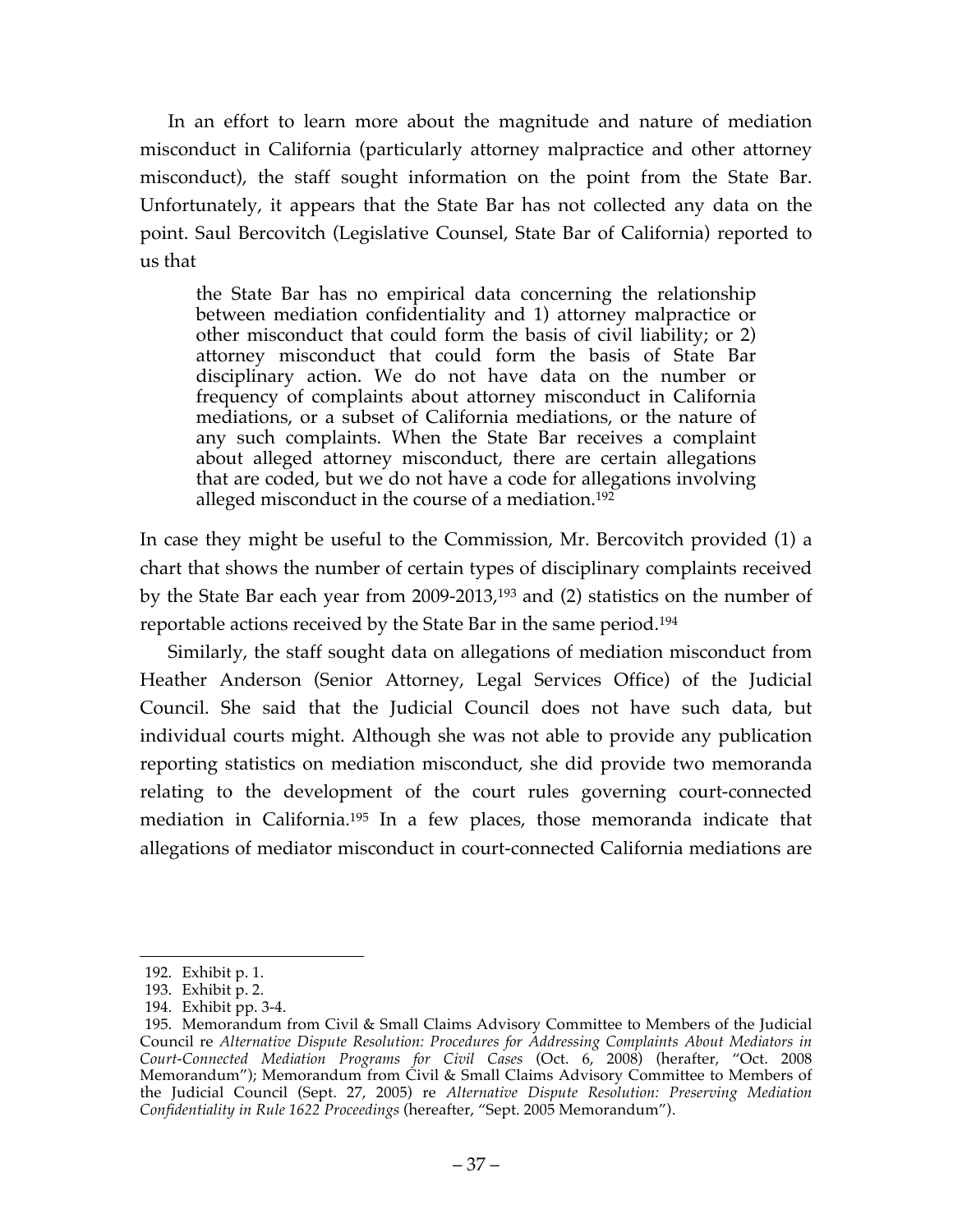rare; <sup>196</sup> the Judicial Council's Comment to a court rule that was adopted in response to one of the memoranda says the same.197

In addition, the earlier memorandum more specifically indicates that the volume of complaints against mediators is "perhaps 50 per year statewide" out of more than 30,000 court-program mediations per year statewide."198 The staff is attempting to learn the source of that information. We are also making more general efforts to obtain data on mediation misconduct from California trial courts.

As yet, those efforts have not been successful. **We would much appreciate assistance in this matter.**

# *Scholarly Literature Containing Empirical Data on Alleged Mediation Misconduct Generally*

A review of the scholarly literature yielded some empirical data regarding alleged mediation misconduct. We first discuss the data on alleged mediation misconduct generally, and then describe some data specifically relating to alleged mediator misconduct.

With regard to mediation misconduct generally, the results of a survey of Minnesota state district court judges in 2003 shed a little insight. The survey was administered to all 287 district court judges in the state; 203 of them responded (71%), of which 172 (60%) regularly handled the types of Minnesota cases subject to ADR processes.199 The survey had many questions, including a question about whether they had heard complaints about the use of ADR under the applicable Minnesota rule. In response, 55 judges said "yes," and 48 of those judges "gave qualitative comments: issues of costs and time, together and separately, were noted by forty-six judges; six judges referred to problems with arbitration; and nineteen judges raised an issue that arguably could be considered a justice concern …."200 Of the 14 "representative complaints" Prof. McAdoo quoted in her article reporting the survey results, only the following could conceivably involve mediation misconduct:

 <sup>196.</sup> See, e.g., Oct. 2008 Memorandum, *supra* note 195, at 15 ("complaints about mediators are rare and are almost always informally resolved"), 18 ("Complaints about mediators are relatively rare."); Sept. 2005 Memorandum, *supra* note 195, at 16 n.20 ("the overall number of complaints against mediators historically received by the courts is small").

<sup>197.</sup> Cal. R. Ct. 3.865 Comment ("Complaints about mediators are relatively rare.").

<sup>198.</sup> Sept. 2005 Memorandum, *supra* note 195, at 13.

<sup>199.</sup> McAdoo, *supra* note 105, at 386.

<sup>200.</sup> *Id.* at 418 (footnotes omitted).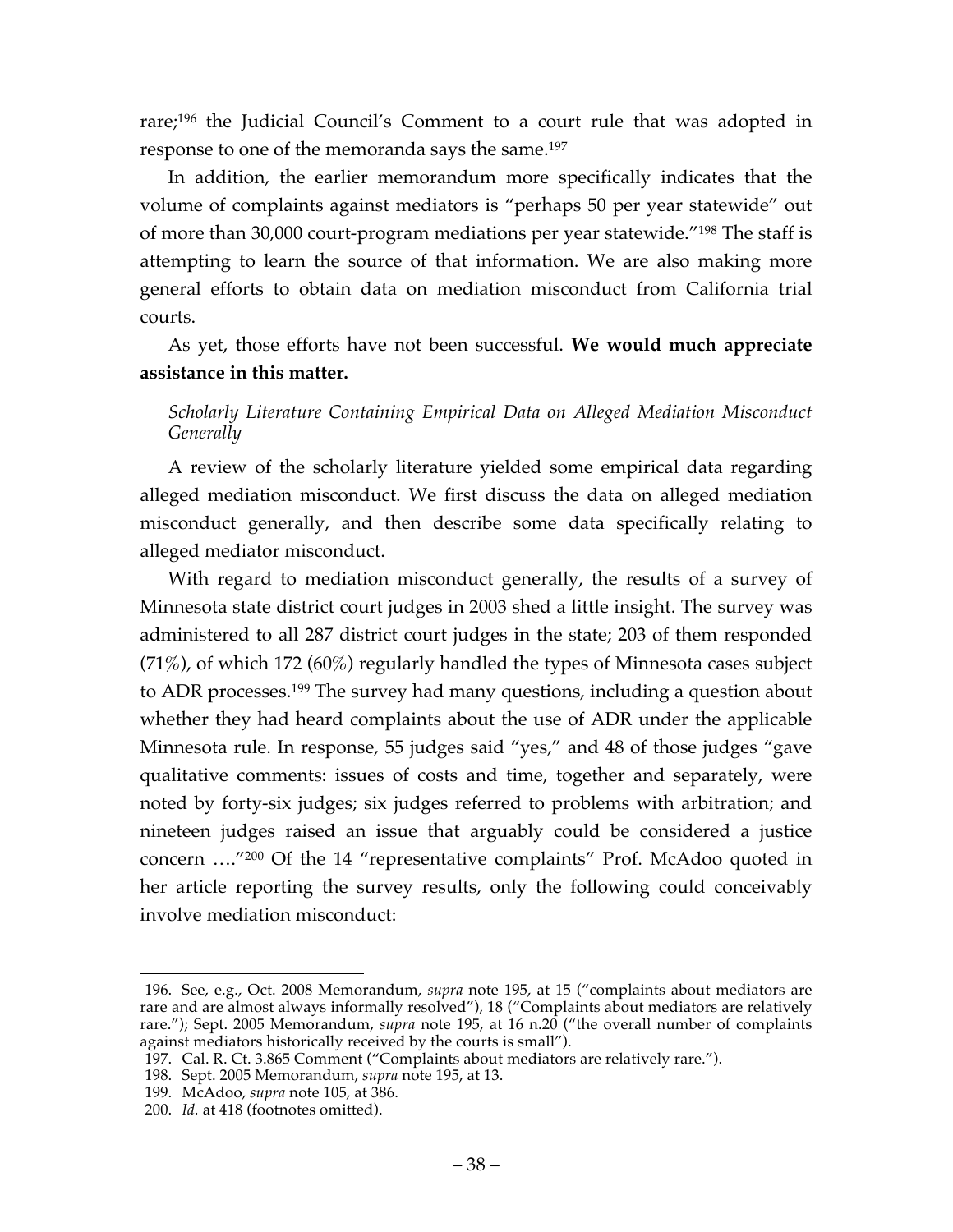- "Mediated agreement doesn't provide sense of fair process or fair result — but rather, just a cheaper result they will live with."201
- "Mediator's notes or others' writings don't accurately reflect agreement, unequal bargaining positions resulting in unfair agreements, bias of mediator."202
- "Raises cost of process insurance industry fails to negotiate in good faith."203

While those results do not provide a firm sense of the volume of mediation misconduct, the small number of judges who reported having heard complaints that *might* have involved such misconduct at least suggests that mediation misconduct is not a major problem in court-connected mediations in Minnesota.

In addition to the Minnesota data, there is information on mediation misconduct from the previously described nationwide studies conducted by Profs. Coben and Thompson of court opinions available on Westlaw that relate to mediation. In their original study, which involved a database of 1223 federal and state opinions issued between 1999 and 2003, they found:

- The most frequently litigated mediation issue was an attempt to enforce a mediated agreement. Enforcement issues were raised in 568 cases (46% of the opinions in the 5-year database).204
- Of the enforcement cases, 55 involved claims that a mediated agreement was obtained by fraud or misrepresentation. "The fraud or misrepresentation defense was successful in whole or in part in only nine cases."205
- Duress was raised as an enforcement defense in 36 opinions in the 5-year database.206 "A mediation party was successful in claiming duress in only one of the thirty-six opinions."207
- Thirteen of the opinions in the 5-year database involved a defense of undue influence. None of those defenses was successful.208
- There were 34 opinions that appeared to involve a claim of mutual mistake. In four of those, the court refused to enforce the mediated agreement; in two of them the case was remanded.<sup>209</sup> There were also 19 claims of unilateral mistake, none of which was successful.210

 <sup>201.</sup> *Id.*

<sup>202.</sup> *Id.* at 419.

<sup>203.</sup> *Id.*

<sup>204.</sup> Coben & Thompson (2006), *supra* note 30, at 73.

<sup>205.</sup> *Id.* at 80.

<sup>206.</sup> *Id.* at 81-82.

<sup>207.</sup> *Id.* at 82.

<sup>208.</sup> *Id.* at 83-84.

<sup>209.</sup> *Id.* at 85.

<sup>210.</sup> *Id.*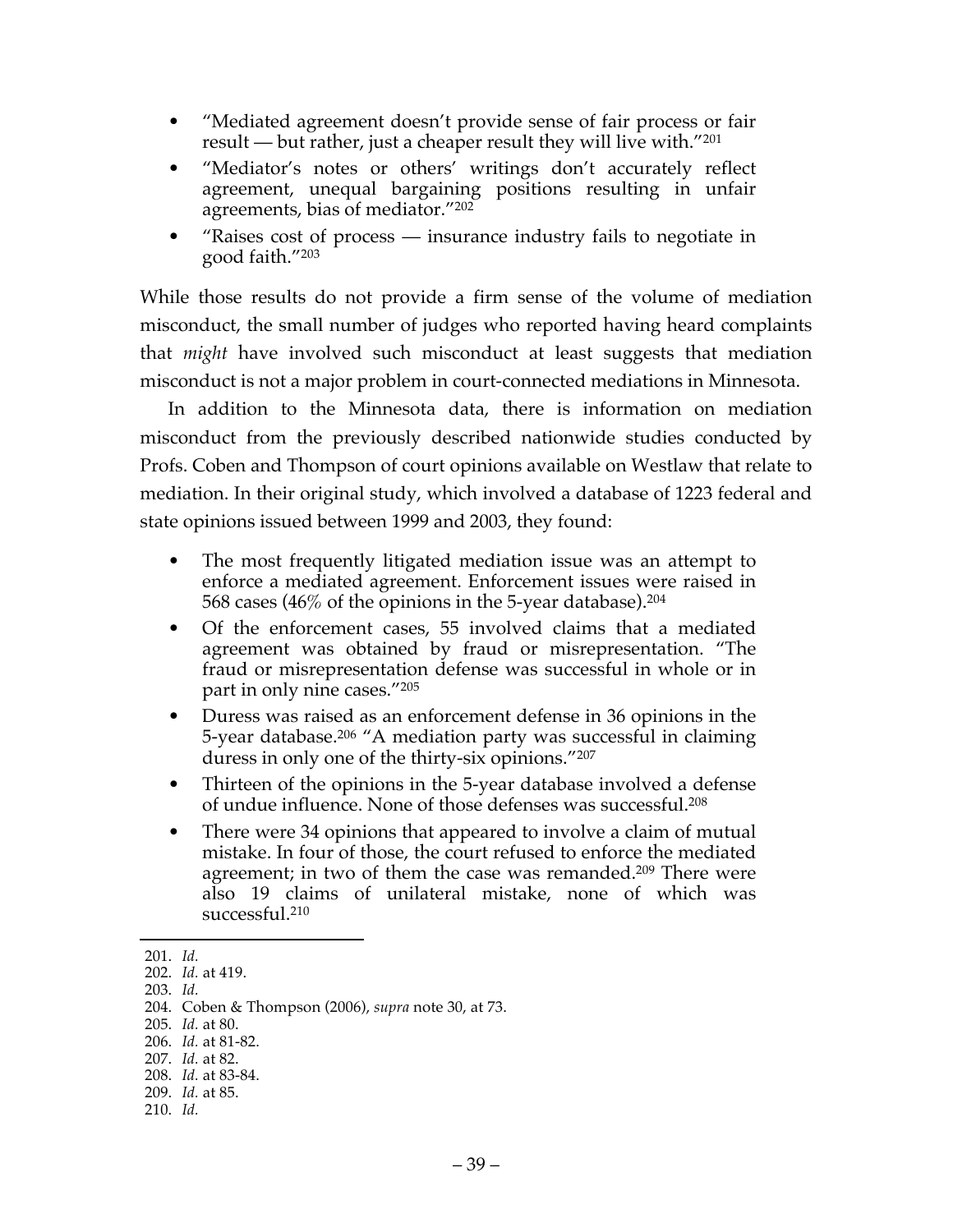- A total of 99 opinions in the 5-year database involved issues relating to ethics or malpractice in mediation. Those opinions fell into five categories: (1) 34 opinions on mediator misconduct, (2) 30 opinions on lawyer malpractice, (3) 19 opinions on lawyer discipline, (4) five opinions on lawyer conflict of interest, and (5) 11 opinions on judicial ethics.211
- The database contained four opinions naming mediators as defendants, none of which was successful.212 Similarly, mediator misconduct was asserted as an enforcement defense "only seventeen times in five years."213 That statistic led Profs. Coben and Thompson to conclude that "[e]ither the concern about coercive mediators is unwarranted or the litigation process does not provide an appropriate forum to address this issue.<sup>"214</sup>
- In 21 of the enforcement cases, a party argued that counsel had acted without authority in agreeing to the mediated settlement.215 "This defense was rarely successful."216
- In addition to claims of lack of authority, specific acts of misconduct were raised as a defense in 20 of the cases involving an attempt to enforce a mediated agreement.<sup>217</sup> Those claims "involved some variation on an argument that counsel placed undue pressure on their clients to settle."218 Profs. Coben and Thompson did not specify how often those claims succeeded.
- Similarly, Profs. Coben and Thompson did not specify how many of the 30 cases involving legal malpractice claims were successful. They did give details regarding several of those cases, including three in which the malpractice plaintiff succeeded to some extent with regard to the issues at stake in the opinion.<sup>219</sup> Such results were apparently the exception rather than the rule, because Profs. Coben and Thompson noted that claims for erroneous legal advice in mediation "usually fail for inability to establish causation and damages."220
- The disciplinary proceedings against lawyers involved "a wide range of alleged improper conduct."<sup>221</sup> Profs. Coben and Thompson provided examples of the alleged improper conduct, but did not specify how often the allegations succeeded.222

 211. *Id.* at 89-90. 212. *Id.* at 98. 213. *Id.* at 48. 214. *Id.* 215. *Id.* at 90.

- 216. *Id.*
- 217. *Id.* at 91.
- 218. *Id.*
- 219. See *id.* at 92-93.
- 220. *Id.* at 93.
- 221. *Id.*
- 222. See *id.*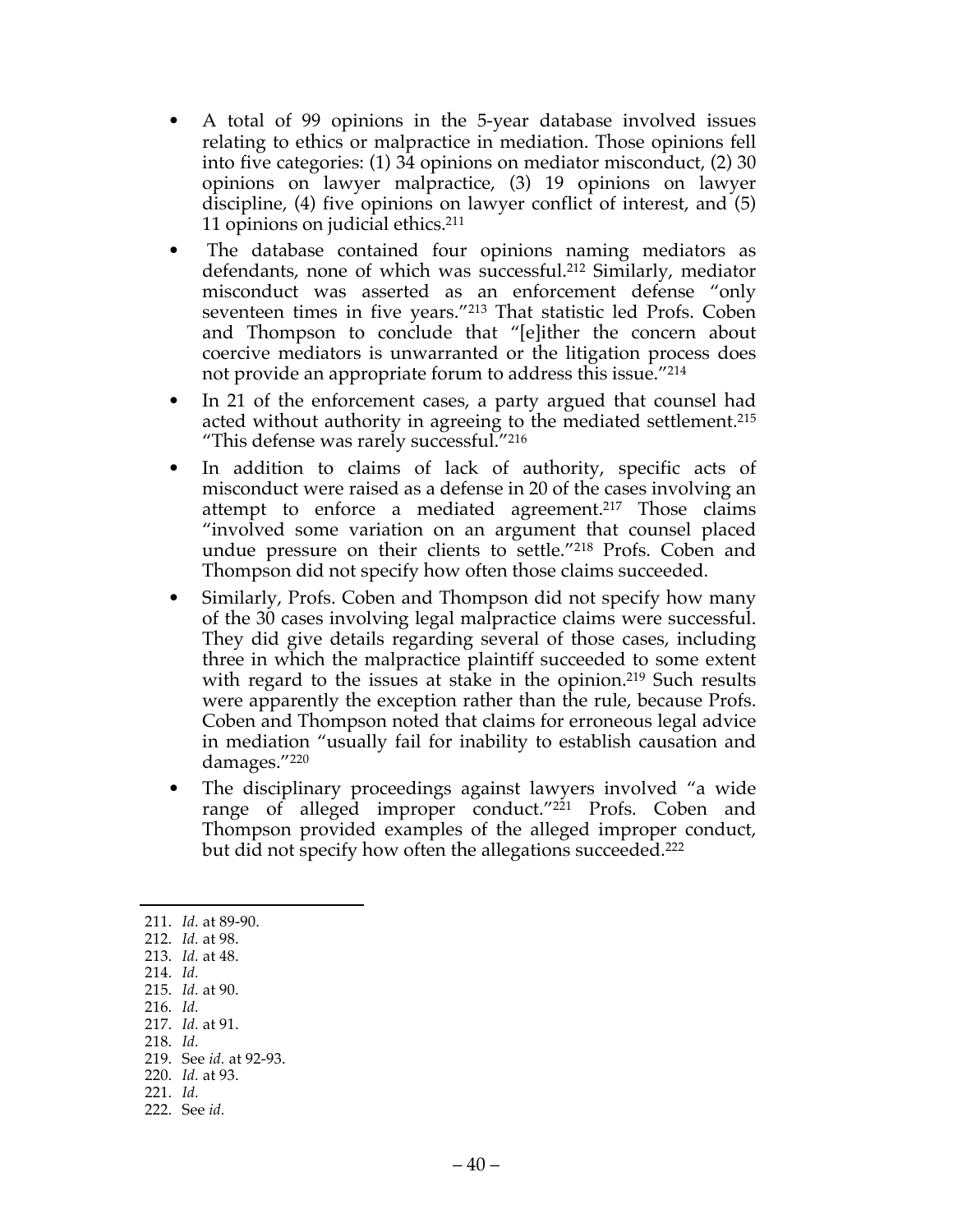With regard to mediation misconduct, the results of the follow-up study conducted by Profs. Coben and Thompson were similar to those in their original study. In particular,

- Of 384 opinions from 2004-2005 involving an attempt to enforce a mediated agreement, "[m]any of the disputes simply involved issues of interpretation of the mediation agreement."223 "[D]efenses of fraud (26 opinions), duress (20 opinions), or mistake (23 opinions) were raised less frequently," and were rarely successful.<sup>224</sup> Profs. Coben and Thompson commented that "[t]he 2004-2005 data is consistent with our previous findings that if there is widespread overreaching and unfairness in the thousands of mediations throughout the country, it is not showing up in great numbers in the reported cases."225
- During 2004-2005, "[t]here were no successful mediator misconduct cases."226
- In 2006, there was "a noticeable increase in ethics/malpractice opinions."227 Profs. Coben and Thompson did not specify how often the misconduct allegations in those opinions succeeded, but did say that "[a]s before it was the work of the lawyers, not the mediators, that was the focus of this litigation."228

In sum, the studies by Profs. Coben and Thompson tend to suggest that there are not many successful allegations of mediation misconduct, particularly mediator misconduct. Their studies also show, however, that such allegations do sometimes occur and occasionally succeed.

In considering their data, it is important to remember that the studies involved a skewed sample of mediations: Ones that resulted in opinions in the Westlaw database. In addition, the Commission should bear in mind that in at least some jurisdictions, a confidentiality restriction or mediator immunity provision might have impeded or deterred one or more parties in pursuing a mediation misconduct claim.

*Scholarly Literature Containing Empirical Data Specifically Relating to Alleged Mediator Misconduct*

In addition to the misconduct data described above, the staff also found a few discussions of data specifically relating to allegations of mediator misconduct.

 <sup>223.</sup> Coben & Thompson (2007), *supra* note 54, at 404.

<sup>224.</sup> *Id.* at 405; see also *id.* at 405-06 (providing further data regarding frequency of success).

<sup>225.</sup> *Id.* at 405 (footnote omitted).

<sup>226.</sup> *Id.* at 405.

<sup>227.</sup> *Id.* at 413.

<sup>228.</sup> *Id.*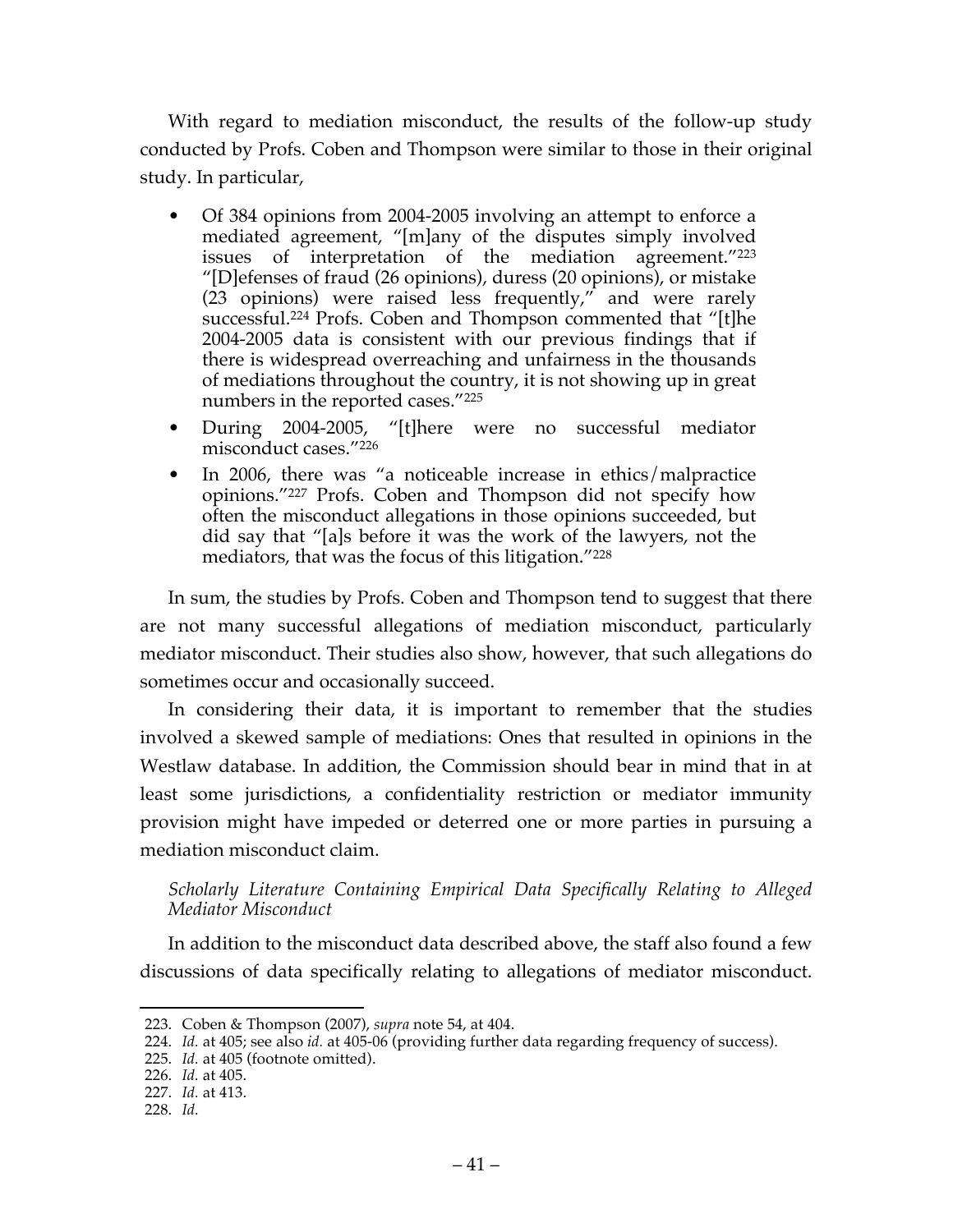For example, a 2001 article about mediator immunity in Australia said that most questions on the subject "are addressed in the literature from a theoretical perspective or based on anecdotal evidence, *as there is scant empirical data to draw upon.*"229 A couple of years later, Prof. Moffitt (Oregon School of Law) wrote the following:

As an empirical matter, mediators have enjoyed almost absolute freedom from lawsuits alleging injury stemming from mediation conduct. Reported cases in U.S. federal courts, in U.S. state courts, and in the court systems of Canada, Britain, Australia, and New Zealand include only one case in which a mediator was found liable to a party for mediation conduct. In [that case], the defendant mediator successfully appealed the jury award, and the judgment was reversed. As a result, *no cases exist in the official reporters in which a mediator ultimately paid a former client for injuries the mediator caused during a mediation.* Official reporters, of course, capture only a fraction of lawsuits, and it is possible that there have been instances of unreported, successful cases against mediators. However, mediation association newsletters, academic journals, and on-line resources reveal no such cases. Even malpractice insurers, who do an apparently healthy business providing insurance to mediators annually, report very few claims against those policies. In a series of telephone interviews, mediator liability insurance providers reported no more than a handful of claims in any year. Whatever ire former clients may hold toward their mediators is apparently not being expressed in the form of lawsuits.<sup>230</sup>

Prof. Moffitt went on to say that the lack of successful lawsuits against mediators "does not mean that mediators never injure their clients through substandard mediation practices."231 He considered it "folly to believe that out of the millions of decisions mediation practitioners across the country make each year, none of them constitutes injurious conduct."232 Rather, he said "[w]e must *assume* that some mediators are making mistakes."233

A later article by Prof. Paula Young (Appalachian School of Law) presents a detailed and careful analysis of data she gathered on complaints made against mediators in five states that have grievance systems for that purpose: Florida,

 <sup>229.</sup> Robyn Carroll, *Mediator Immunity in Australia,* 23 Sydney L. Rev. 185, 188 (2001).

<sup>230.</sup> Moffitt, *supra* note 116, at 150-51 (emphasis added, footnotes omitted).

<sup>231.</sup> *Id.* at 151.

<sup>232.</sup> *Id.*

<sup>233.</sup> *Id.* (emphasis added).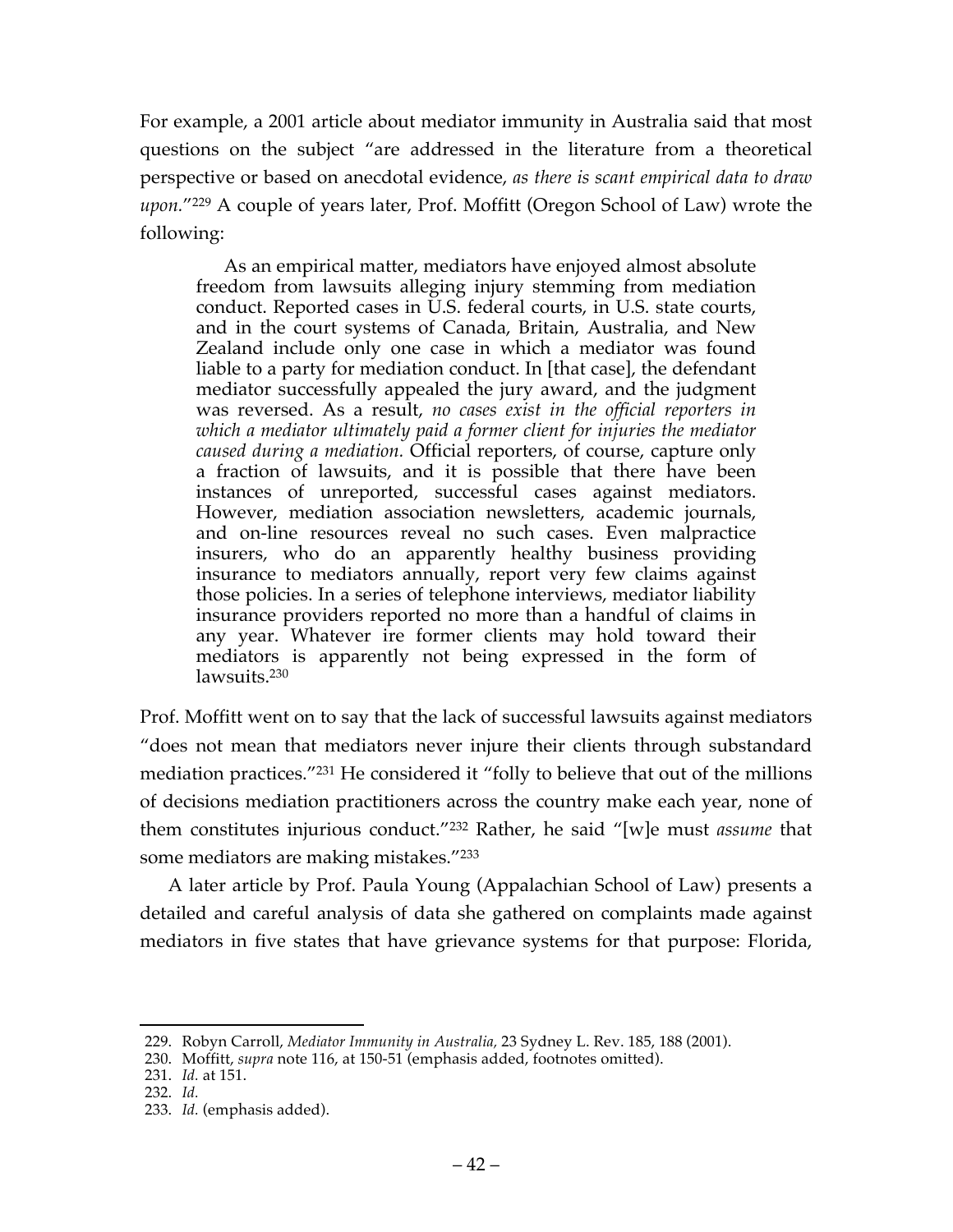Virginia, Georgia, Maine, Minnesota, and Virginia.234 She found that "[o]f the nearly 9,000 mediators regulated by the states analyzed in this article, less than 100 mediators have received any type of sanction, remedial recommendation, or intervention for conduct inconsistent with ethical standards."235 More specifically, she found:

- *Florida.* Although it has been estimated that Florida courts refer over 100,000 cases to mediation each year, Florida's grievance system processed only 74 complaints against certified mediators from May 1992 to April 2005. Only 12 of those complaints resulted in sanctions against mediators; another six mediators "agreed to remedial measures that included making an apology, accepting oral reprimands or admonishments, agreeing to attend additional training programs, gaining experience by working with a supervising mediator, and accepting a written reprimand."<sup>236</sup> "Florida parties most often alleged that a mediator interfered with the party's self-determination."237 The second-most common allegation was that a mediator was not impartial.238
- *Georgia.* Georgia courts referred 28,681 cases to mediation in fiscal year 2005, and the number of annual referrals was on an upward trend. Nonetheless, the Georgia Committee on Ethics processed only four formal complaints against mediators from 2002 until Prof. Young's article went to press in 2006.<sup>239</sup> "Most of the parties complaining about a mediator [did] not convert an informal complaint into a formal complaint …."240 Of the four formal complaints, only one resulted in a sanction (the issuance of a private letter of reprimand and publication of an opinion without identifying names of the persons involved).<sup>241</sup>

240. *Id.* at 764.

 <sup>234.</sup> Paula Young, *Take It or Leave It, Lump It or Grieve It: Designing Mediator Complaint Systems that Protect Mediators, Unhappy Parties, Attorneys, Courts, the Process, and the Field,* 21 Ohio St. J. on Disp. Resol. 721 (2006). The appendices to that article present similar data for Arkansas and North Carolina, but they are not available on LEXIS and the staff has not yet obtained them.

Towards the beginning of her article, Prof. Young says "studies suggest that perhaps a third of mediating parties are unhappy with the process or the mediator." *Id.* at 742. The staff is not convinced that the studies she cites support that assertion: She does not appear to have properly distinguished between respondents who had negative feelings and respondents who felt neutral about questions asked, and she relies in part on a statistic that combines respondents' attitudes towards the mediation outcome and respondents' attitudes towards the mediation process. See *id.* at 742 & sources cited therein. Prof. Young also appears to assume that whenever a person is "unhappy" with the mediation process or the mediator, a grievance or malpractice claim would be appropriate and the person should not have to "simply 'lump it.'" See *id.* at 743. It is not clear, however, that "unhappiness" necessarily stems from perceptions of misconduct and warrants an avenue of redress.

<sup>235.</sup> *Id.* at 775.

<sup>236.</sup> *Id.* at 749-51.

<sup>237.</sup> *Id.* at 775.

<sup>238.</sup> *Id.* at 775.

<sup>239.</sup> *Id.* at 763-64.

<sup>241.</sup> *Id.* at 764-65.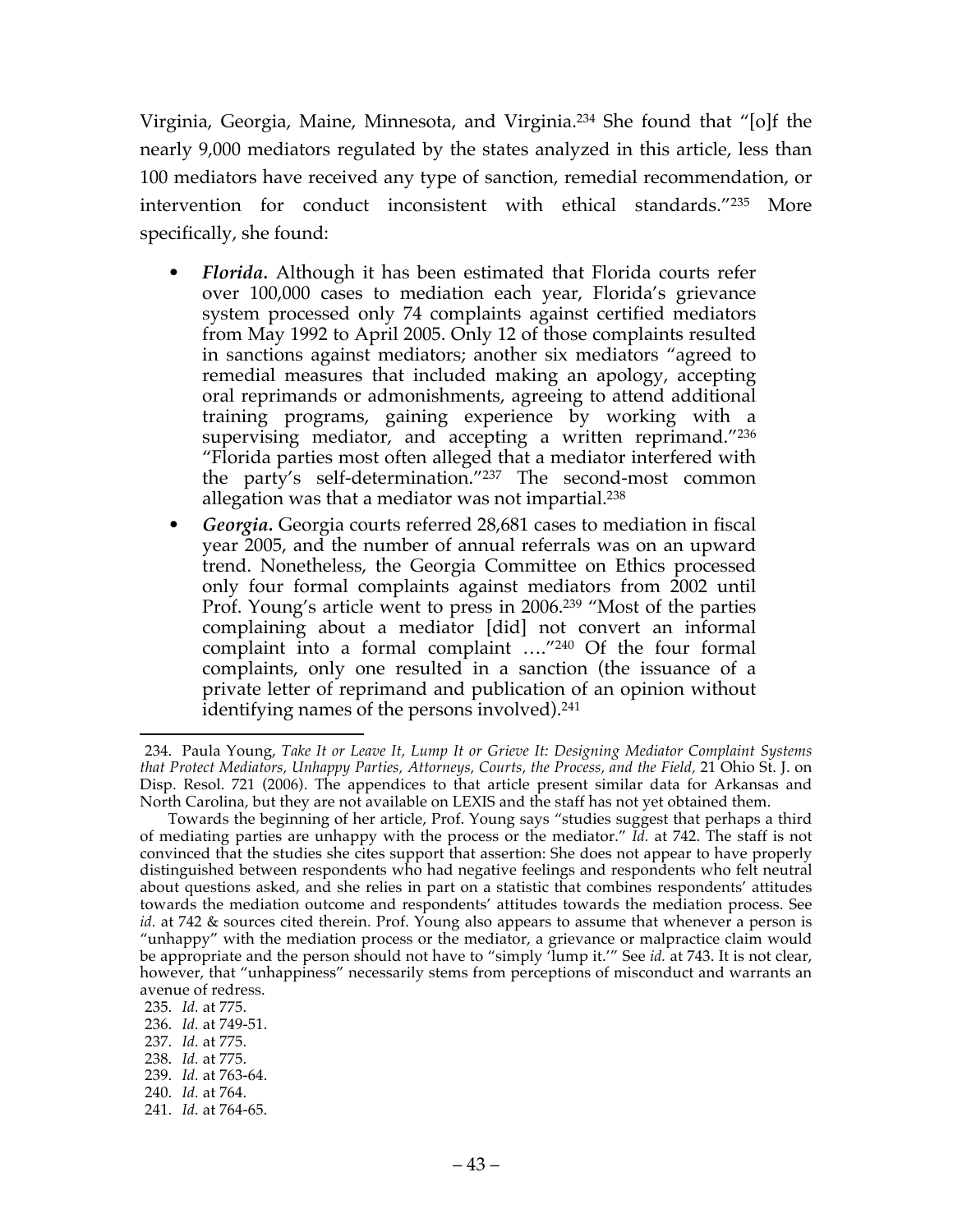- *Maine.* At the time of Prof. Young's study, Maine had about 140 rostered mediators, and the state's ADR Director had received or raised 29 complaints against mediators since 1997. The nature of those complaints ranged widely (e.g., the mediator lacked impartiality; the mediator was confrontational; the mediator had a poor appearance). <sup>242</sup> In response to 23 complaints, the ADR Director "planned to observe and supervise the mediator in one or more future mediations."243 In response to nine complaints, she discussed the nature of the complaint with the mediator.244 "In five situations, the mediator voluntarily resigned from the roster or agreed not to mediate cases."<sup>245</sup> "Thus, despite the low number of rostered mediators in Maine, the complaint process … led to the voluntary or involuntary removal from the court's roster of more mediators than any [other state analyzed by Prof. Young]."246
- *Minnesota.* At the time of Prof. Young's study, the Minnesota ADR Review Board had received a total of 32 formal complaints against neutrals. The Board had imposed sanctions in eight of those cases; none of those sanctions were very severe in nature. 247
- *Virginia.* At the time of Prof. Young's study, Virginia had about 1,000 certified mediators and Virginia courts were referring about 10,000 cases to mediation each year. From 1992 until Prof. Young's article went to press in 2006, the Virginia Department of Dispute Resolution Services received 68 informal grievance complaints against mediators, only 13 of which were converted into formal complaints. Of the 13 formal complaints, seven were dismissed outright, four were dismissed with a recommendation that the mediator obtain additional training or supervised mediation experience, and only one complaint resulted in sanctions against the mediator.248 "As of April 2005, the Virginia Supreme Court ha<sup>[d]</sup> not taken any mediator off its certified mediator roster based on a grievance complaint."249

In sum, the results of Prof. Young's study are similar to other data discussed above: They tend to suggest that allegations of mediator misconduct are uncommon but they do occur occasionally. Her study further shows that sanctions were imposed in a small fraction of the grievances against mediators. While most of those sanctions were relatively mild, some were more severe, including removal from the court's mediation roster. Presumably, the nature of

244. *Id.*

 <sup>242.</sup> *Id.* at 772-73.

<sup>243.</sup> *Id.* at 773.

<sup>245.</sup> *Id.* at 773-74.

<sup>246.</sup> *Id.* at 774. 247. See *id.* at 766-71.

<sup>248.</sup> See *id.* at 756-62.

<sup>249.</sup> *Id.* at 757.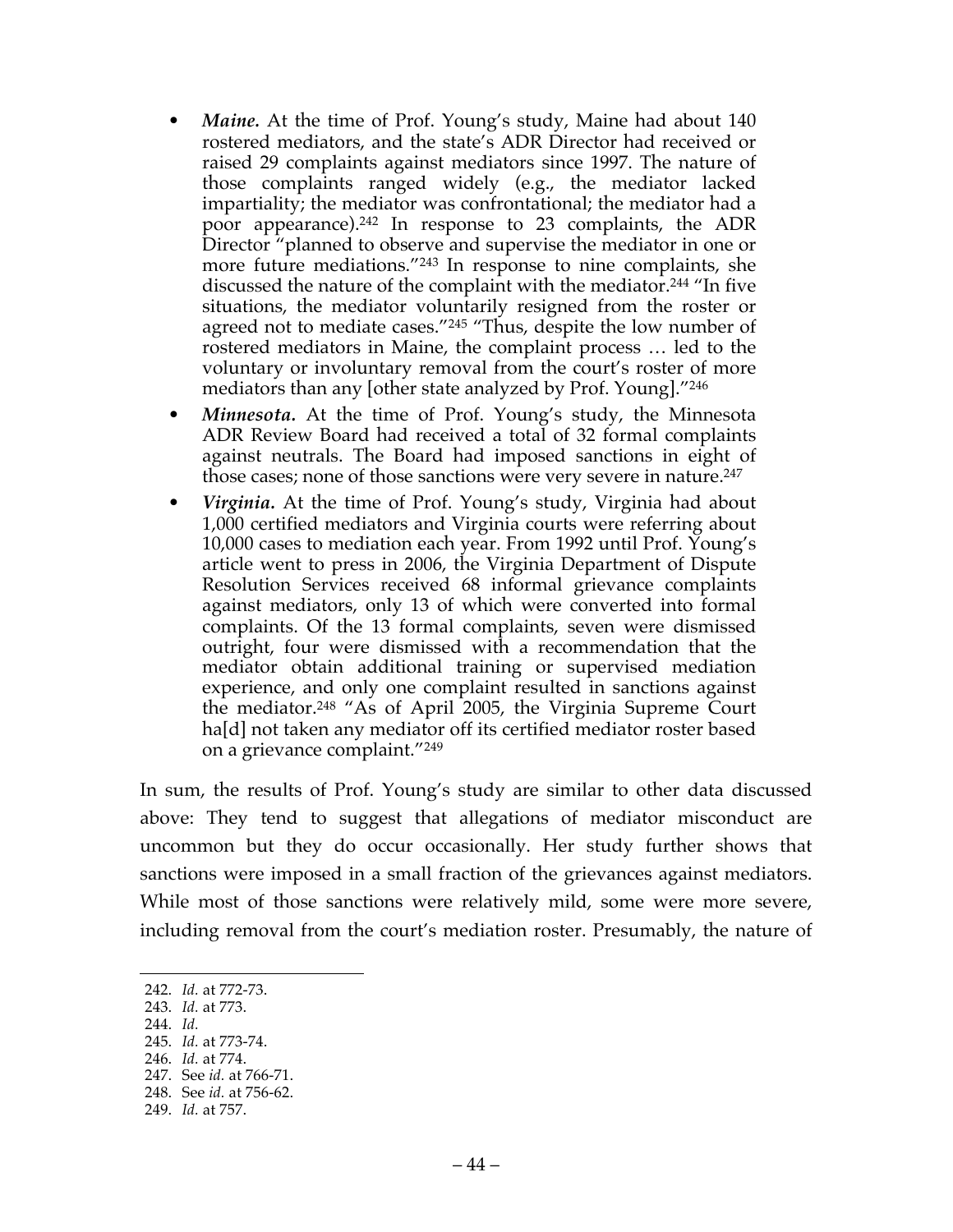the sanction correlates with the type of misconduct, suggesting that egregious misconduct occurred in at least several instances.

## MEDIATION RECEPTIVITY INDEX

At times in the course of this study, Commission members or others have asked how the volume of mediations in California compares to the volume in other states, or other questions about how California's mediation culture differs from that in other states. As previously discussed, such data is hard to come by.

In 2007, however, Prof. Sander and Matthias Prause (a legal scholar mentored by Prof. Sander) proposed the concept of a "Mediation Receptivity Index" ("MRI"), a "metric to measure the extent of mediation development" in a jurisdiction.250 They hoped that this concept would help "determine the strengths and weaknesses of the various mediation communities," so as to "improve the understanding of mediation" and "be a powerful tool for its practical promotion and advocacy."251

Prof. Sander and Mr. Prause suggested a list of factors to use in calculating a jurisdiction's MRI, which Mr. Prause refined in a later article. As refined, the list included:

#### I. **Objective MRI** A. *Quantitative indicators* 1. Number of community mediation centers 2. Number of companies offering mediation services 3. Number of members of ADR organizations 4. Academic Citation index B. *Infrastructure indicators* 1. UMA implemented 2. State ADR Office II. **Subjective MRI** 1. Survey of ADR experts252

Using his refined list, Mr. Prause attempted a "first rough cut" at determining the MRI for each state and the District of Columbia.253 For each jurisdiction, he calculated not only an "absolute MRI" (the absolute level of mediation activity in the jurisdiction), but also a "relative MRI" (the relative level of mediation activity

 <sup>250.</sup> Frank Sander & Matthias Prause, *Developing the MRI (Mediation Receptivity Index)*, 22 Ohio St. J. on Disp. Resol. 599 (2007).

<sup>251.</sup> *Id.* at 600-01.

<sup>252.</sup> Prause, *supra* note 116, at 141-42.

<sup>253.</sup> *Id.* at 134.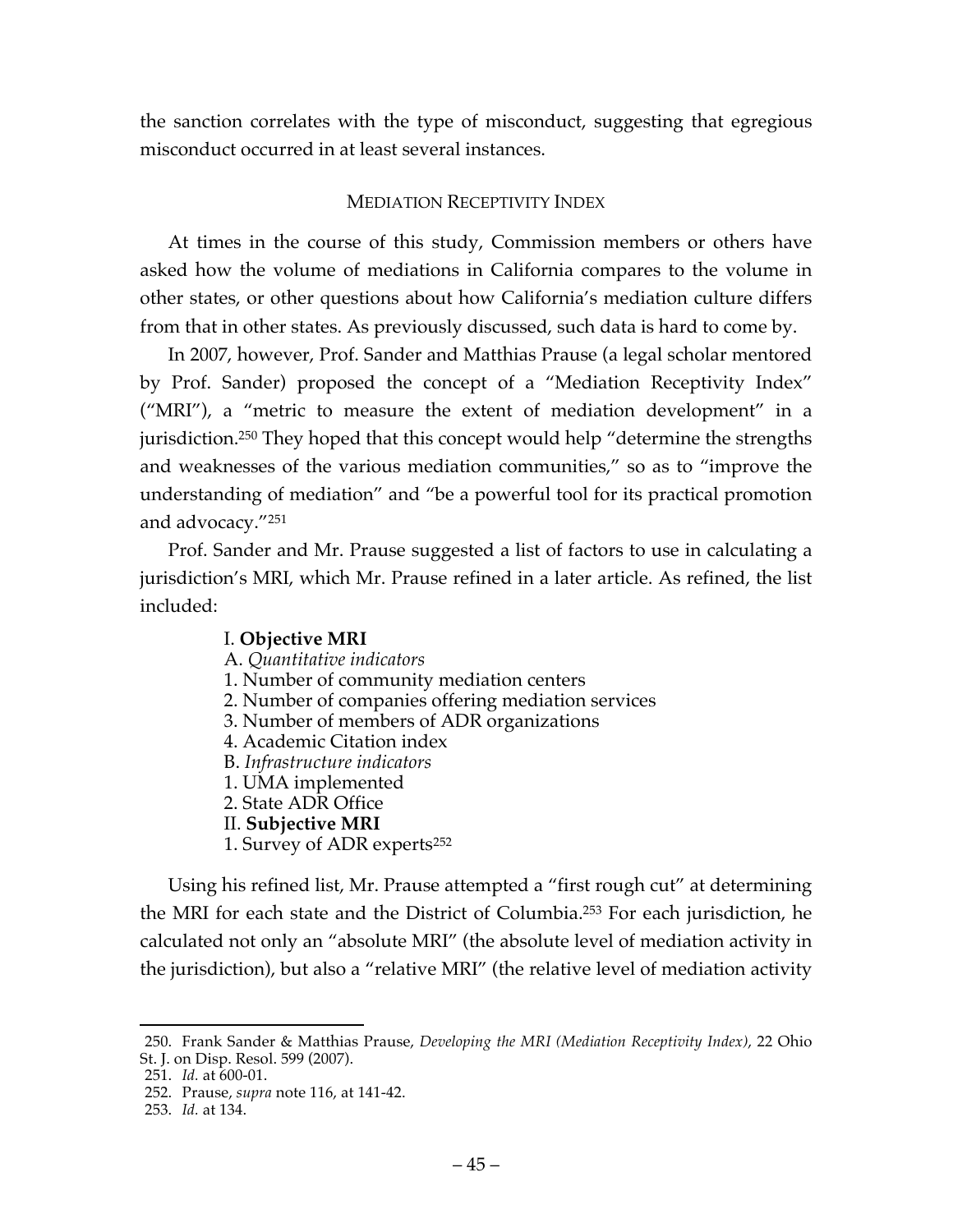in relation to the population).254 He then grouped the jurisdictions into five groups based on their MRI scores.255

California fell into the top group, the "undoubtedly high MRI states." Mr. Prause described that group as follows:

The first group — which might be dubbed as "undoubtedly high MRI states" — contains those states that have both a high absolute and a high relative MRI: California, Colorado, Connecticut, Maryland, Massachusetts, Minnesota, New York and Ohio. *These states' MRIs indicate that they are not only the most active states in terms of their absolute level of mediation but also that their mediation activities remain high even relative to their population.* In other words: the data suggests a high mediation density in these states. The latter is particularly remarkable if one considers the inclusion of California and Ohio. These states belong to the 10 most populated states in the U.S., which require a significant level of actual mediation activity in order to attain a high mediation density (high relative MRI).256

Mr. Prause also noted that this group included all of the states that were highly ranked on the survey of ADR experts (the "subjective MRI"), except Florida.257 He offered various possible reasons why Florida did not fall into this top group despite its high subjective MRI.258

The staff is not sure what to make of the MRI results described above. As Mr. Prause warns, they only represent a "first rough cut." We have included them here because we thought the Commission would be interested.

## A FEW CONCLUDING THOUGHTS

According to the Judicial Council, California's court system is the largest in the world, with more than 2,000 judicial officers, 19,000 court employees, and almost 8.5 million cases processed in fiscal year 2011-2012.259 Ideally, any policy choices about mediation "should be informed by empirical data bearing on procedural justice and other aspects of civil case dispute resolution," and "the central comparison [should] be between unaided bilateral settlement in the

 <sup>254.</sup> *Id.* at 145-47, 149-50, 162.

<sup>255.</sup> See *id.* at 150-56.

<sup>256.</sup> *Id.* at 150 (emphasis added).

<sup>257.</sup> *Id.*

<sup>258.</sup> See *id.* at 150-52.

<sup>259.</sup> Judicial Council of California, *2013 Court Statistics Report: Statewide Caseload Trends (2002- 2003 through 2011-2012),* at Preface & xix (2013).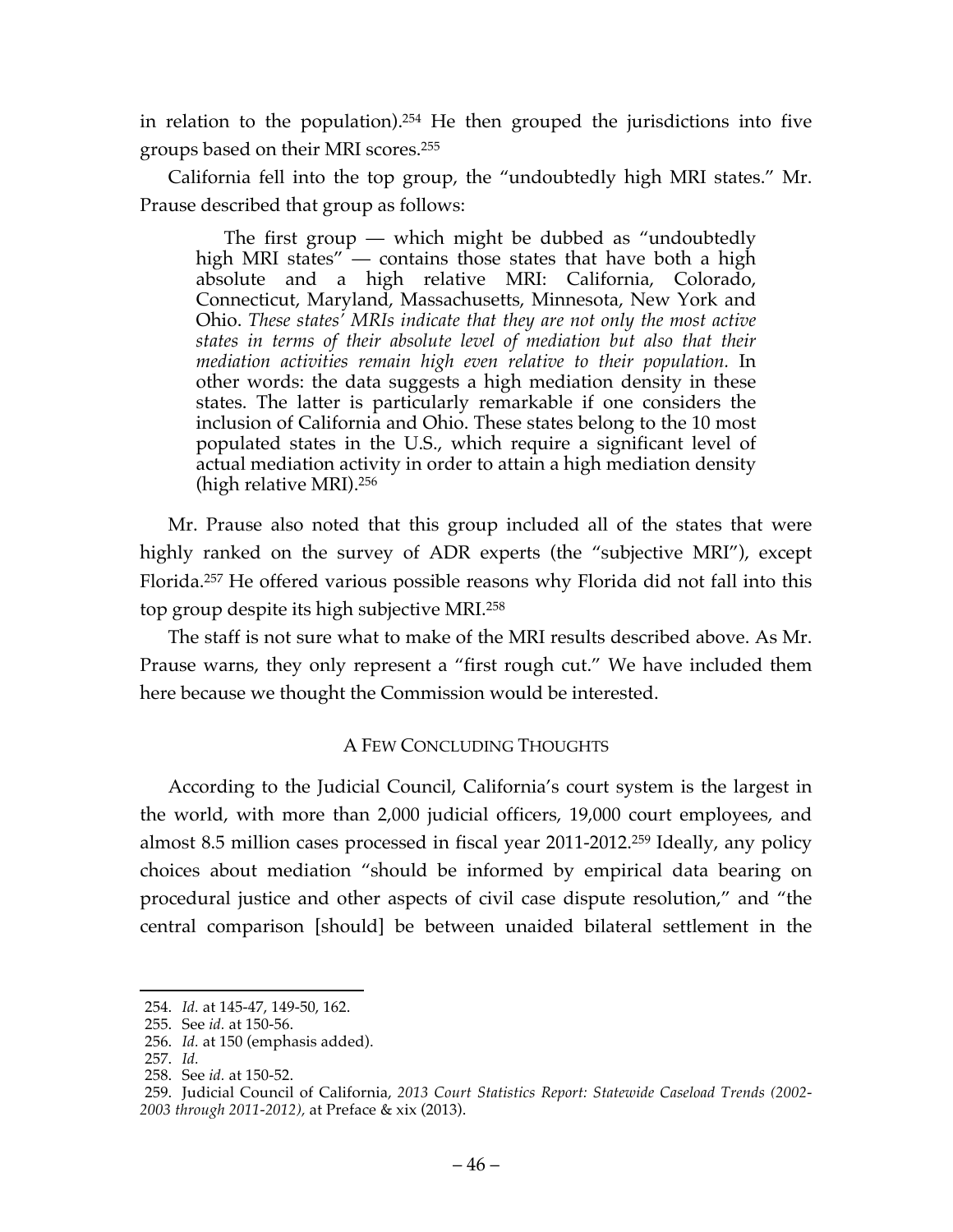context of litigation and such negotiation assisted by mediation."260 It would also be valuable to have data that was replicated in a number of different studies "form both the laboratory and field paradigms," so as to "obtain more clarity on the reliability and generalizability of findings."261

Unfortunately, empirical data on mediation is difficult and costly to gather, and there is much danger of comparing apples and oranges. One cannot just examine what one jurisdiction is doing and assume that the same approach will work in another jurisdiction with a different mediation structure.

That does not mean it is pointless to look at what's happening in other jurisdictions. From looking at Florida's mediation practice, for instance, it is probably safe to conclude that creating a malpractice exception to California's mediation confidentiality statute would not eliminate mediation in CA. But it would be risky to assume that the effect of such an exception would be the same here as in Florida (even if we knew what effect the exception had in Florida). There is no way to predict precisely what would happen to California's mediation culture and its court system.

In the staff's view, the empirical data discussed in this memorandum, while imperfect, tends to suggest:

(1) *Mediation, or at least court-connected mediation similar to the types used in the California programs previously described, serves valuable purposes in California.*

That conclusion is important, because it lends support to one of the premises underlying mediation confidentiality: the notion that mediation is worth promoting.

(2) *Mediation misconduct is relatively infrequent, but allegations of such misconduct do occur occasionally and at least a few of those allegations appear to have some merit. From the limited data available, alleged mediator misconduct seems to be less common than alleged attorney misconduct.*

That conclusion is also important, because it bears on the strength of a key policy interest at stake in this study.

With regard to the impact of differing confidentiality rules (i.e., whether certain approaches to confidentiality are better at promoting frank discussion and effective mediation than other approaches), there do not seem to have been

 <sup>260.</sup> McEwen & Wissler, *supra* note 158, at 131.

<sup>261.</sup> Shestowsky, *supra* note 105, at 624.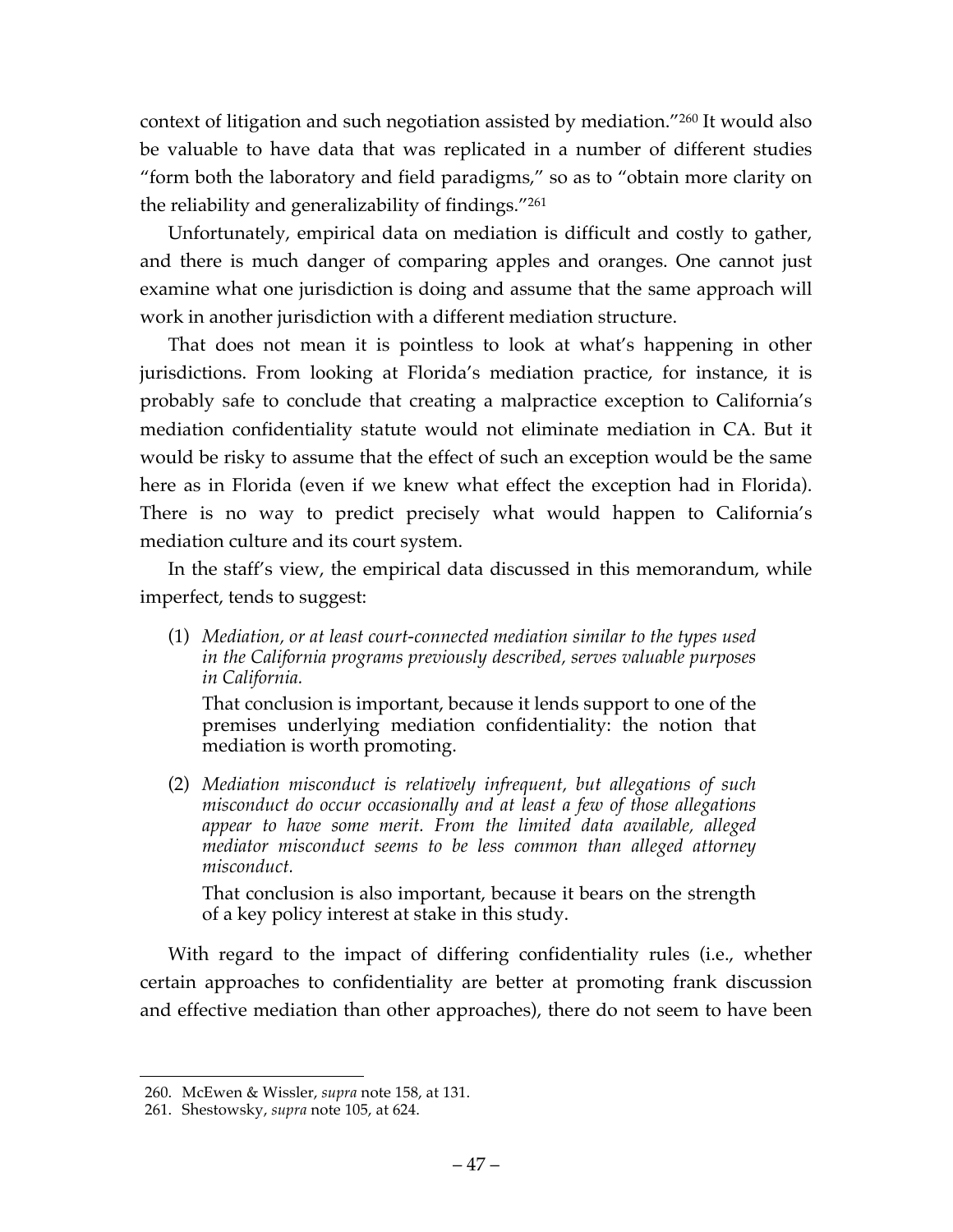any rigorously controlled experiments in this area. The staff is dubious about the feasibility of such experimentation.

Profs. Coben and Thompson have shown the existence of a significant number of written opinions in which mediation participants disclosed mediation communications without objection. It might be a mistake, however, to put much weight on that statistic in assessing how important mediation confidentiality is to the many thousands of mediation participants in the universe of mediations conducted in this country. Presumably, if confidentiality were important to one or more participants in a mediation, those participants would be reluctant to let the dispute become the subject of an opinion in the Westlaw database that Profs. Coben and Thompson searched. In such circumstances, it seems likely that they would try hard to settle the dispute without reaching that point.

At present then, assessing whether a particular approach to mediation confidentiality will better promote effective mediation than another approach appears to be a policy determination that governments need to make without the benefit of solid empirical evidence. Put differently, there does not appear to be any rigorous empirical proof regarding which approach will better promote effective mediation: absolute protection for mediation communications, no special protection for mediation communications, or something in-between.

Many other policy decisions fall into the same category: For instance, it cannot be empirically proven that freedom of speech promotes sounder governmental decisions or is the best test of truth, but our federal and state constitutions nonetheless firmly protect the right to speak freely.

Given the lack of solid empirical data regarding the potential impact of different approaches to mediation confidentiality, what should policymakers do? In commenting on a draft of the UMA, Minnesota bar groups said:

While we appreciate that there is no research demonstrating that participants in mediation would be less forthright or would refuse to participate without the assurance of confidentiality, *common sense and experience with settlement negotiations* dictates that participants in mediation feel free to be forthright, to "try on" ideas that they may later reject and to share information they might not otherwise share *without risk that their communications could be used against them*. 262

 <sup>262.</sup> Letter from Jennelle Soderquist (Chair, Conflict Management & Dispute Resolution Section of Minnesota State Bar Ass'n) & Rebecca Picard (Chair, Ethics Committee of Conflict Management & Dispute Resolution Section of Minnesota State Bar Ass'n) to NCCUSL & ABA Drafting Committees on Uniform Mediation Act (Oct. 7, 1999) (emphasis added), *available from* Minnesota State Bar Ass'n.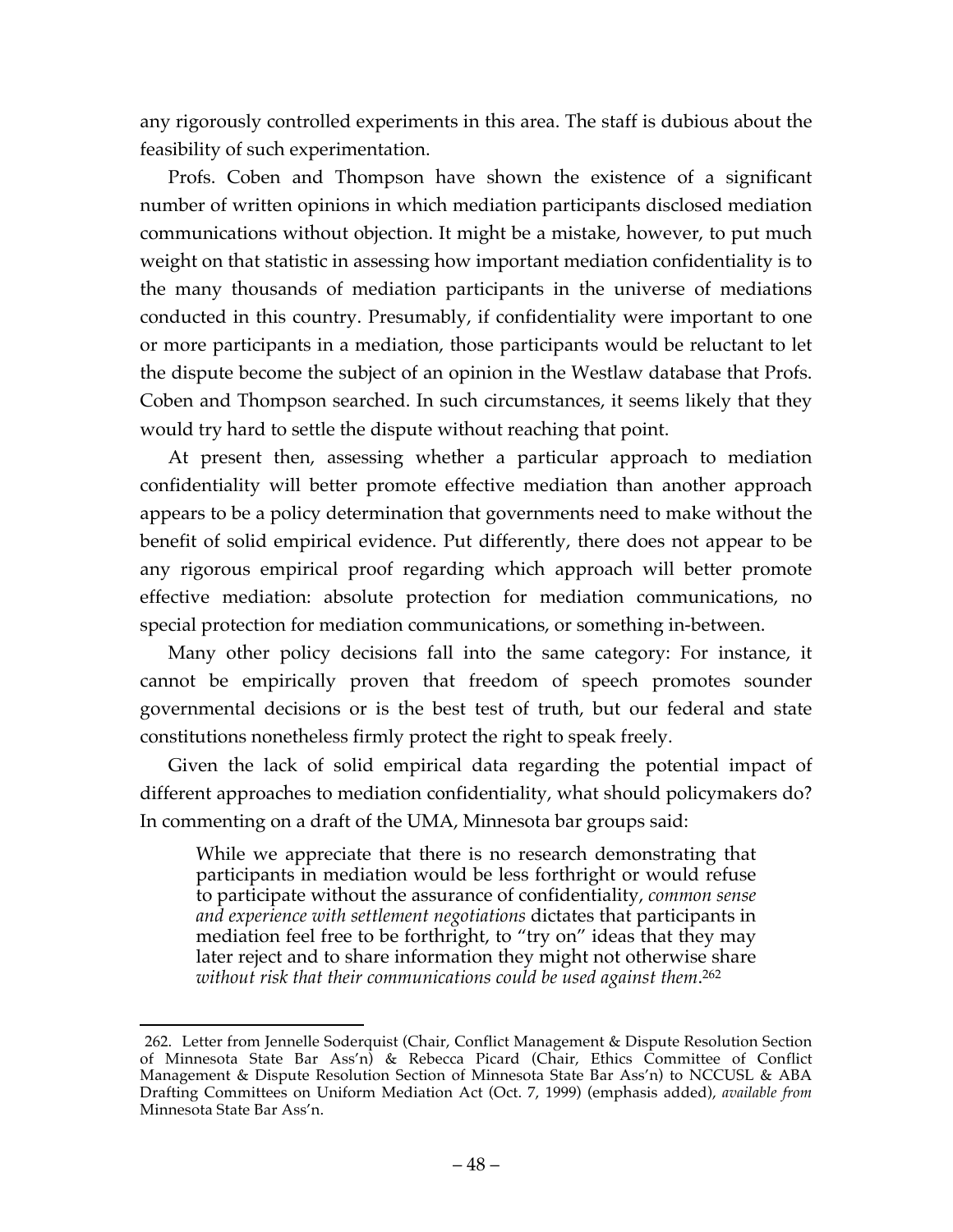In other words, the Minnesota bar groups, like many others before them, advocated reliance on the *commonsense* notions that people will speak more freely if they are confident their words will not be used to their detriment, and negotiations are more likely to succeed if the participants are able to speak freely.

That strikes the staff as the proper approach. The situation is akin, perhaps, to a decision on whether to wear a fluorescent jacket when biking. Should an individual insist on receiving empirical proof that such a jacket improves safety before wearing one if readily available? It seems more reasonable to rely on commonsense and experience and start wearing such a jacket despite the lack of definitive proof.

In drawing this analogy, the staff is merely suggesting that *it is appropriate, in*  light of commonsense and experience, to recognize the existence of an interest in *protecting mediation communications against disclosure*. The staff is *not* taking a position on how much weight to give to the interest in protecting confidentiality, or whether that interest would be outweighed by competing interests in certain circumstances (akin to when a fluorescent jacket is too expensive, making it necessary to forego the purchase altogether or buy only a fluorescent vest). In all likelihood, each Commissioner will need to independently assess those points.

This suggestion is based on the current state of empirical evidence (or lack thereof) as we understand it. Although the need for mediation confidentiality is a widely accepted, commonsense notion, such notions are not always correct. Going forward, policymakers would be well-advised to monitor the evolving research in this area, in case there might be a significant breakthrough warranting a change in policy. Popular opinion and notions of commonsense are sometimes mistaken; we know now, for instance, that the earth is not flat.

According to Judge Brazil, "court programs constitute the most instructive laboratories for the entire field of ADR," because they "may well be the only settings in which controlled experiments involving sizeable samples of participants can be conducted."263 Although the staff has expressed skepticism about the feasibility of rigorously testing the effects of differing mediation confidentiality rules, **we encourage creative thinking and constructive suggestions about this matter.** The Commission itself is not equipped to conduct substantial empirical research, but it could perhaps include a study proposal as a

 <sup>263.</sup> Brazil, *supra* note 112, at 255-56.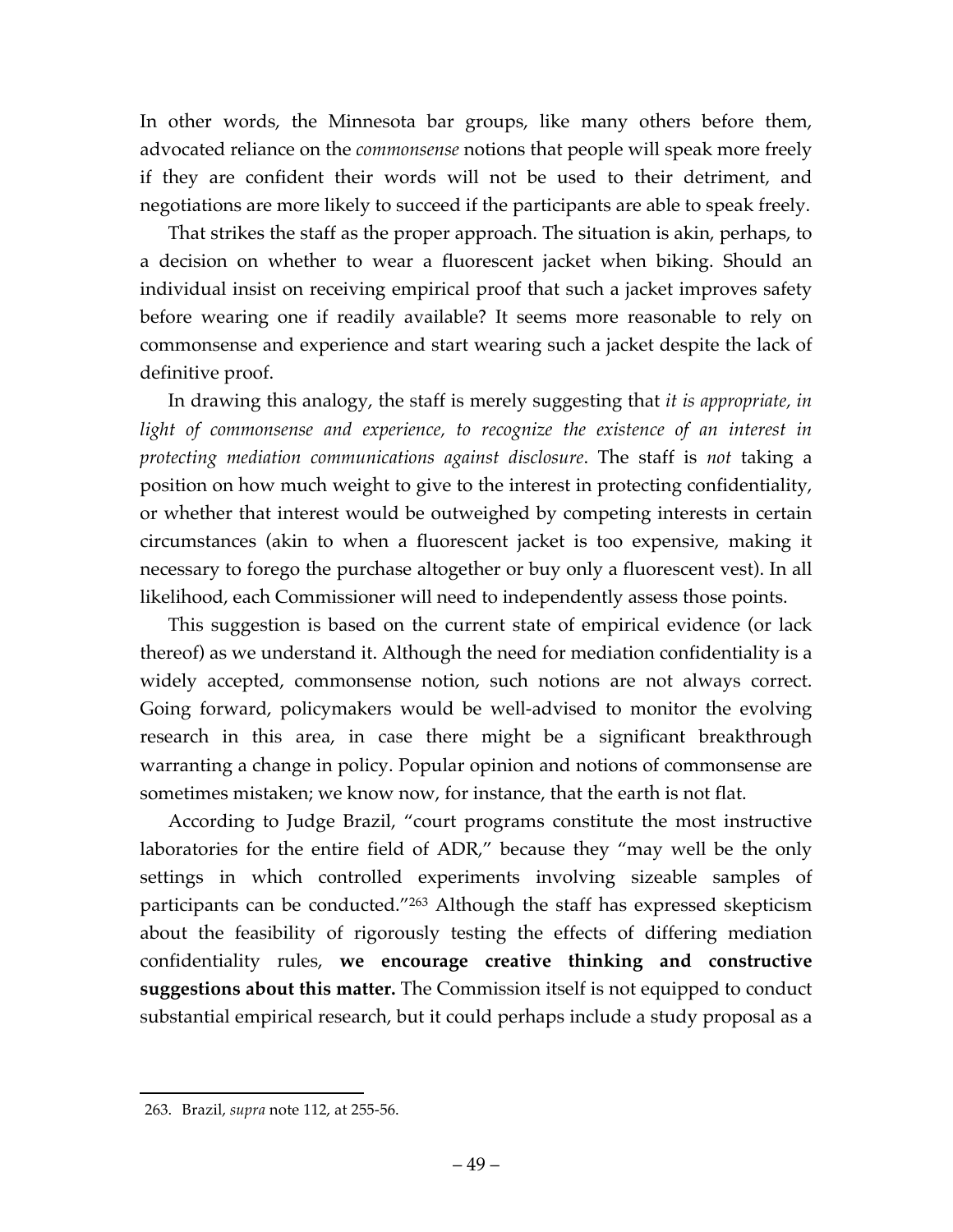component of its recommendation if it becomes convinced that such an approach would be productive.

As previously mentioned, the staff's search for empirical data relevant to this study was extensive, but not exhaustive. We are continuing to look for additional data, and we will share what we learn if it appears potentially significant.

In addition, **the Commission would greatly appreciate further information from knowledgeable sources.** Empirical data relating to California mediations would be of particular interest, but data relating to other mediations might also be important in shaping the Commission's recommendation.

Respectfully submitted,

Barbara Gaal Chief Deputy Counsel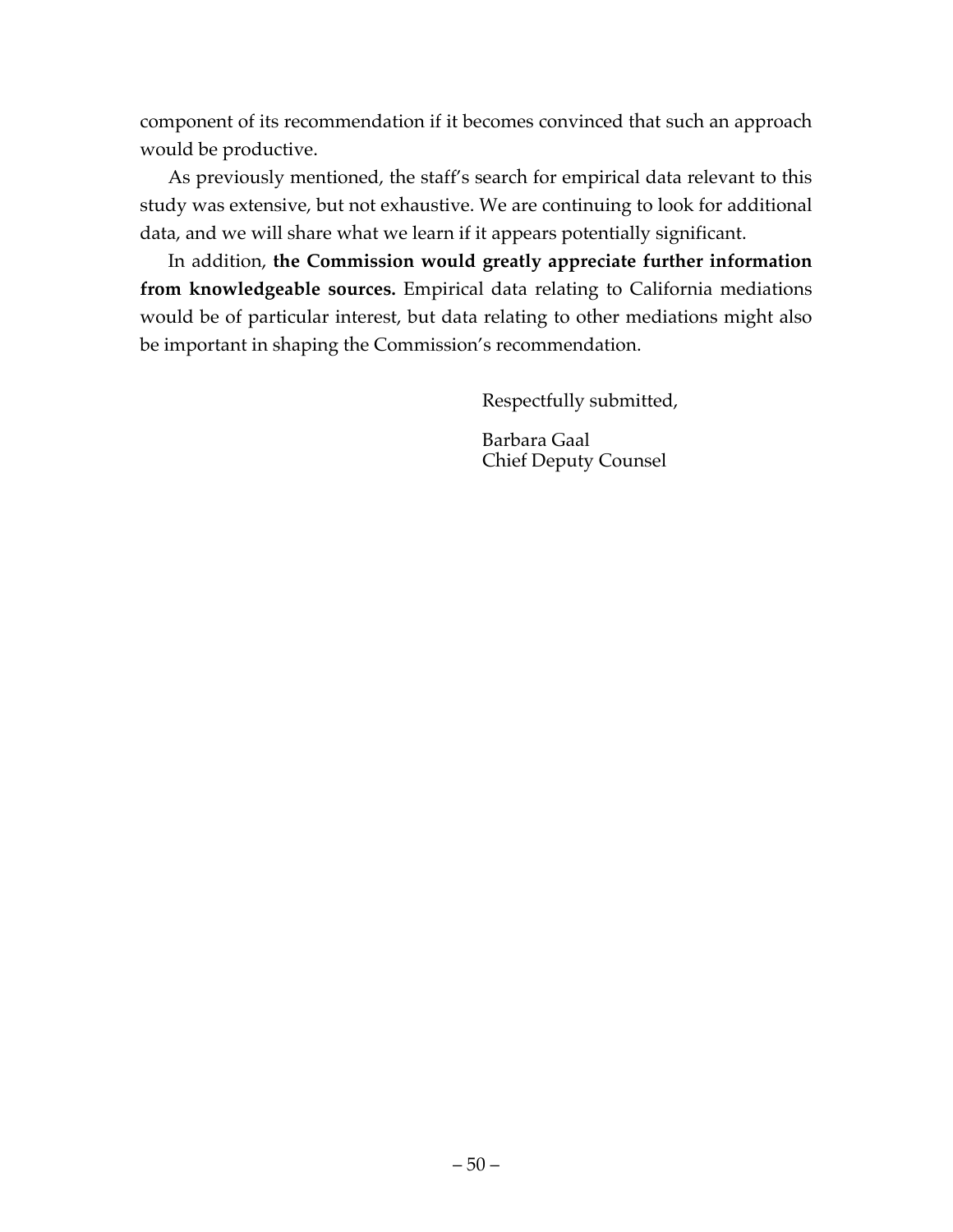# **EMAIL FROM SAUL BERCOVITCH, STATE BAR OF CALIFORNIA (1/28/15)**

#### **Re: CLRC study — relationship between mediation confidentiality & attorney malpractice & other misconduct**

#### Barbara –

As we've discussed, the State Bar has no empirical data concerning the relationship between mediation confidentiality and 1) attorney malpractice or other misconduct that could form the basis of civil liability; or 2) attorney misconduct that could form the basis of State Bar disciplinary action. We do not have data on the number or frequency of complaints about attorney misconduct in California mediations, or a subset of California mediations, or the nature of any such complaints. When the State Bar receives a complaint about alleged attorney misconduct, there are certain allegations that are coded, but we do not have a code for allegations involving alleged misconduct in the course of a mediation.

In response to your request for some general data, I've attached two documents.

1. Common Disciplinary Complaints – 2009 to 2013.

This chart shows the numbers for common disciplinary complaints made to the State Bar, when those complaints are initially received. Please note that these are numbers for allegations only, not for any charges filed or actual findings of attorney misconduct. In addition, this chart has been developed to list common allegations but not all allegations made in those years. Finally, since complaints often have more than one allegation, the number of allegations in the chart is not the same as the number of complaints made in any year.

2. Pages from the State Bar's 2013 Annual Discipline Report with information on reportable actions, as explained in the report.

Please let me know if you have questions or would like to discuss any of this.

Thanks.

- Saul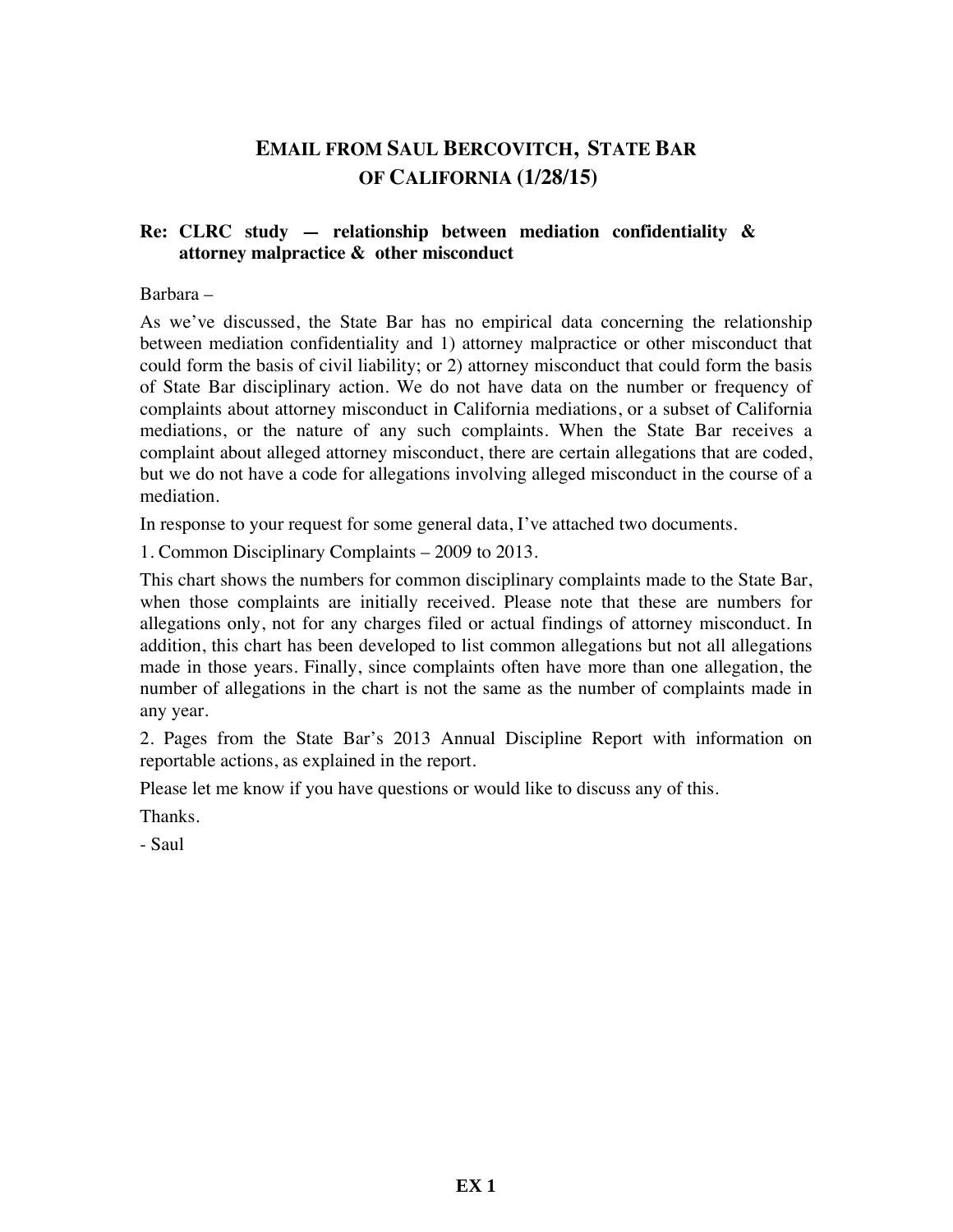|                                                    | 2009  | 2010   | 2011  | 2012  | 2013  |
|----------------------------------------------------|-------|--------|-------|-------|-------|
| Advertising/solicitation                           | 981   | 481    | 648   | 363   | 423   |
|                                                    |       |        |       |       |       |
| Unconscionable/illegal fees                        | 2,193 | 2,526  | 2,490 | 1,838 | 1,795 |
| Failure to refund unearned fees                    | 3,763 | 4,745  | 3,583 | 3,433 | 2,943 |
|                                                    |       |        |       |       |       |
| Dividing fees with other attorneys/non-<br>lawyers | 454   | 381    | 158   | 111   | 125   |
| Commingling                                        | 285   | 374    | 313   | 252   | 225   |
| Misappropriation                                   | 856   | 698    | 900   | 747   | 630   |
| Other client trust accounting violations           | 1,426 | 1,376  | 1,462 | 1,841 | 1,851 |
| Failure to perform                                 | 9,711 | 10,953 | 9,972 | 8,373 | 7,202 |
| Failure to communicate                             | 5,589 | 5,736  | 4,945 | 4,088 | 3,966 |
| Conflicts/Business dealings with clients           | 523   | 414    | 570   | 768   | 828   |
| Misrepresentation to client/court                  | 1,674 | 1,062  | 1,482 | 1,378 | 1,523 |
| Improper withdrawal                                | 3,172 | 2,557  | 2,080 | 1,941 | 1,919 |
| Disobedience of court order                        | 259   | 246    | 337   | 269   | 309   |
| Pursuit of unjust cause                            | 638   | 572    | 809   | 747   | 626   |
| Aiding UPL/Partnership with non-attorney           | 898   | 748    | 422   | 311   | 321   |
| Practice while not entitled                        | 361   | 627    | 603   | 554   | 490   |
| Sexual relations with client                       | 19    | 17     | 14    | 22    | 15    |
| Schemes to defraud/acts of moral turpitude         | 2,608 | 3,950  | 4,710 | 3,112 | 2,539 |
| Loan modification complaints                       | 3,291 | 5,193  | 4,597 | 3,147 | 3,011 |
| Debt resolution complaints                         | 82    | 228    | 156   | 55    | 37    |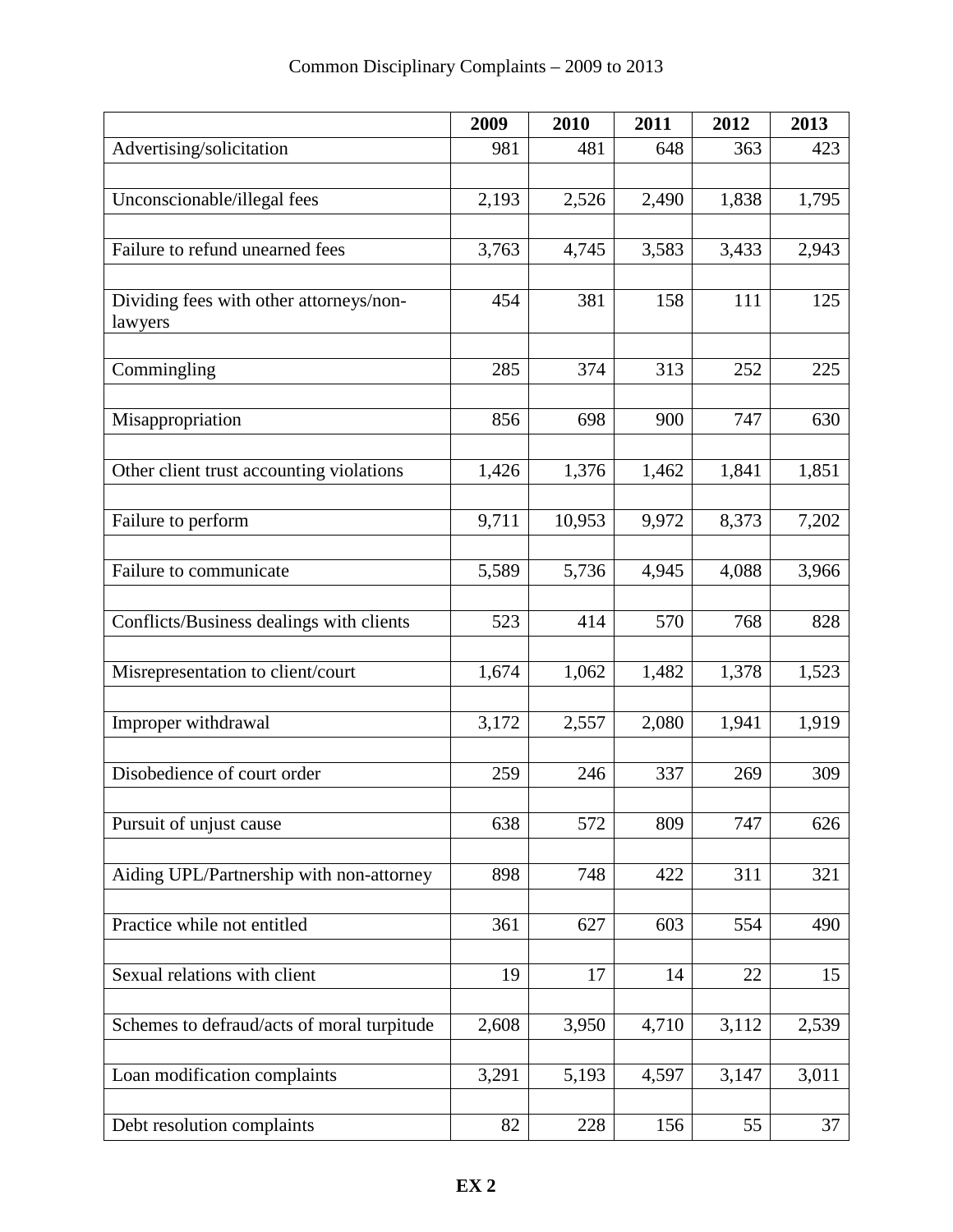# **Reportable Actions**

 $\overline{a}$ 

California law requires the reporting of certain actions or events involving lawyers to the State Bar.

 **Lawyers** in California have a duty under Business and Professions Code, section 6068, subdivision (o), to self-report the following actions to the State Bar: (1) The filing of three or more lawsuits in a 12-month period against the lawyer for malpractice or other wrongful conduct committed in a professional capacity. (2) The entry of judgment against the lawyer in a civil action for fraud, misrepresentation, breach of fiduciary duty, or gross negligence committed in a professional capacity. (3) The imposition of judicial sanctions against the lawyer, except for sanctions for failure to make discovery or monetary sanctions of less than one thousand dollars (\$1,000).

(4) The bringing of an indictment or information charging a felony against the lawyer. (5) The conviction of the lawyer, including any verdict of guilty, or plea of guilty or no contest, of a felony, or a misdemeanor committed in the course of the practice of law, or in a manner in which a client of the lawyer was the victim, or a necessary element of which, as determined by the statutory or common law definition of the misdemeanor, involves improper conduct of the lawyer, including dishonesty or other moral turpitude, or an attempt or a conspiracy or solicitation of another to commit a felony or a misdemeanor of that type.

(6) The imposition of discipline against the lawyer by a professional or occupational disciplinary agency or licensing board, whether in California or elsewhere. (7) Reversal of judgment in a proceeding based in whole or in part upon misconduct, grossly incompetent representation, or willful misrepresentation by the lawyer.

- **Banks** under Business and Professions Code, section 6191.1, must report to the State Bar any time a properly payable instrument is presented against a lawyer's trust account containing insufficient funds.
- **Insurers and brokers of professional liability insurance** must report under Business and Professions Code, section 6086.8, subdivision (b), every claim or action for damages against a lawyer for fraud, misrepresentation, breach of fiduciary duty, or negligence committed in a professional capacity.
- **Courts,<sup>17</sup>** under Business and Professions Code, sections 6086.7 and 6086.8, must notify the State Bar of any of the following:
	- (1) A final order of contempt imposed against a lawyer that may involve grounds

 $17$  The final report of the California Commission on the Fair Administration of Justice in 2008 [\(http://www.ccfaj.org/documents/CCFAJFinalReport.pdf\)](http://www.ccfaj.org/documents/CCFAJFinalReport.pdf) recommended changes in Canon 3D(2) of the California Code of Judicial Ethics, which included seven categories of egregious misconduct by a lawyer in a criminal proceeding that a judge should report to the State Bar. In 2010, the State Bar's Chief Trial Counsel stated that this information would be included in the *Annual Discipline Report*, and OCTC prepared reporting codes in its case management system to track the information. However, the amended canon did not include reporting in the categories recommended by the CCFAJ. See Cal. Code Jud. Ethics, Canon 3D(2), as amended eff. January 1, 2013.